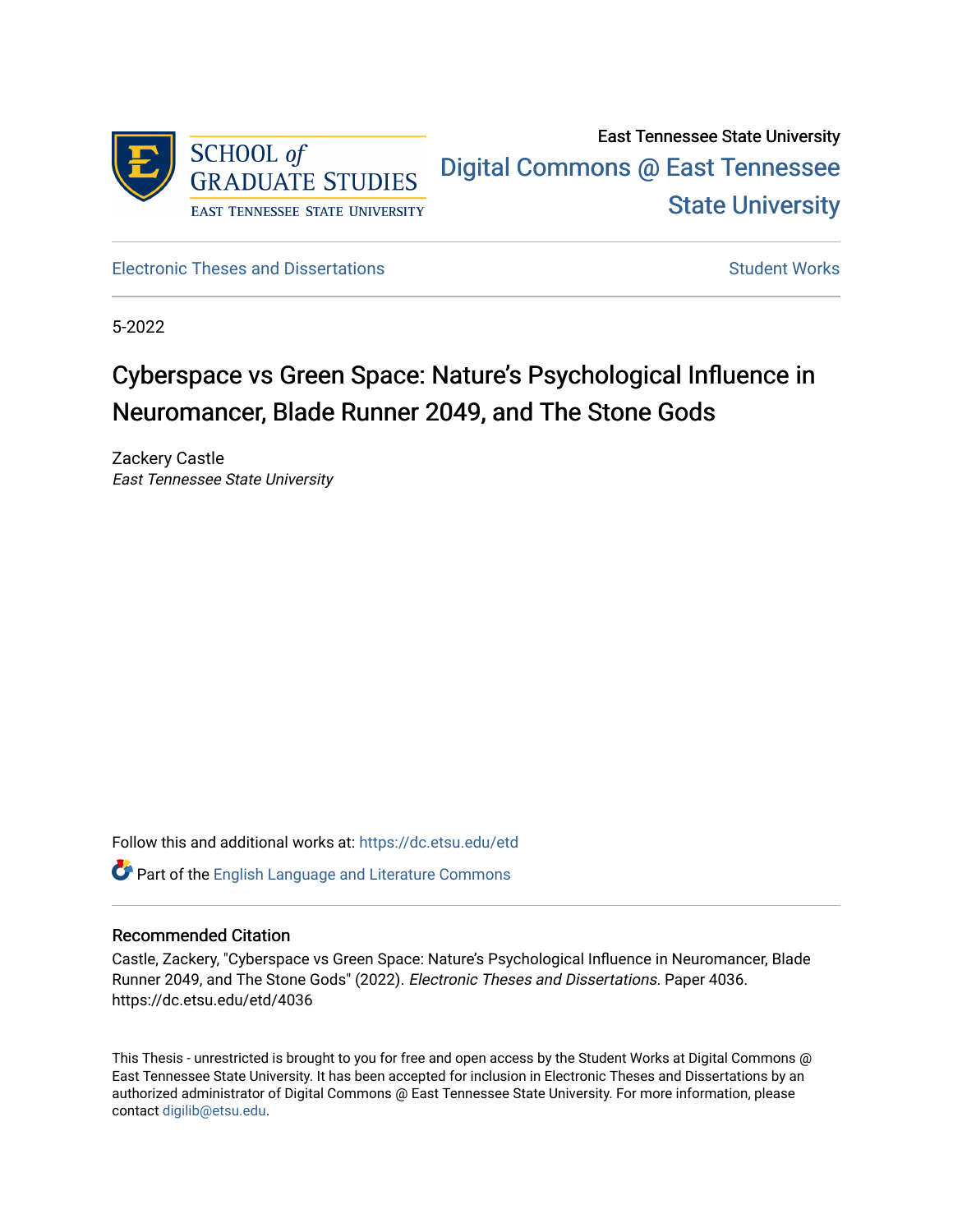Cyberspace vs Green Space: Nature's Psychological Influence in *Neuromancer*, *Blade* 

*Runner 2049*, and *The Stone Gods*

\_\_\_\_\_\_\_\_\_\_\_\_\_\_\_\_\_\_\_\_\_\_\_\_

A thesis

presented to

the faculty of the Department of Literature and Language

East Tennessee State University

In partial fulfillment

of the requirements for the degree

Master of Arts in English

\_\_\_\_\_\_\_\_\_\_\_\_\_\_\_\_\_\_\_\_\_\_\_\_

by

Zackery Castle

May 2022

Dr. Mark Baumgartner, Chair

\_\_\_\_\_\_\_\_\_\_\_\_\_\_\_\_\_\_\_\_\_\_\_\_

Dr. Chelsea Wessels

Dr. Matthew Holtmeier

Keywords: cyberpunk, ecopsychology, ecotherapy, nature, cyberspace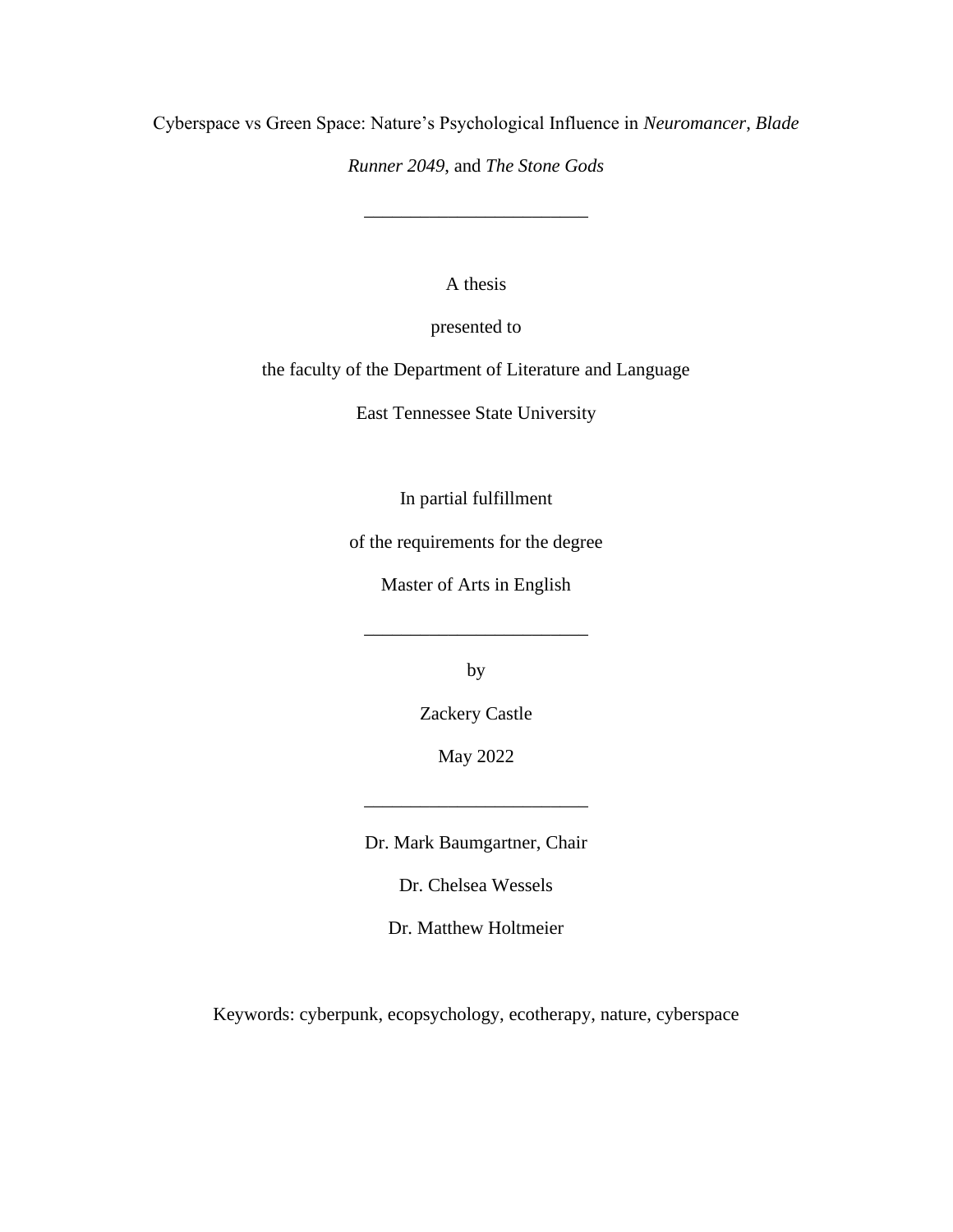#### ABSTRACT

# <span id="page-2-0"></span>Cyberspace vs Green Space: Nature's Psychological Influence in *Neuromancer*, *Blade Runner 2049*, and *The Stone Gods*

by

#### Zackery Castle

Cyberpunk science fiction is often set in dystopian futures where capitalism and rapid technological growth have rendered the planet ecologically devastated. The people of these worlds are host to numerous mental illnesses that many attempt to cure with drugs, entertainment, or other aspects of their fast-paced existences, but these solutions are rarely successful. When characters come to embrace the remnants of the natural world, however, they typically show signs of mental healing as the result of exposure to nature. This thesis analyzes William Gibson's *Neuromancer*, Denis Villeneuve's *Blade Runner 2049*, and Jeanette Winterson's *The Stone Gods* alongside research from the fields of ecopsychology and ecotherapy to better understand the relationship between mental health and nature within the cyberpunk genre.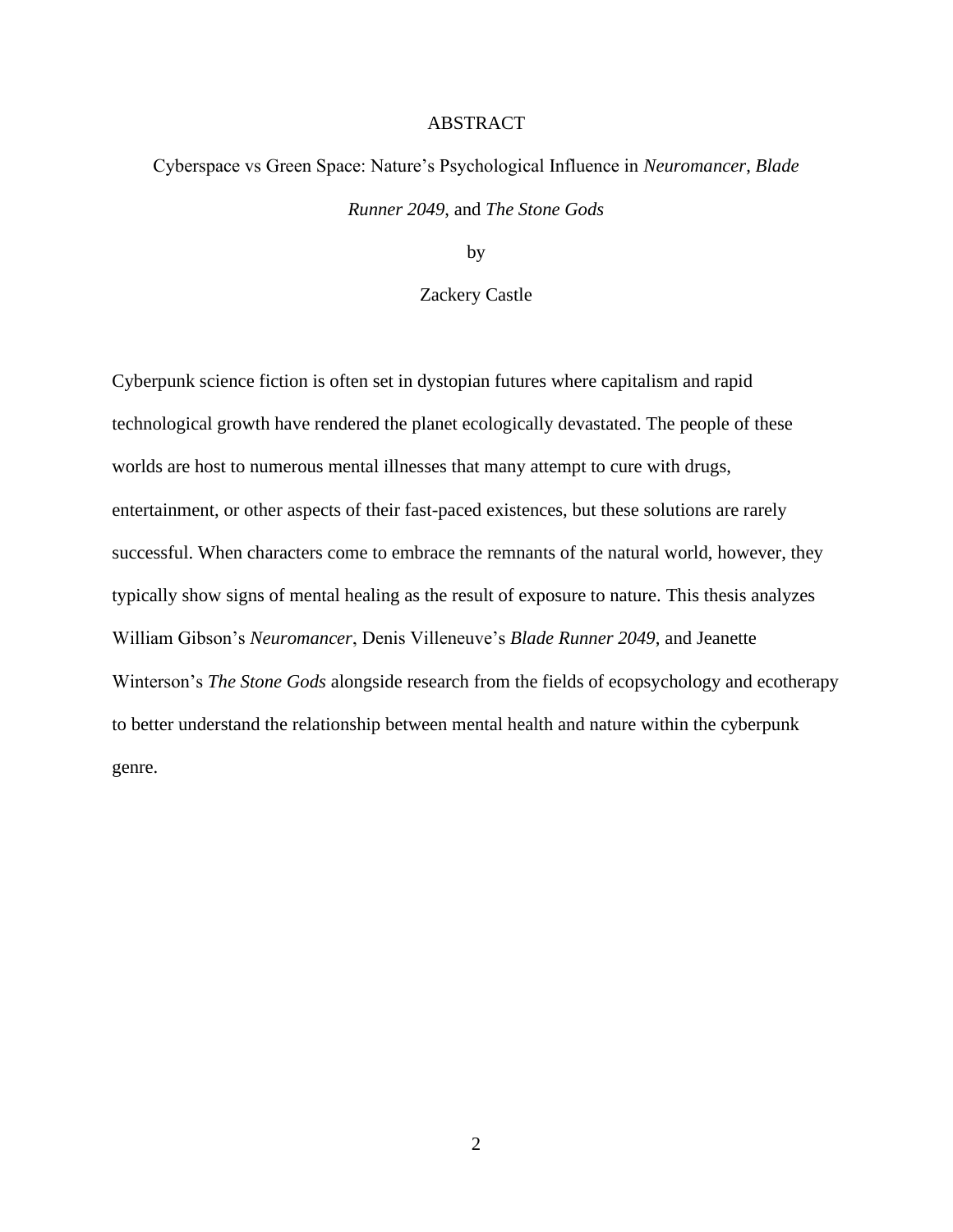| CHAPTER 2. ECOPSYCHOLOGY'S MANIPULATION IN NEUROMANCER  11 |  |
|------------------------------------------------------------|--|
|                                                            |  |
|                                                            |  |
|                                                            |  |
|                                                            |  |
|                                                            |  |
|                                                            |  |
|                                                            |  |
| CHAPTER 4. ECOTHERAPY VS. THE PATRIARCHAL EGO IN JEANETTE  |  |
|                                                            |  |
|                                                            |  |
|                                                            |  |
|                                                            |  |
|                                                            |  |
|                                                            |  |

### TABLE OF CONTENTS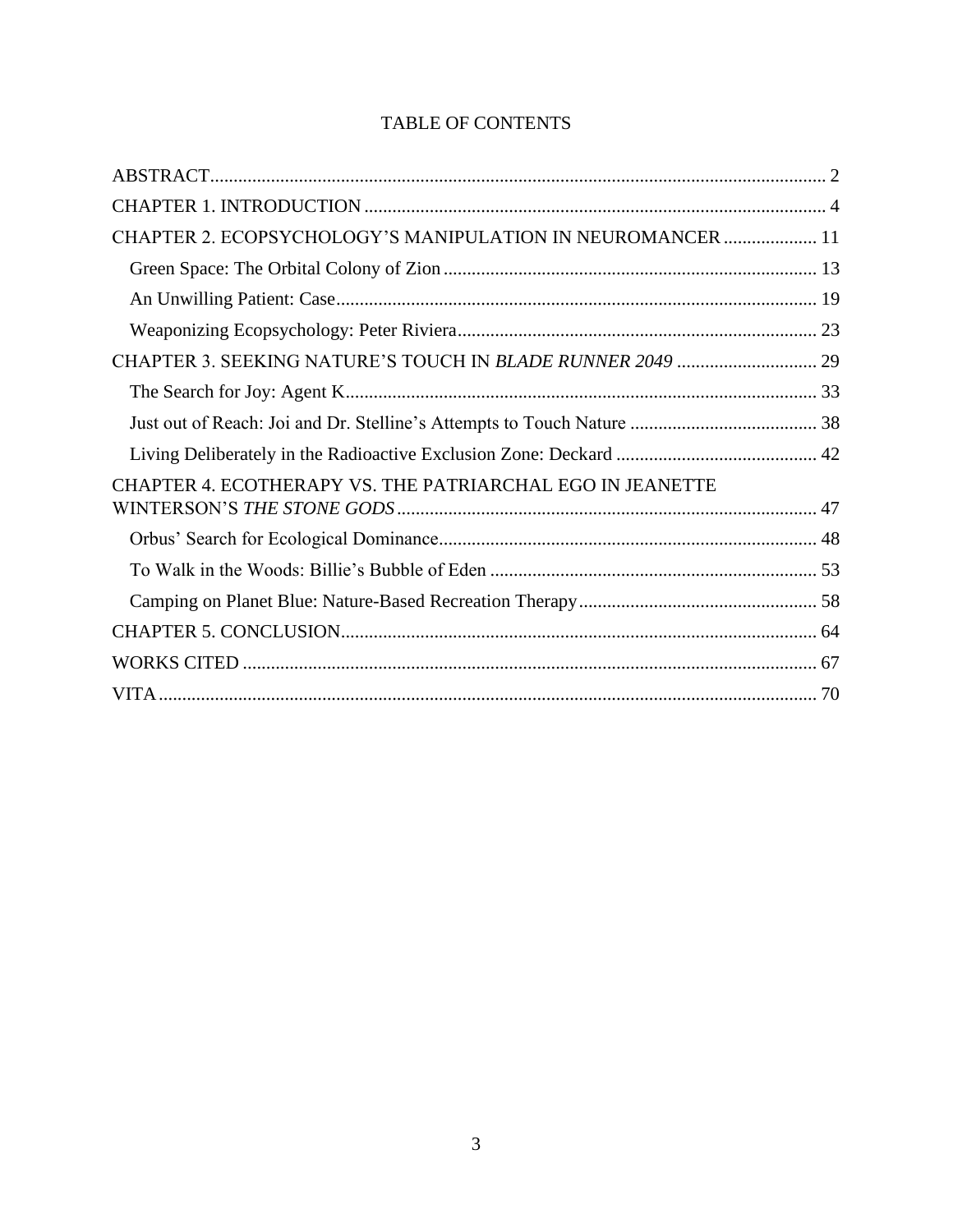#### CHAPTER 1. INTRODUCTION

<span id="page-4-0"></span>Cyberpunk is a subgenre of science fiction known for its reverence of technology. It is common to find cyberpunk worlds filled with holograms, virtual reality, and robotic augmentations that blur the line between human and machine, yet whereas the broader science fiction genre typically involves external conflicts such as extraterrestrial encounters or robotic wars, cyberpunk's antagonists often prove to be mankind itself. Typically set on a futuristic Earth ravaged by nuclear war, runaway climate change, or some other manmade disaster, cyberpunk consistently makes the point that the technological boom center to the genre's aesthetic is achieved alongside the loss of the natural world. These bleak views of the future allow cyberpunk to hold up a critical mirror to the societal issues of the present and warn about the ecological cost of unregulated technological advancement. Initially, the relationship between man and technology might appear to be the genre's most important criticism, but a closer look reveals an almost paradoxical importance placed on nature. Throughout many works of cyberpunk fiction, characters find themselves drawn away from their digital cities and into natural ecosystems, and in these brief encounters with nature they find the key to psychological healing.

To understand how nature applies to cyberpunk, it is first important to understand cyberpunk as a genre. In *Mirrorshades: The Cyberpunk Anthology*, Bruce Sterling prefaces the collection by defining cyberpunk as "an unholy alliance of the technical world and the world of organized dissent" (Sterling xii). He then lists several common themes for the genre, including "body invasion: prosthetic limbs, implanted circuitry, cosmetic surgery, genetic alteration," and the "even more powerful" theme of "mind alteration: brain-computer interfaces, artificial intelligence, neurochemistry—techniques radically redefining the nature of humanity" (xiii). A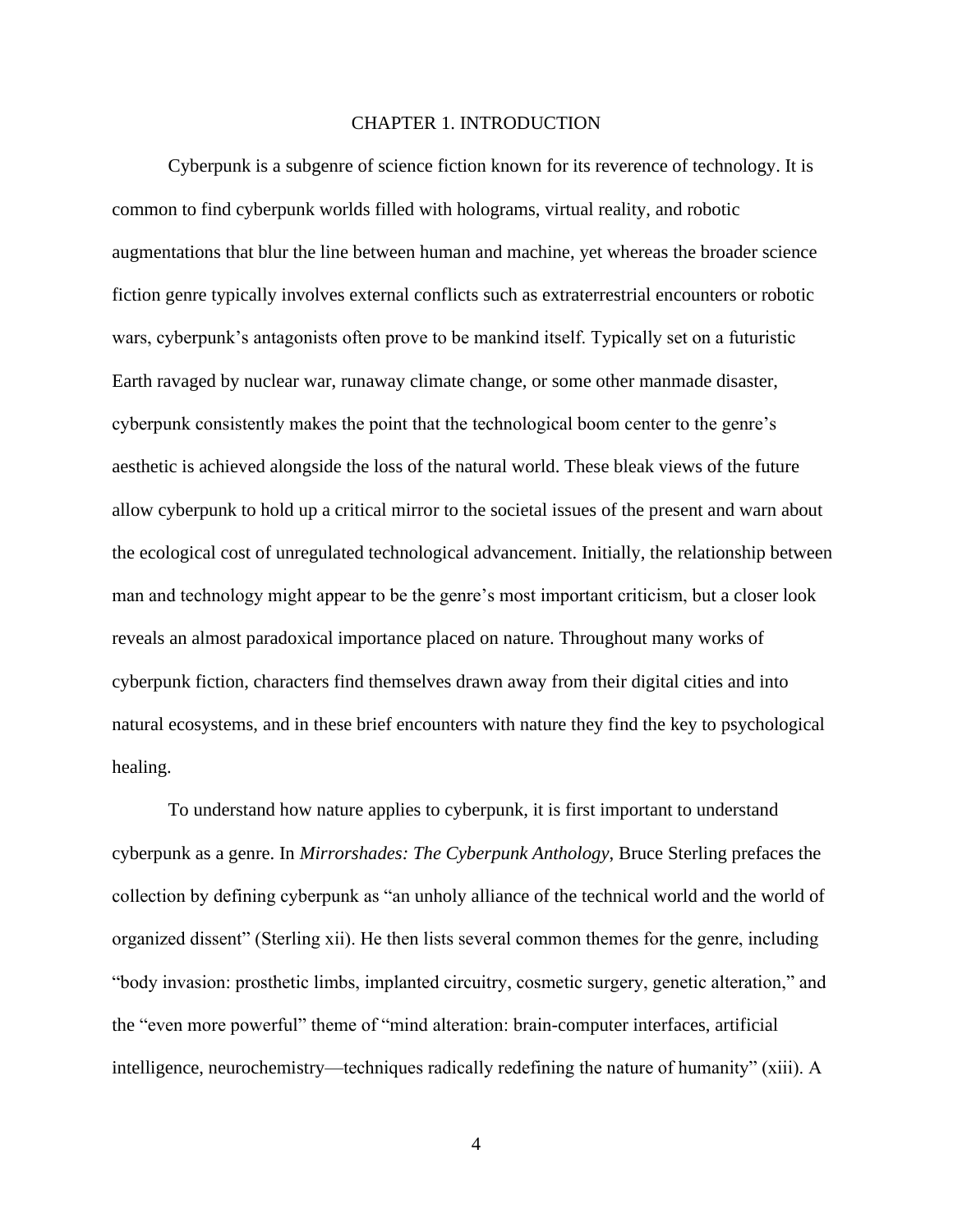different alliance is mentioned by Veronica Hollinger in her article, "Cybernetic Deconstructions: Cyberpunk and Postmodernism," when she defines cyberpunk as "the breakdown" of binaries "between the natural and the artificial, the human and the machine," suggesting that, unlike previous science fiction that typically dealt with man versus machine, cyberpunk instead focuses on the blending of these concepts (Hollinger 30). This blending is not limited to humans and machinery, as Hollinger writes that Gibson's *Neuromancer* "invokes a rhetoric of technology to express the natural world in a metaphor which blurs the distinctions between the organic and the artificial" (Hollinger 31). The entire cyberpunk world endures a form of Sterling's so-called body invasion led by growing technology and human-led destruction of the environment, and it is this overwriting of nature's memory that serves as the foundation for the genre's disconnect with the natural world.

Throughout cyberpunk fiction, natural ecosystems are frequently mentioned only as a relic of the past, something that either no longer exists or is only kept alive by artificial means. In these worlds, humanity has created advanced societies capable of incredible technological feats at the expense of the surrounding ecosystem, yet no one seems capable of understanding the full scope such a loss has on their daily lives. On one level there are physical consequences to the destruction of nature that affect the survivability of life on Earth, things like food shortages, poor air quality, and any other issues that threaten people's physical health, and solutions to these problems most often become core elements to the overall aesthetic of cyberpunk. Anti-radiation chemicals pumped into the water supply in irradiated zones, special masks to filter pollution from the air, and organic foods being replaced with synthesized protein supplements are a few tropes used by the genre. But one consequence of ecological loss in cyberpunk has been largely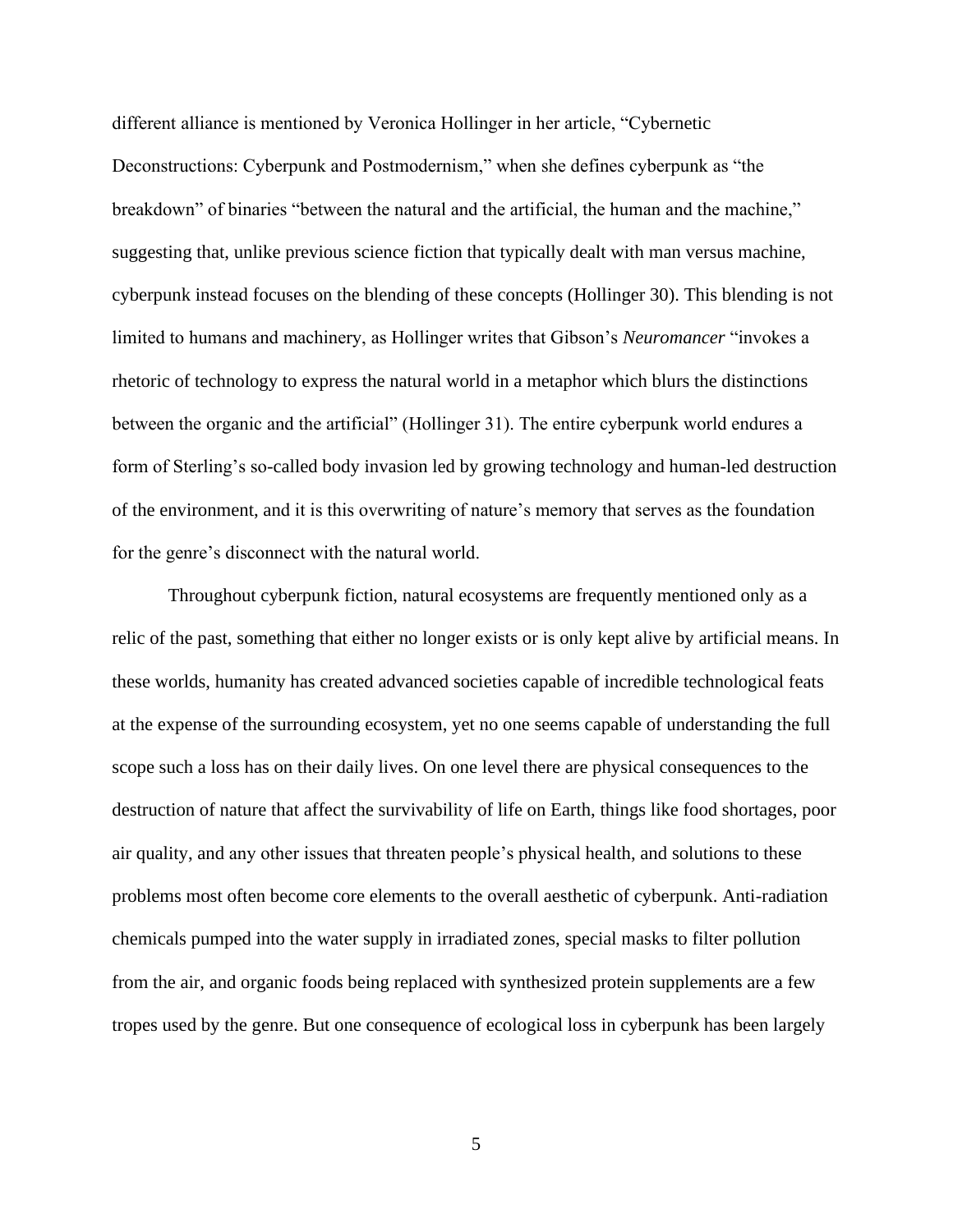overlooked by scholarship: the effect nature's desecration has on the minds of people within these societies.

Because of the importance cyberpunk citizens place on the digital world, technology becomes the primary goal in their pursuit of personal improvement, leading to nature losing much of its attraction and slipping between the cracks of a society that no longer sees its value. Cyberpunk typically includes pessimistic narrators on the cusp of understanding that their world, advanced as it may be, is ultimately a failed experiment, though they usually are unaware of why that is the case. Rather than seeing a lack of natural environments as part of the problem, attention is directed toward corporations and corruption as the source and away from the ecological changes that ecopsychologists argue are detrimental to mental health. Lead characters tend to differ from the average citizen in how they see nature, and while they rarely encounter nature for long, they are often positively altered by their experiences with the greener side of life, which is a core tenet of ecopsychology.

Roger Duncan writes that the word *ecopsychology* became common thanks to the writings of Theodore Roszak, who defined the subject as an "emerging synthesis of ecology and psychology, the skillful application of ecological insights to the practice of Psychotherapy and a study of our emotional bond with the earth and the search for an environmentally based standard of mental health" (qtd in Duncan 27). Following Roszak, other researchers began studying the relationship between nature and psychology in their own experiments, though the ideas were rarely accepted due to a lack of hard evidence into how ecopsychology worked. The field was largely theoretical; because humans evolved and survived in unpolluted, pre-industrial natural ecosystems, it follows that nature would leave its mark deep within the brain as an instinctual comfort, a deeply ingrained attraction to nature referred to as biophilia. Bjorn Grinde and Grete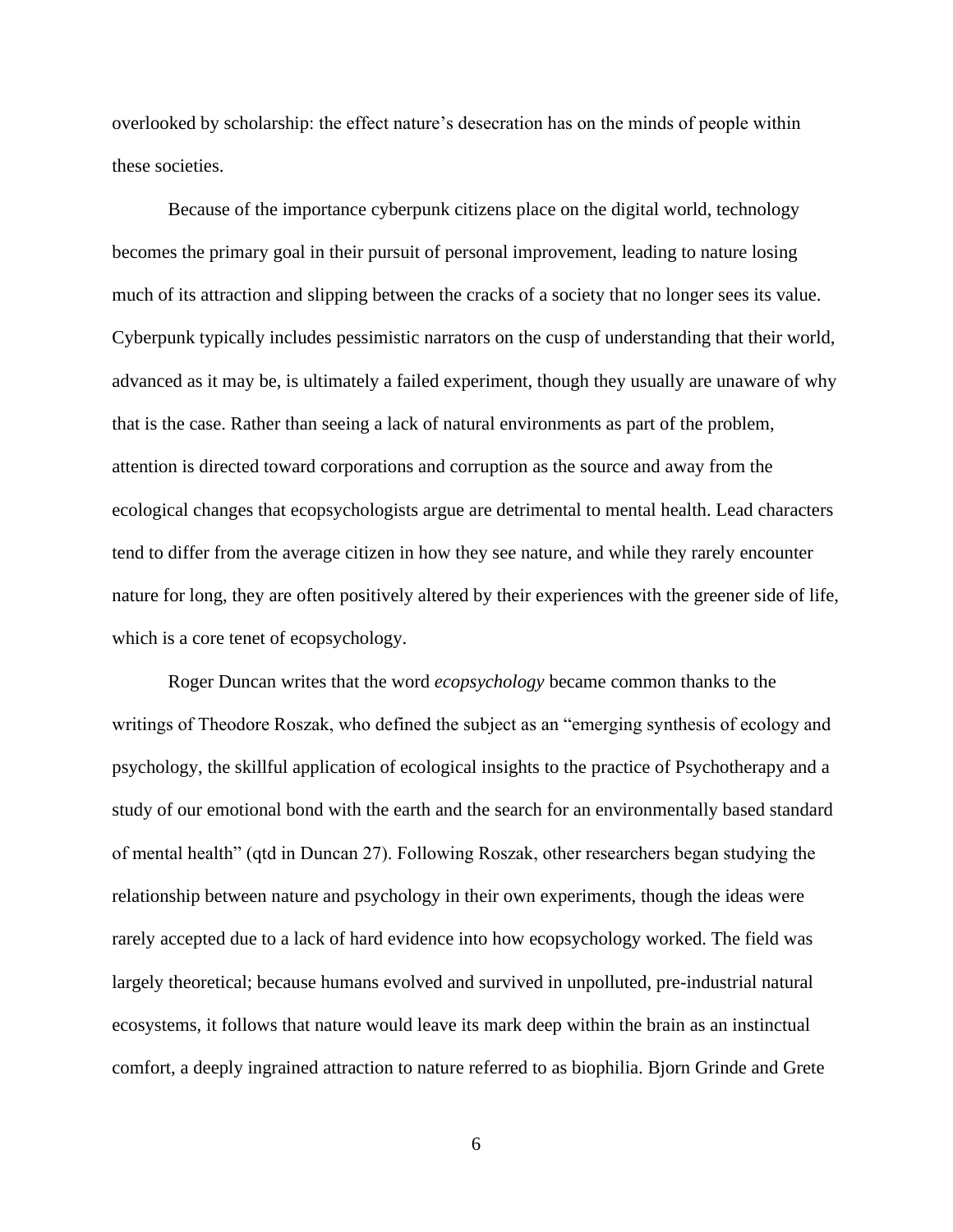Grindal Patil discuss this natural attraction in their article, "Biophilia: Does Visual Contact with Nature Impact on Health and Well-Being?," in which they explain that biophilia is recognized as an aspect of psychology claiming that "humans have an inherent inclination to affiliate with Nature" (Grinde and Patil 2332). A lack of green space leads to negative mental states, such as zoo animals "hurting themselves and refusing to mate or eat" when not provided with the visual stimulation of the natural environments they evolved in, and this mental distress also applies to humans (Grinde and Patil 2334). With the advent of civilization, humanity no longer needed green pastures to survive and so the comfort nature provided was gradually replaced with unnatural, manmade luxuries. As a species, we "[fell] out of the dance with nature," as Duncan puts it, and rapidly advancing technology is what killed the music (Duncan 2). Such a statement is far from sounding scientific, of course, which Duncan considers as a large reason for ecotherapy not becoming popular sooner. Duncan writes that many professionals would have dismissed it all as "just 'hippy shit'" without any evidence-based research to support it, which led to hesitancy within the scientific community to seriously consider the ideas (99).

But in recent years, ecopsychology has blossomed not only into a serious theoretical field, but a practical one. Countless researchers have explored the subject and discovered nature's effectiveness in aiding patients with various mental disorders, ranging from autism spectrum disorder and attention deficit hyperactivity disorder to depression and post-traumatic stress disorder. Various forms of ecotherapy cause these benefits, all centered on satisfying the biophilic needs within human minds. Studies increasingly show numerous therapeutic benefits of time spent in nature, a finding that is reinforced by observed increases in mental illness in highly urbanized areas when compared to rural areas. It is important to note the scientific community does not argue that the absence of nature is the primary cause of this mental health discrepancy,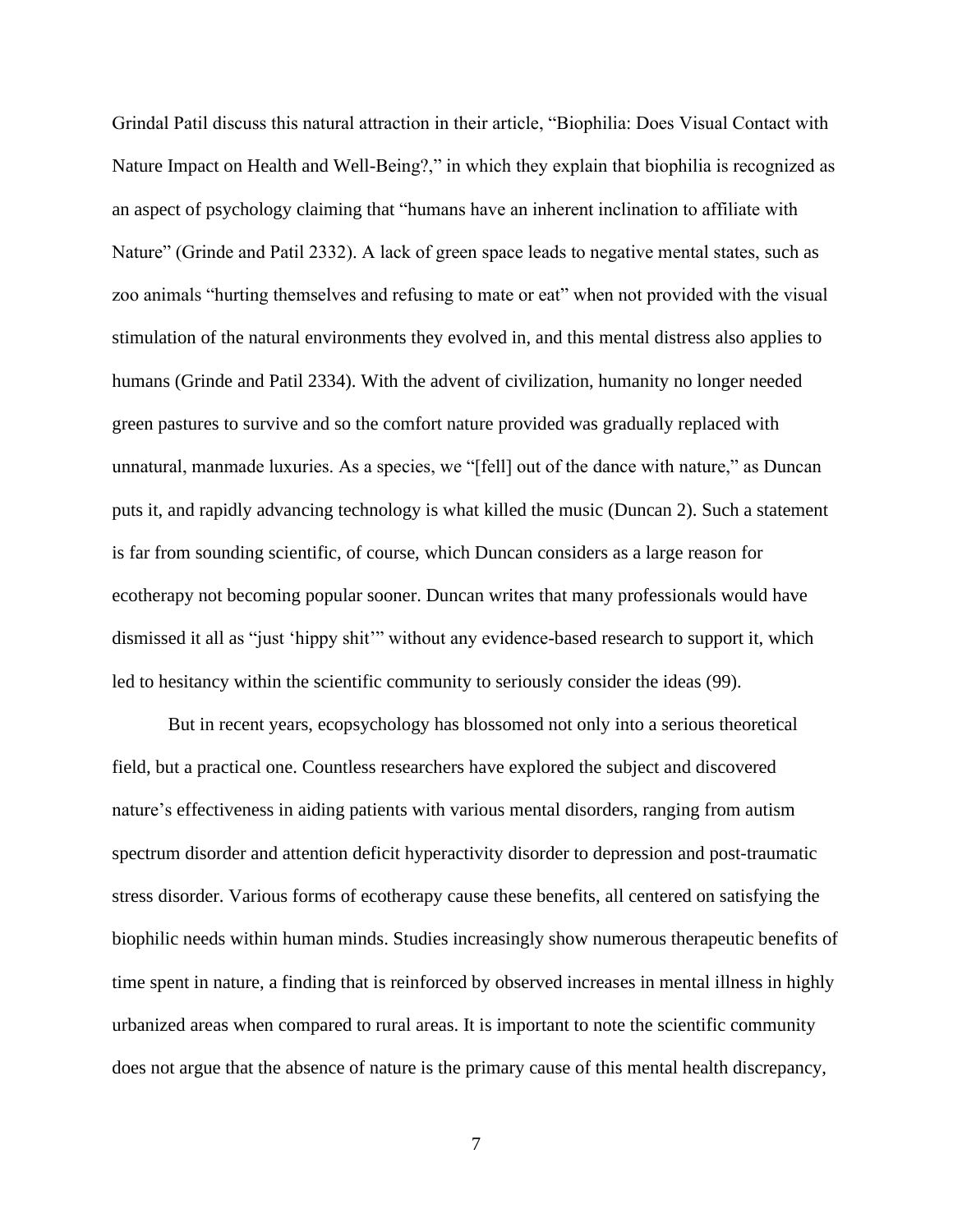nor does it suggest that a simple walk in the woods is effective enough to replace recommended methods of treatment like medication or therapy, only that there is a correlation between a lack of green space and rise in mental illness, as well as documented benefits in individuals who place themselves in nature. Further research is required, but the current understanding is that healthy ecosystems correspond to healthy minds.

Myriam Thoma and several other researchers elaborate on this connection in their article "Clinical Ecopsychology: The Mental Health Impacts and Underlying Pathways of the Climate and Environmental Crisis." Thoma et al. reinforce the importance of biophilia as a "crucial prerequisite for humans' physical and mental health and well-being" (Thoma et al. 3). They note that "Observing the pollution and destruction of the natural world can thus psychologically hurt individuals," and when one considers the degree of pollution and ecological collapse present in most cyberpunk settings, this psychological pain would undoubtedly be more severe (9). A brief encounter with the cyberpunk genre will suggest as much, as these works are almost always inhabited by mentally ill societies struggling to find happiness in their dying worlds. With no nature left to satisfy their biophilic desires, these societies are forced to find pleasure in drugs or digital forms of entertainment, but they are never truly happy. Many of the characters who do experience genuine joy do so outside the technological realm in rare forms of natural environments still clinging to life, and their altered states of mind following their exposure to a greener world are supported by the findings of ecotherapy.

William Gibson's novel, *Neuromancer,* features a corrupt and polluted world where nature has been replaced by technology and society is ruled by corporations and cyberspace. The people of this world, including the protagonist, Case, have been conditioned to fear and avoid nature, yet there exists a self-governed colony of people who thrive on a connection to the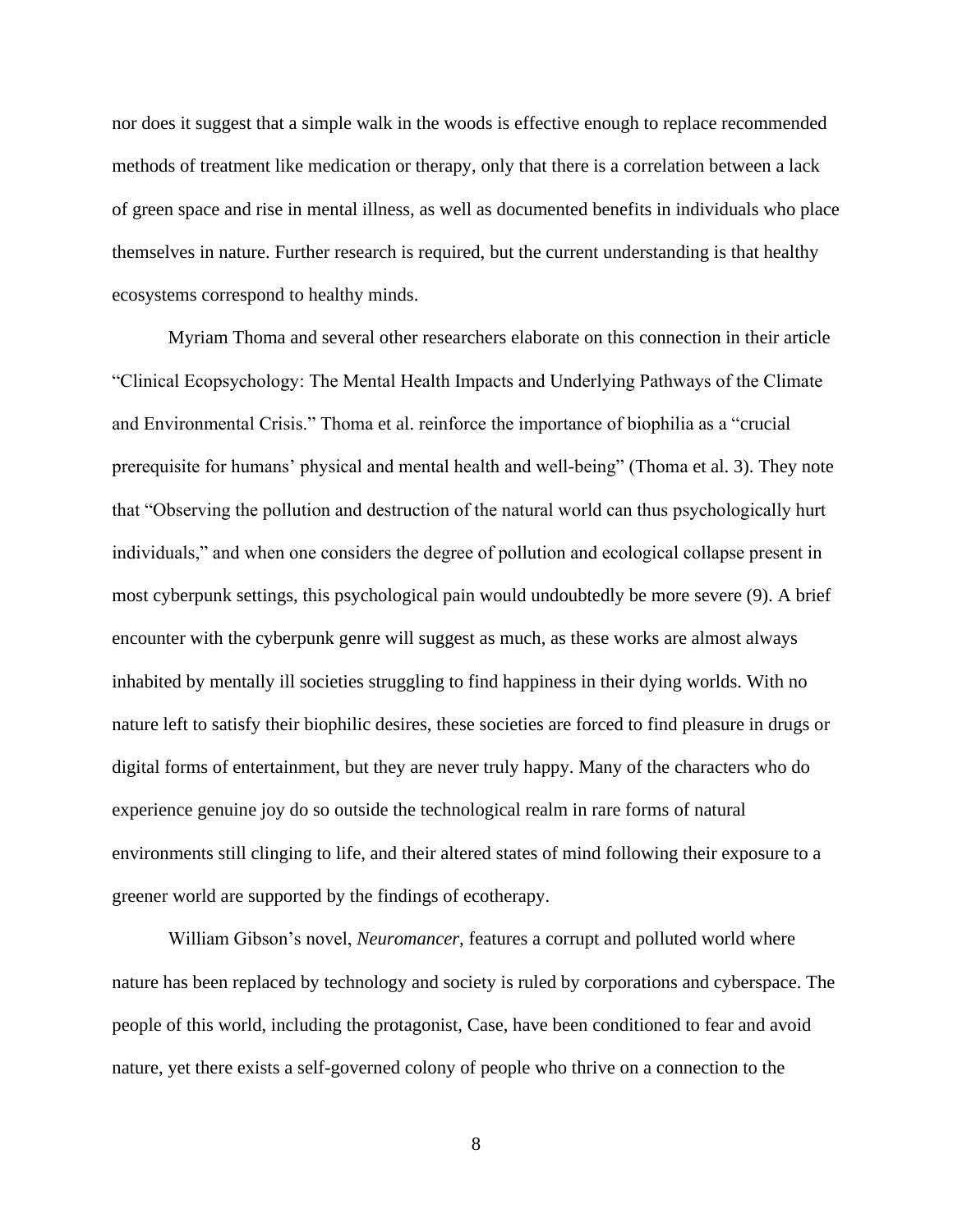natural world despite living in space. This colony benefits from ecotherapeutic approaches to gardening as well as the satisfaction of biophilia through aesthetic applications of green space, and as a result the colonists enjoy relatively stable mental health compared to the rest of society.

*Blade Runner 2049*, directed by Denis Villeneuve, is set in a future in which climate change has destroyed almost all life on Earth and resulted in complete ecological collapse. To escape extinction, the wealthy flee to colonies established on other worlds, but the poorest of humanity remains on their dying planet with nowhere else to go. The larger society proves to be largely ignorant and indifferent to the natural world, but depressed protagonist Agent K finds an intimacy with nature that grants him brief moments of respite following his limited interactions with natural elements. The other artificial intelligences of the film experience similar biophilic attractions to nature, such as Joi and Dr. Stelline's impossible quests to come into physical contact with nature and the tranquility they discover through their holographic attempts. The characters who pursue this desire for an intimacy with nature are positively affected by their experience.

The cyberpunk section of Jeanette Winterson's *The Stone Gods* follows the environmentally aware Billie Crusoe as she suffers through depression on a planet with mere decades of habitability left. While society, guided by materialistic and patriarchal values that repeatedly destroy new environments, attempts to cope with their world's death through distractions and consumerism-based forms of entertainment, Billie chooses to live on one of the only plots of unblemished nature left in the world to find contentment. After leaving for the newly discovered Planet Blue, Billie and her companions experience happiness and a decrease in anxiety as a result of their brief time in a pristine natural ecosystem. Like in *Blade Runner 2049*,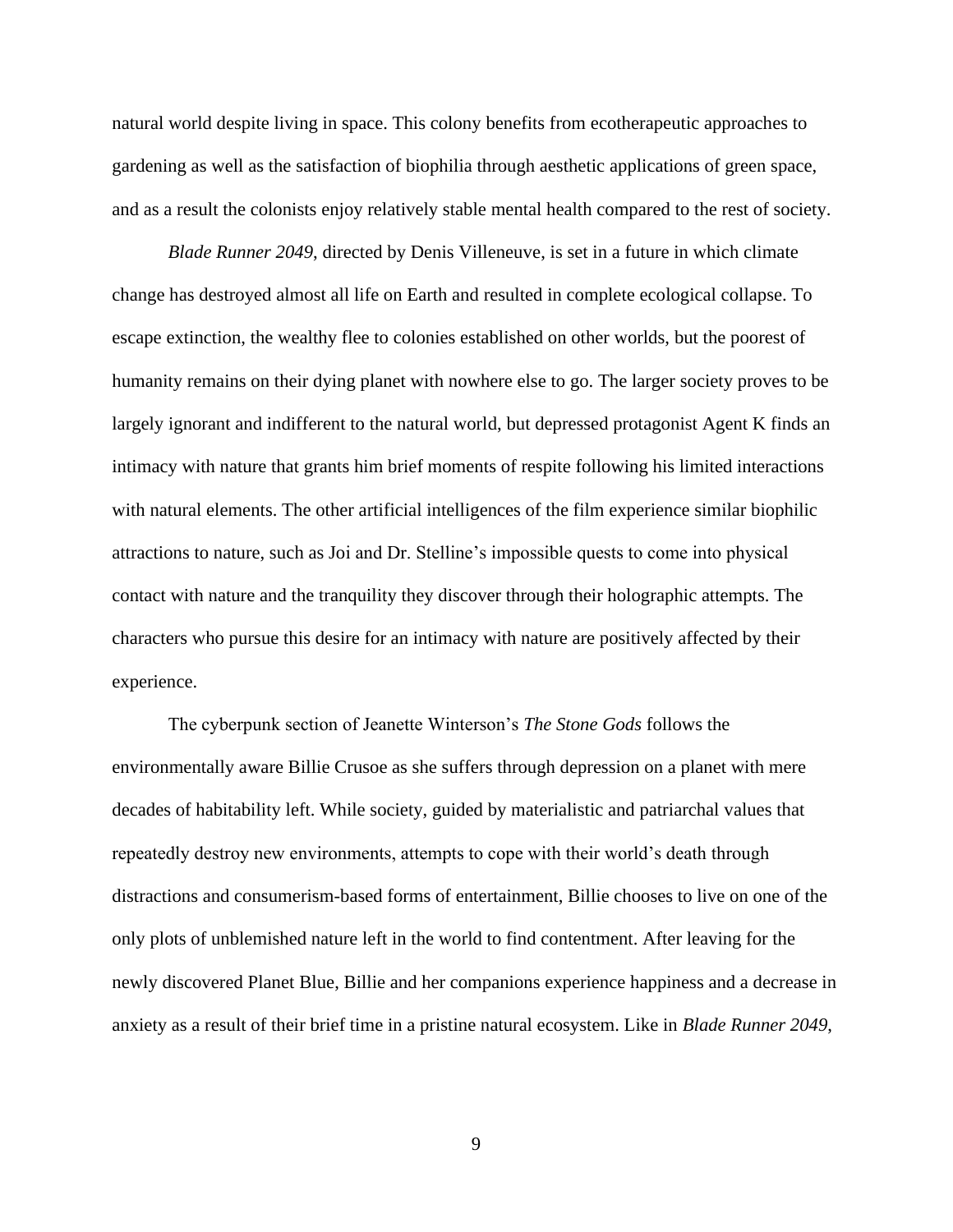the artificially intelligent character, Spike, gains an evolved consciousness from her natural experiences.

Each of these cyberpunk works are set in futuristic societies that are islands of civilization scattered among the Anthropocene ashes, completely detached from a nature that has been destroyed by humanity's own irresponsibility. Despite this, their characters still manage to interact with nature in various ways that lead them to experience the benefits of ecotherapy. By analyzing how these interactions happen and the effects they cause, it is possible to gain ecopsychological insight into cyberpunk and better understand the importance the genre places on a connection to nature over a connection to technology. This provides a clearer picture of how the minds of fictional characters are intertwined with nature, as well as how our own minds are related to and influenced by the ecosystems in which we live.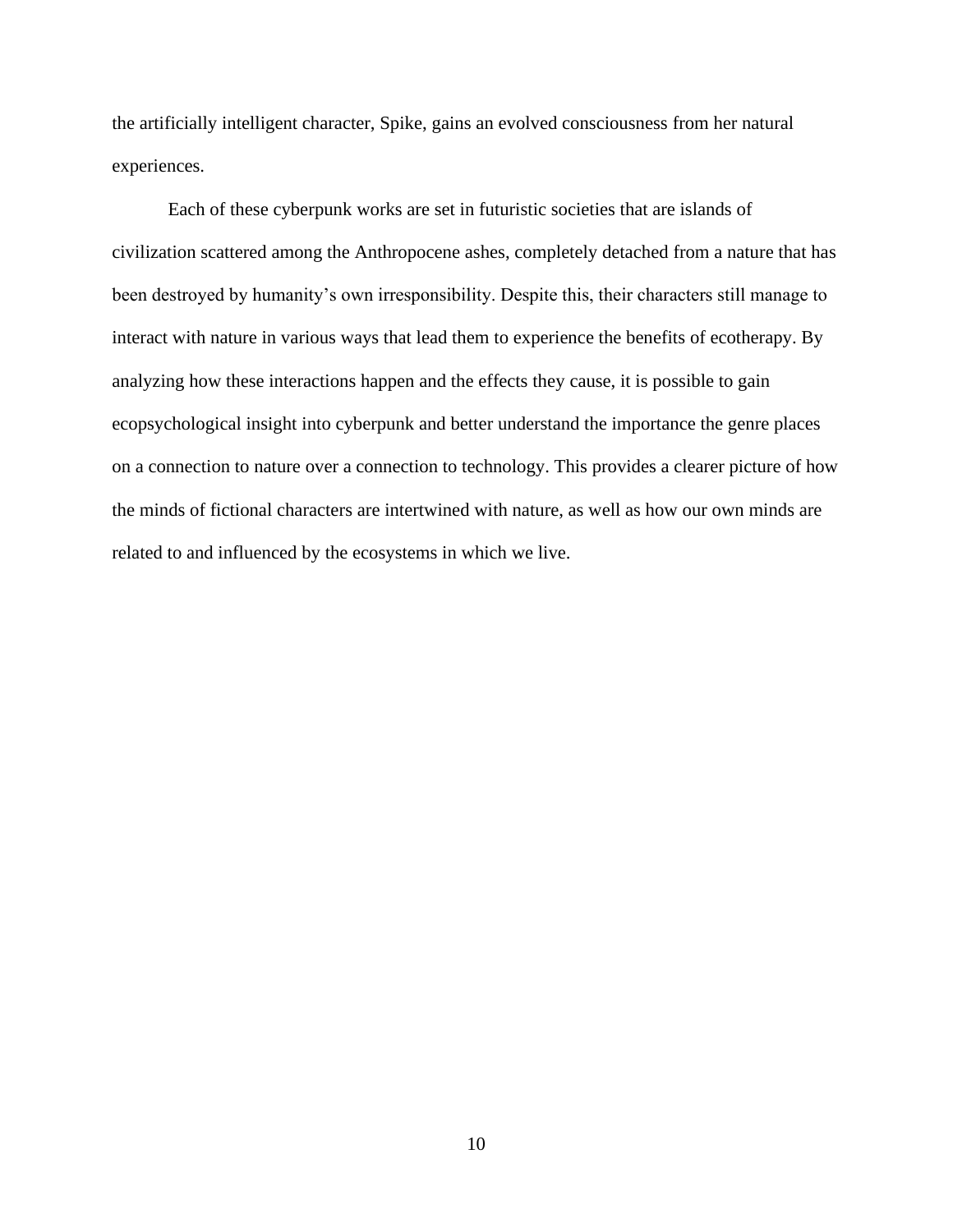#### CHAPTER 2. ECOPSYCHOLOGY'S MANIPULATION IN NEUROMANCER

<span id="page-11-0"></span>William Gibson's novel, *Neuromancer*, is set in a world dominated by data, where rapid technological expansion covers the world and radioactive fallout dots the landscape. Wealthier members of society have access to luxury orbital stations to escape a miserable existence on the surface, but most citizens live below the smog line in the polluted shadows of the omnipotent corporations that govern them. Regardless of class, the people of Gibson's world do not see nature as worthy of their attention largely due to their preoccupation with their technological lifestyles. Value exists in data and cyberspace, making nature an alien world perceived to be entirely useless in comparison. Even if they wanted to step outside city limits, many regions of the world bear radioactive scars of manmade warfare, heaps of plastic pollution, and voids left by biological extinctions, resulting in an ecosystem just as corrupted by mankind's touch as the city zones. The end result is a world filled with people who have entirely forgotten the benefits of a healthy natural environment, which leads to higher rates of mental illness due to a complete severance from green spaces. The only exception to this is a colony of Rastafari space farmers orbiting Earth high above the capitalist hellscape of civilization beneath them, and their lone embrace of nature grants them access to a relatively uncommon psychological stability and provides a glimpse at humanity's conflicted relationship to the natural world.

*Neuromancer'*s society exhibits an inherently negative view of nature that leads them to perceive it as a place of danger and fear. In several parts of the novel, natural elements are foregrounded by violent or negative associations that strengthen this negative connotation. Perhaps the most prominent example of society's discomfort toward nature comes from the group of terrorists that Case, the novel's protagonist, works with to steal the ROM construct of Dixie Flatline. Calling themselves the Panther Moderns, this group consists mostly of younger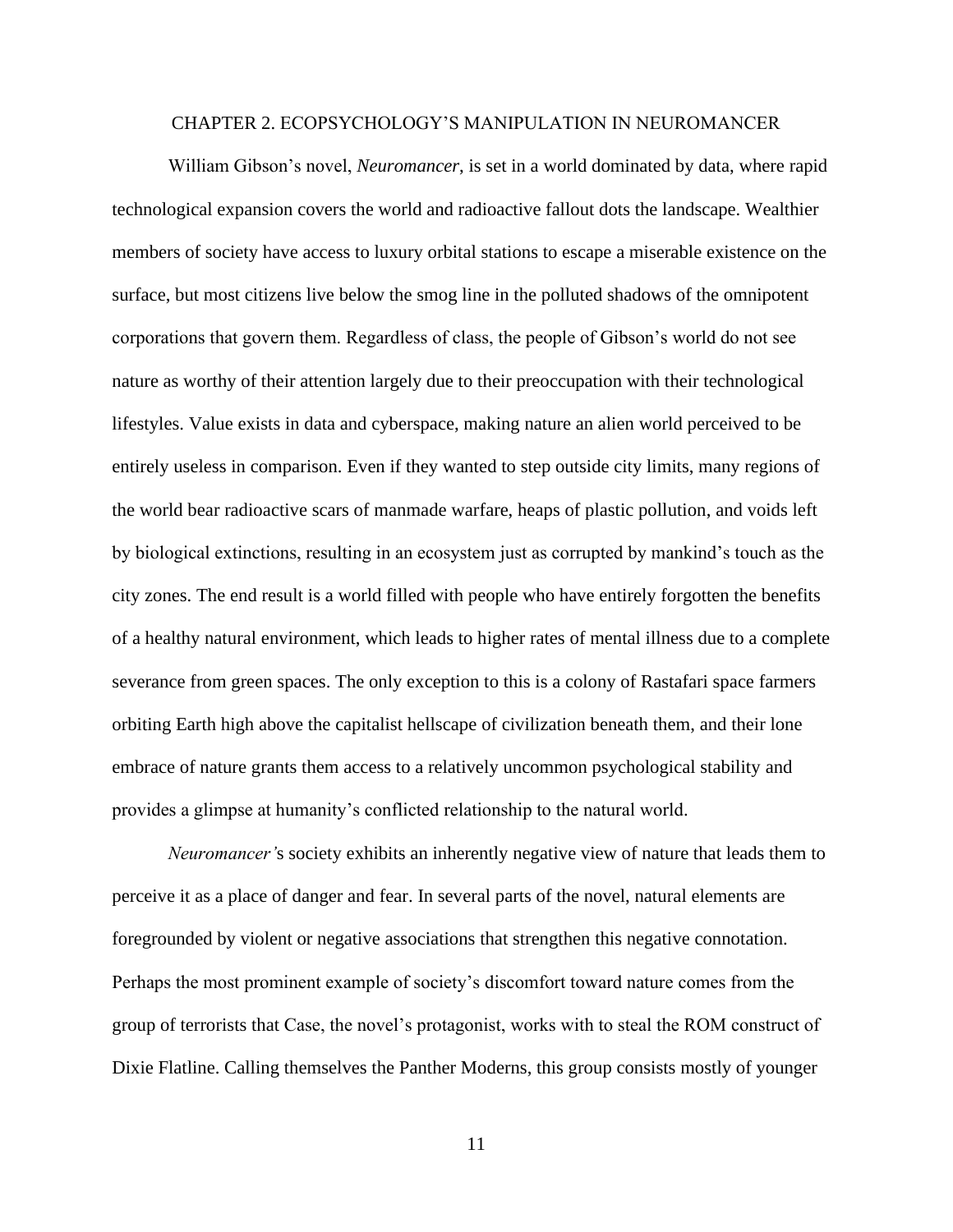people who Case notes are "mercenaries, practical jokers, [and] nihilistic technofetishists" who enjoy causing as much social upheaval as possible (Gibson 64). The Panther Moderns' leader, a man named Lupus Yonderboy, defends the unnecessary slaughter of civilians during the heist by saying, "Chaos . . . is our mode and modus" (74). The members of this organization are repeatedly shown to have animalistic characteristics; a member named Angelo flaunts elective surgeries that give him a "shark-cartilage" augmented face and the "razor-sharp canines of some large animal" in his mouth (64); Lupus himself, whose first name is Latin for "wolf," wears a chameleon-like suit that allows him to blend in with his environment; most of the aliases the Panther Moderns use are related to animals, such as their designation of Molly as "Cat Mother" and their link man as "Brood" (72). As a terrorist organization so chaotic and morally indifferent that even Case is reluctant to cooperate with them, the Panther Moderns establish themselves as a force worthy of being feared, and their adoption of natural imagery furthers this perceived terror by actively playing on the fears that already exist within society.

This conditioned fear arises from the fact that Gibson's cyberpunk people are entirely disconnected from nature due to being plugged into city life and nature's status as a foreign territory. To the inhabitants of Chiba City or any of the other urban areas of the world, home is characterized by densely packed streets, glaring neon, and digital screens around every corner. These features of daily life are comforting if only because they are familiar, and this is where cyberpunk citizens' primary disconnect with nature lies. Gibson suggests that these societies are obsessed with their technological way of life, but in the high rate of addiction and mental illness he also suggests that their avoidance of nature prevents them from fulfilling their biophilic desires. They become like the caged zoo animals deprived of nature in Grinde and Patil's article and end up hurting themselves. But because they see nature as dangerous, placing themselves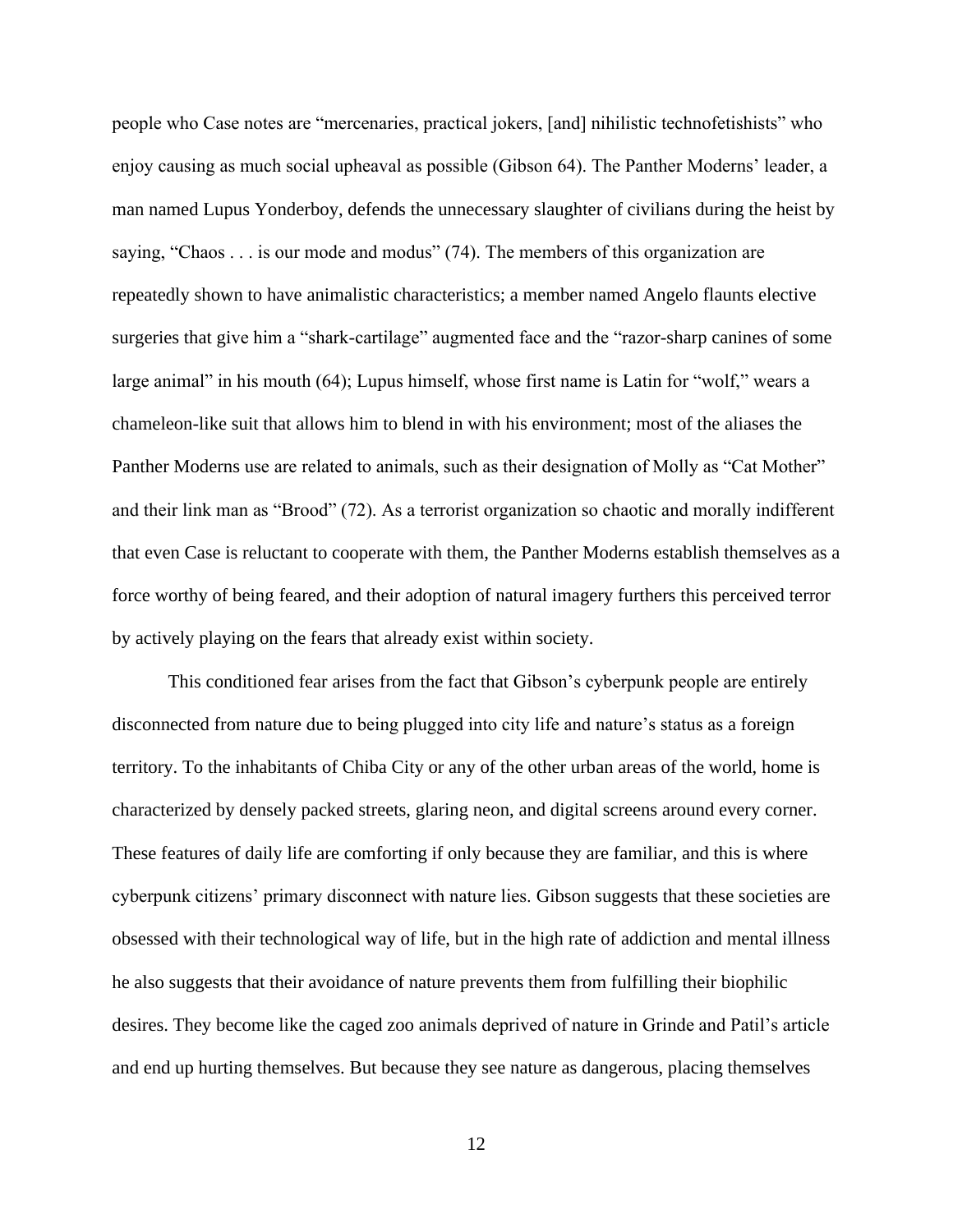into such a stressful and potentially hazardous environment is not an option. The safer alternative is to continue living in the high-tech world where threats are predictable and every need is on sale, even if it harms their minds.

#### *Green Space: The Orbital Colony of Zion*

<span id="page-13-0"></span>While the majority of *Neuromancer'*s people have come to accept this avoidance of the natural world, one unlikely group proves to actively benefit from the concepts and procedures of ecotherapy despite living several hundred miles away from any natural ecosystems. The orbital colony known as the Zion cluster, or just Zion, exists as a collection of like-minded people living aboard a space station outside the gravity of Earth society, and their self-ostracization is built upon artificial nature. Founded by five workers who "refused to return, who'd turned their backs on the well and started building," the mere existence of Zion stands as a rejection of the capitalist hegemony that dominates the rest of the planet (Gibson 111). The inhabitants follow Rastafarian ideals, including the avoidance of corrupt Western society and a religious embrace of the natural world. Unlike other characters in the novel, the Zionites are shown to be noticeably relaxed and happy aboard their floating community, and while they may not understand the underlying mechanisms for it, the people of Zion actively participate in ecotherapy every day of their lives and reap the mental benefits it provides. Judy Kuriansky and other researchers expand on the relationship between nature and mental well-being in their chapter of *Ecopsychology: Advances from the Intersection of Psychology and Environmental Protection* titled "Paradigm Shifts in Nature and Well-Being: Principles, Programs, and Policies about the Environment and Climate Change with Actions by the United Nations for a Sustainable Future." Kuriansky et al. write that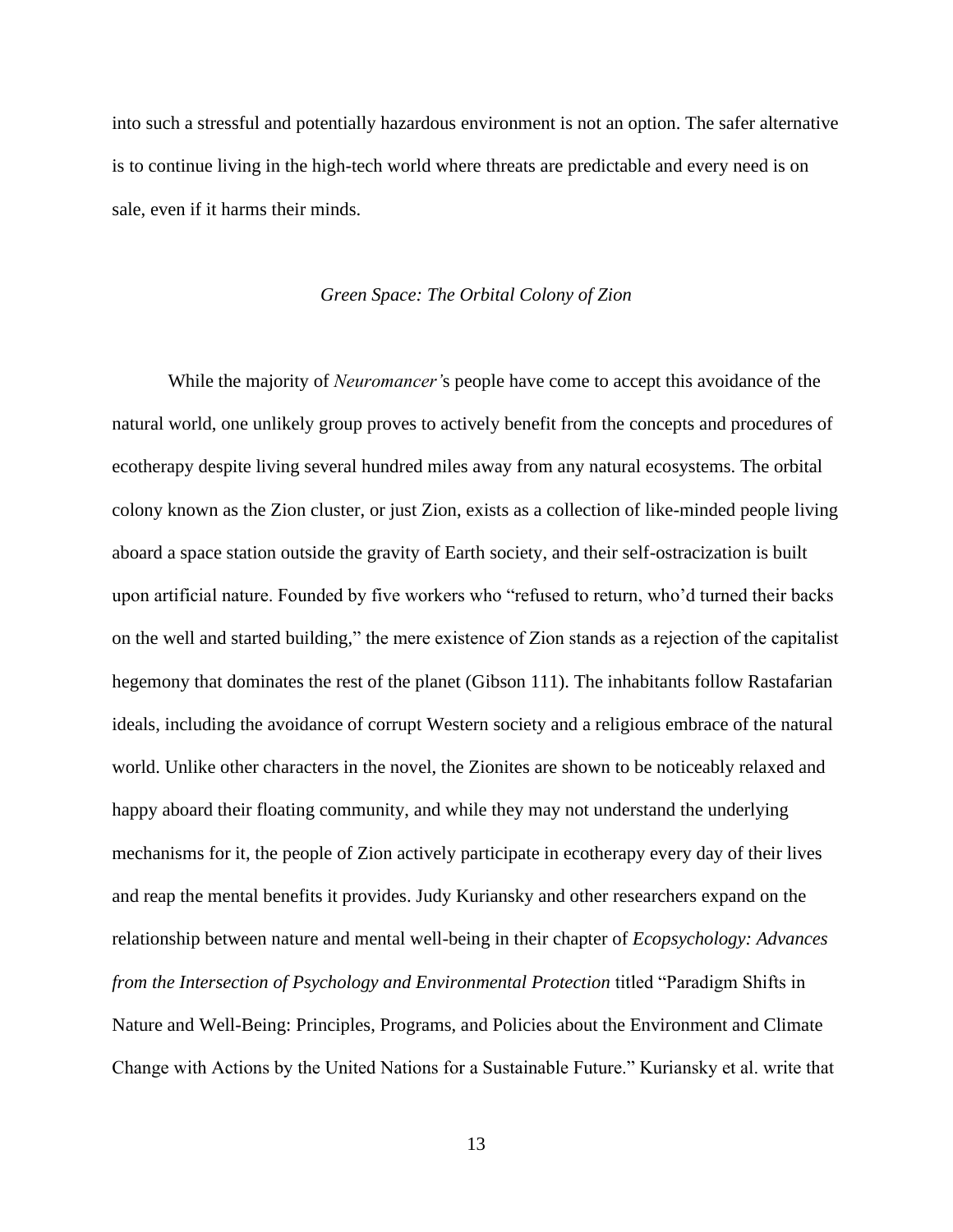time spent surrounded by nature can "aid in mental restoration, . . . reduce psychological and physiological distress, . . . create greater connectivity with others, resulting in less conflict and more cohesive communities," among other benefits, all of which can be applied to the relaxed, close community of Zion (Kuriansky et al. 309).

Zion proves to be reliant on nature and opposed to most other aspects of Western society, which they consider to be corrupt and often refer to as Babylon. In his article, "Stepping Razor in Orbit: Postmodern Identity and Political Alternatives in William Gibson's *Neuromancer*," Benjamin Fair writes that "The Zion cluster appears in stark contrast to the postindustrial world represented by cyberspace, just as the Rasta Maelcum fundamentally contrasts with Case" (Fair 93). This is most clearly shown in the novel when Case lets the Zionite Aerol view the matrix through his cyberdeck and asks him what he saw. Gibson writes that Aerol "shuddered" and says he saw "Babylon," emphasizing Zion's correlation between technology and corruption (Gibson 115). Fair argues that Zion offers an "alternative to the hyperrational, individualistic, parasitic realm that characterizes postindustrial capitalism," or in other words, an alternative to the values that define the cyberpunk genre. To Case, the colony is a completely different world. At one point, he even tells Maelcum, the Zionite who flies them from Zion to Freeside, "I don't understand you guys at all," to which Maelcum replies "Don' 'stan' you, mon . . . but we mus' move by Jah love" (Gibson 206). Case, who is arguably the personification of the cyberpunk world, is visibly uncomfortable upon entering the colony, but the Zionites, standing as the personification of the natural world, are able to move past this cultural divide fairly quickly and express more positive emotions. This polarization not only explains why Case is so uncomfortable with the Zionites' way of life, but why the colony is able to enjoy a life of relative peace. Rather than living with the anxieties and stresses of a globally interconnected world, Zion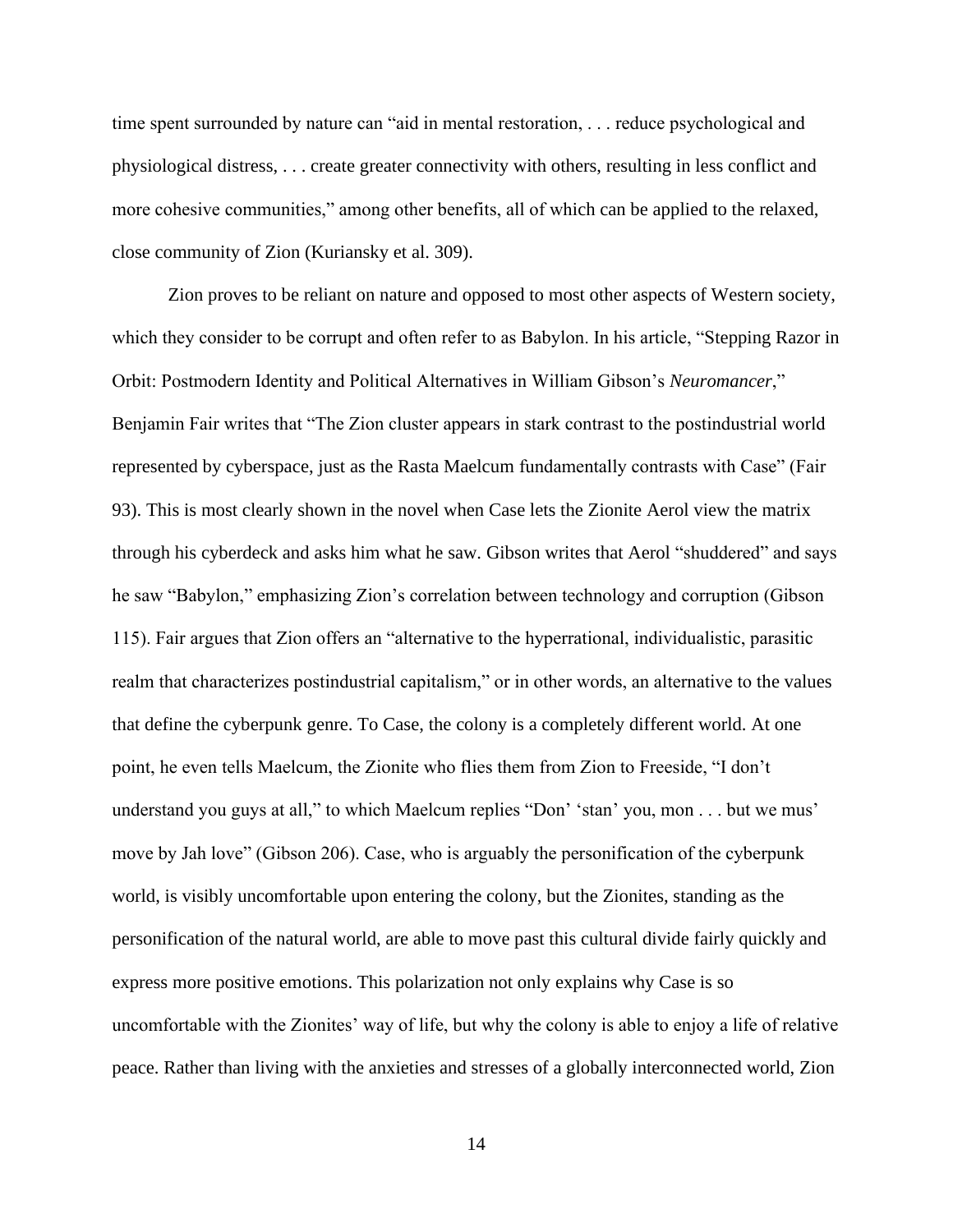instead creates a private garden that allows tranquility to grow. Their improved outlook as a result of nature reinforces Gibson's subtle idea that nature is the better alternative to a cyberpunk lifestyle.

One reason for Zion's attraction to a more natural way of life lies in the Rastafarian beliefs adopted by the colonists. To better understand how this religion is equated with a deeper connection with nature for Zion, it is important to understand the beliefs in which the Rastafarian religion is rooted. Fortune Sibanda discusses the Rastafari connection to nature in a study titled, "The Impact of Rastafari Ecological Ethic in Zimbabwe: A Contemporary Discourse." Sibanda first grounds the space colony's moral view of Earth by noting that Rastafarians refer to any system of "repressive structures . . . as Babylon" and that any "restoration of both physical and mental oppression restores their 'Zion', dignity and self-respect" (Sibanda 66). Quoting Ivor Morrish, Sibanda writes that the "Rastafarian reverence for nature" can be traced back to a blend of cultural traditions, including beliefs held by enslaved people of Jamaica that "the 'entire realm of nature has been endowed with personal life; and every tree or plant, every river or stone, becomes a source of energy or power which may be used'" (qtd. in Sibanda 68). In general, Rastafarians desire "an independent life style that is in harmony with the natural world," and Sibanda defines this as "producing one's own food, eating an *Ital* diet consisting of organic and vegetarian foods as well as upholding the sacredness of the earth by refusing to pollute and commercialise it" (68). Based on Sibanda's research, it is clear that Zion is saturated with Rastafarian beliefs that both create a stronger connection to nature and distance the colony from the polluted morals of the Western world. Their space station becomes the most extreme declaration of independence possible, and their creation of a completely self-sufficient,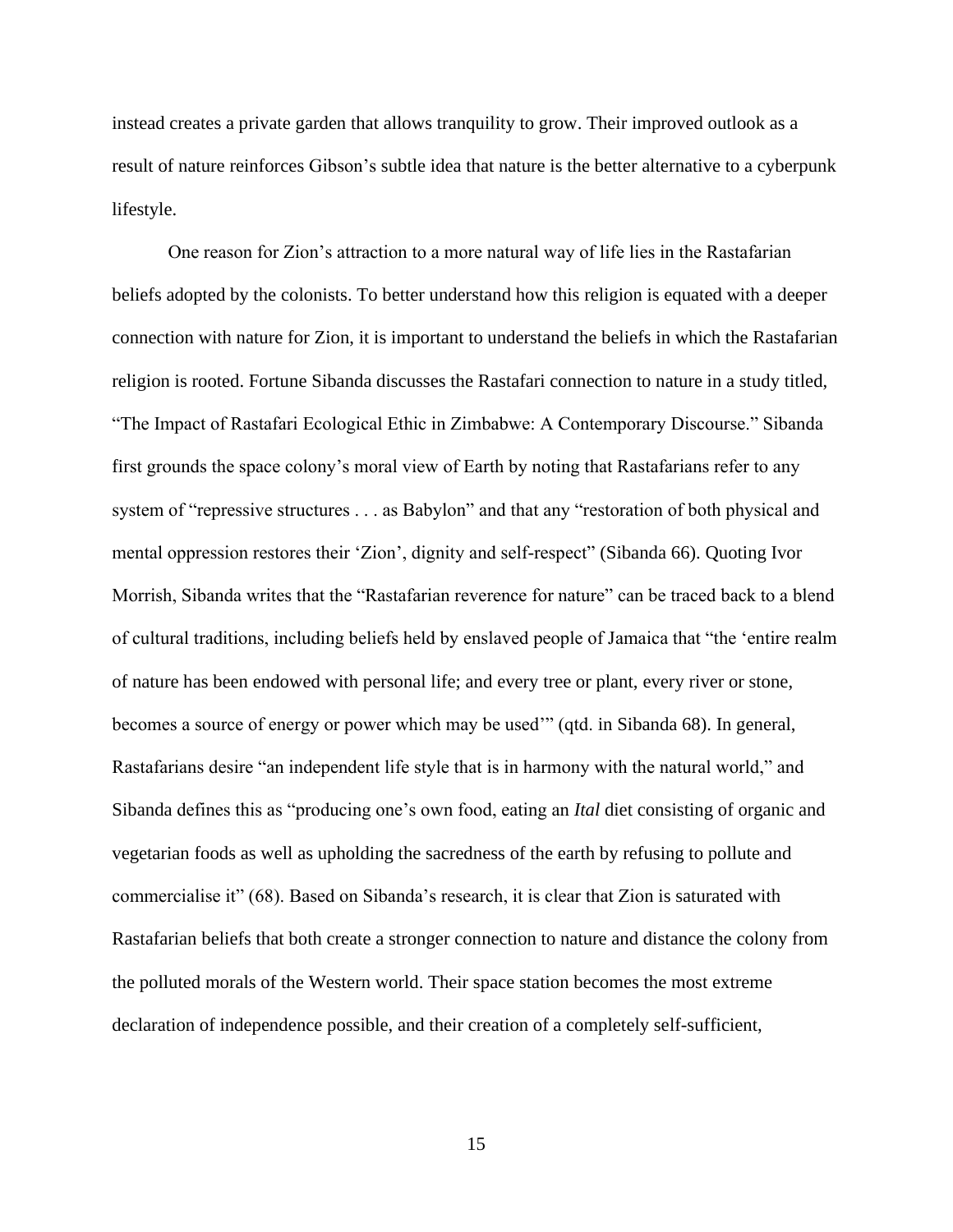vegetarian society with deep roots in a healthy respect for nature serves to reinforce their Rastafarian beliefs and guide them toward a healthier state of mind.

In addition to these ideological beliefs, Sibanda also writes that the religion's use of ganja, or cannabis, is a major aspect of Rastafarianism. He writes that the "respect and deep connection to nature" held by modern followers of the religion developed from the "Rastafarian use of *ganja*" that originated in practices from India, "where it was used in meditation and as herbal medicine" (Sibanda 68). Gibson's descriptions of the people of Zion involve frequent images of their consumption of ganja, such as when Case arrives to the station and notes the smell of "cooked vegetables, humanity, and ganja" (Gibson 112). Molly tells Case that the bizarre stories Zionites believe are a result of this drug, a way for them to connect to an altered level of thinking they otherwise cannot experience, and she describes their wild accounts as "not like bullshit, more like poetry" (114). In this way, ganja is similar to a cyberdeck, the device Case uses to enter the matrix, in how it grants users access to a distinct realm of thought and insight. While cyberdecks open the door to altered perception through use of a digitally induced "consensual hallucination," as Gibson describes the matrix, ganja offers the anti-Babylonian Zionites a similar result through nature (5). Their access to this state through entirely natural means provides a deeper contrast to cyberpunk society's reliance on digital access and emphasizes the idea that, through nature, Zionites are granted connection to a more religious and contemplative state of mind, which aids them in the stability of their overall mental state.

The fact that Zion benefits from a higher emotional stability than the people of Earth is contingent on another societal difference that also keeps them alive: gardening. Despite being the farthest from Earth, Zion is the only settlement described in the novel to actively care for farms and plant life, and as a result they enjoy well-kept stocks of freshly grown produce, ranging from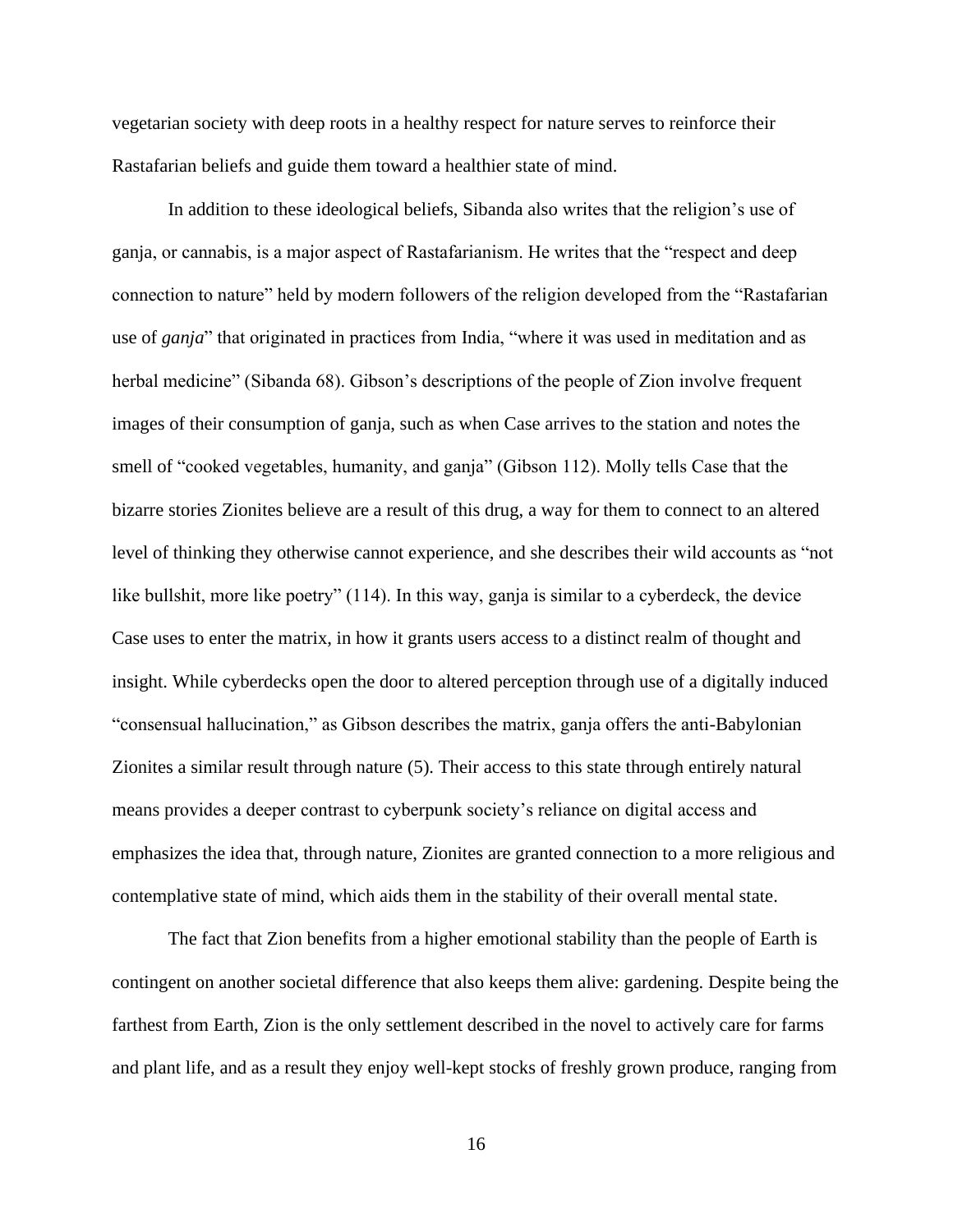recreational harvests of ganja to the more necessary crops that sustain them nutritionally. By relying on their own communal plots of farmland, Zion has no need for the cheap processed foods that Earth produces. Gibson contrasts the colony with a much wealthier space station called Freeside. He writes, "Freeside's ecosystem was limited, not closed. Zion was a closed system, capable of cycling for years without the introduction of external materials. Freeside produced its own air and water, but relied on constant shipments of food, on the regular augmentation of soil nutrients" (Gibson 240). As a result of their rejection of the world outside the colony, Zion creates its own ecosystem capable of producing air, water, and naturally grown food. The people of Zion, then, must interact with nature daily by becoming gardeners and farmers to maintain these crops, an act which has proven to be extremely beneficial in many ecotherapeutic studies.

In their article, "Gardening on a Psychiatric Inpatient Unit: Cultivating Recovery," Huibrie Pieters and others report many positive benefits from group gardening sessions. This study is especially relevant in that, much like the societally disconnected Zionites orbiting Earth, the patients were kept in an isolated space away from the distractions of society. Pieters et al. note that for isolated situations like this, gardening can provide even greater benefits:

In a treatment setting where outside world distractions and activities are removed, the garden provided the participants an additional way to bring meaning to their day. The sense of productivity, contributing to the unit, and being part of community through gardening was a way that patient efforts fit into a larger context. . . . [T]he garden itself provided them a medium to feel contributory and productive as well as the space to reflect on what that might look like in the future. (Pieters et al. 63)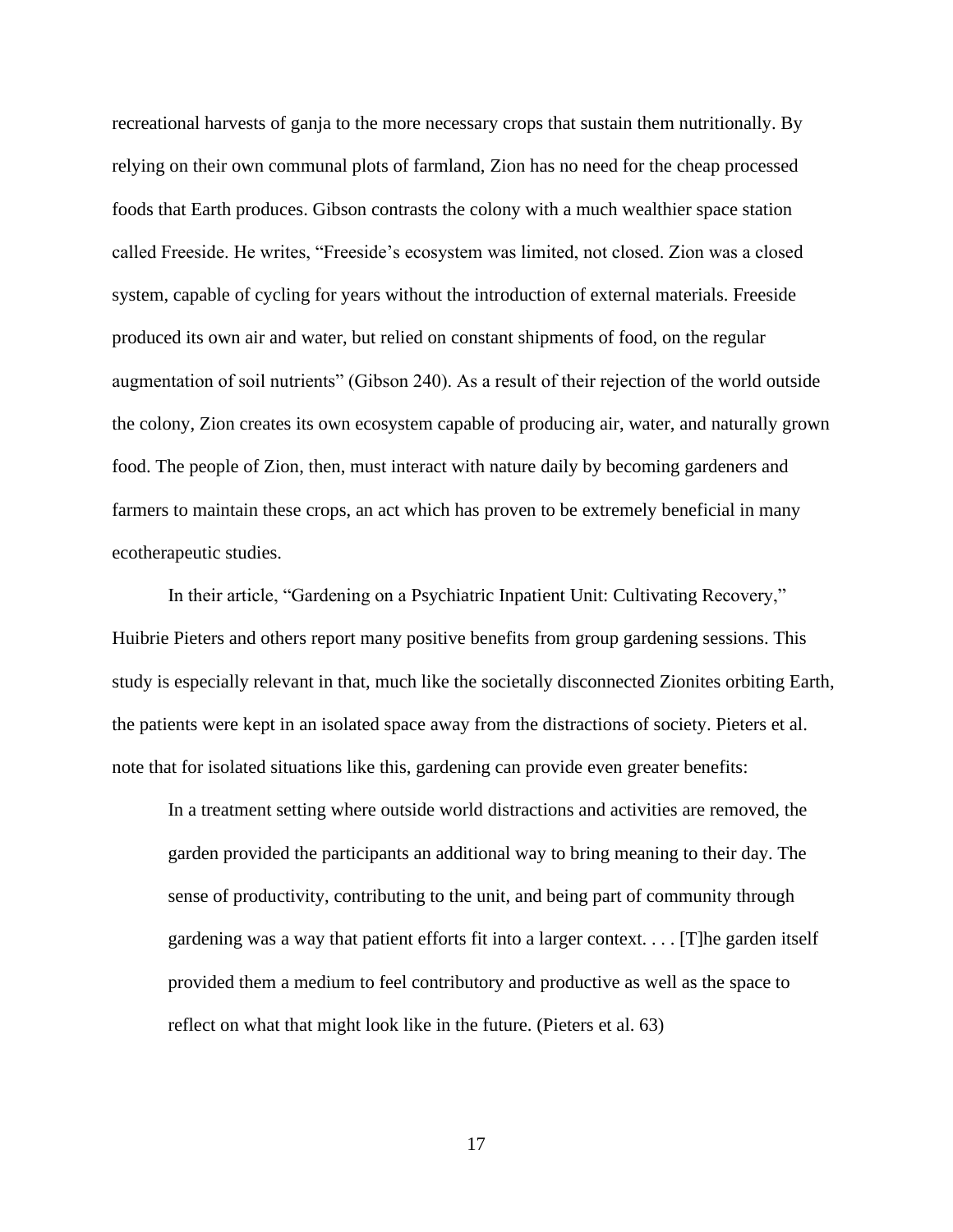Although the people of Zion are not in a psychiatric ward or actively suffering from severe mental illnesses, they are similarly cut off from the rest of the world and many of the forms of entertainment they would otherwise have access to. This not only makes it more difficult for Zionites to find recreational activities uncorrupted by the Western world, but it also makes it more necessary for them to find an activity that benefits them in more ways than just entertainment. Gardening proves to be one of the most useful hobbies the colony can adopt, granting Zionites access to a form of entertainment that provides food, a stronger connection to their fellow colonists, and the soothing mental benefits associated with ecotherapy.

Zion also benefits physiologically from their closeness to nature. The surviving founders of the colony, who endured the physically degrading effects of years spent in zero gravity, spend their time at the low-gravity center point of the colony to relieve symptoms of the "calcium loss and heart shrinkage" brought on by prolonged weightlessness (Gibson 111). When Case meets the elders, he finds two "fragile" old men "float[ing] in the center of a painted jungle of rainbow foliage" amid clouds of ganja smoke (118). The room is not merely accented by a single jungle painting but is dominated by themes of nature, as Gibson writes that the mural "completely covered the hull of the spherical chamber" that surrounds the founders (118). This heavy emphasis on greenery decorating a space designated for relieving physical pain reflects the reduced "physiological distress" mentioned by Kuriansky et al. and suggests that the Zionites are well aware of the medicinal benefits of a close proximity to nature (Kuriansky et al. 309). Though they believe in a more spiritual explanation for the bulk of their boons, the people of Zion still show that an intimacy with green space can have lasting positive effects on their health for those willing to be changed by it.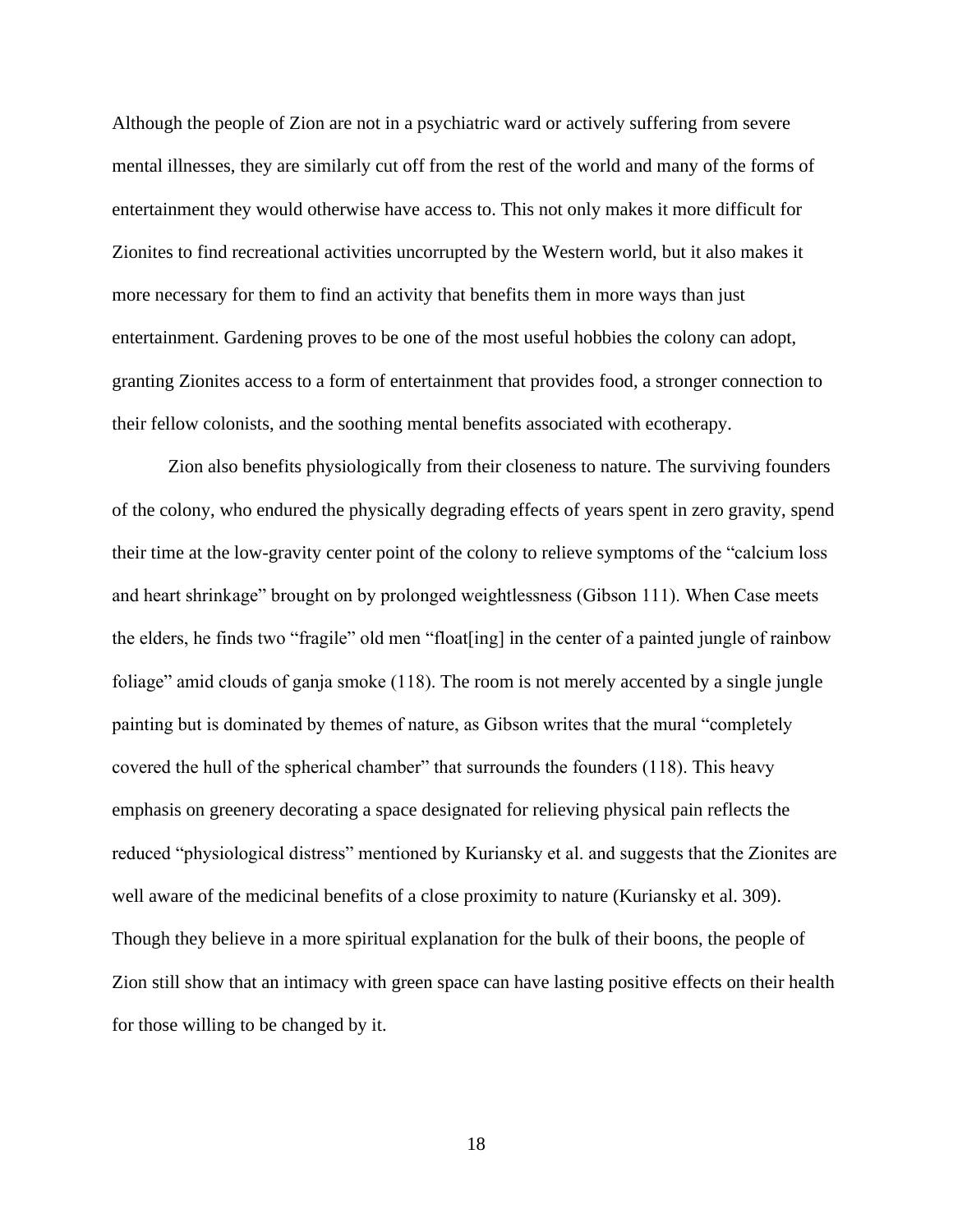#### *An Unwilling Patient: Case*

<span id="page-19-0"></span>The willingness to change is a key part of allowing any form of therapy to take root in the mind, and this is no clearer than in Case's character. As *Neuromancer* is written from his perspective, the book's narration is provided through a viewpoint that is highly filtered through Case's experiences. Before the events of the novel, Case worked for wealthy elites as a legendary thief stealing data within the cyberspace world of the matrix. Gibson writes, "At twenty-two, he'd been a cowboy, a rustler, one of the best in the Sprawl," referring to one who uses cyberdecks to steal data in the matrix (Gibson 5). Unfortunately, Case's chance at becoming a true legend never comes. He is caught in the act of stealing data from one of the elites who hired him for a job, and his employers poison him with a toxin that destroys his brain's ability to interface with cyberdecks, severing him from the matrix permanently. This event is Case's cataclysm, the one moment in his life where everything changed and left him with no purpose or hope for the future. Gibson writes, "For Case, who'd lived for the bodiless exultation of cyberspace, it was the Fall.  $\dots$  Case fell into the prison of his own flesh" (6). As one of the few people in the world forever disconnected from cyberspace, Case travels city to city in search of a corner clinic miracle that might be able to repair his nerve damage and give him access to his old life. Finding nothing, Case clings to the last of his money and works various criminal jobs in Chiba, but at his core he is a defeated and hopeless shell of himself, a man suffering withdrawal from the one rush he can never again attain.

Case's addiction to cyberspace stands as the primary reason for his disdain for nature. In addition to the ecological hesitancy felt by the larger society, Case experiences anger toward the natural world due to his reluctant existence in it, something made clear in how he observes the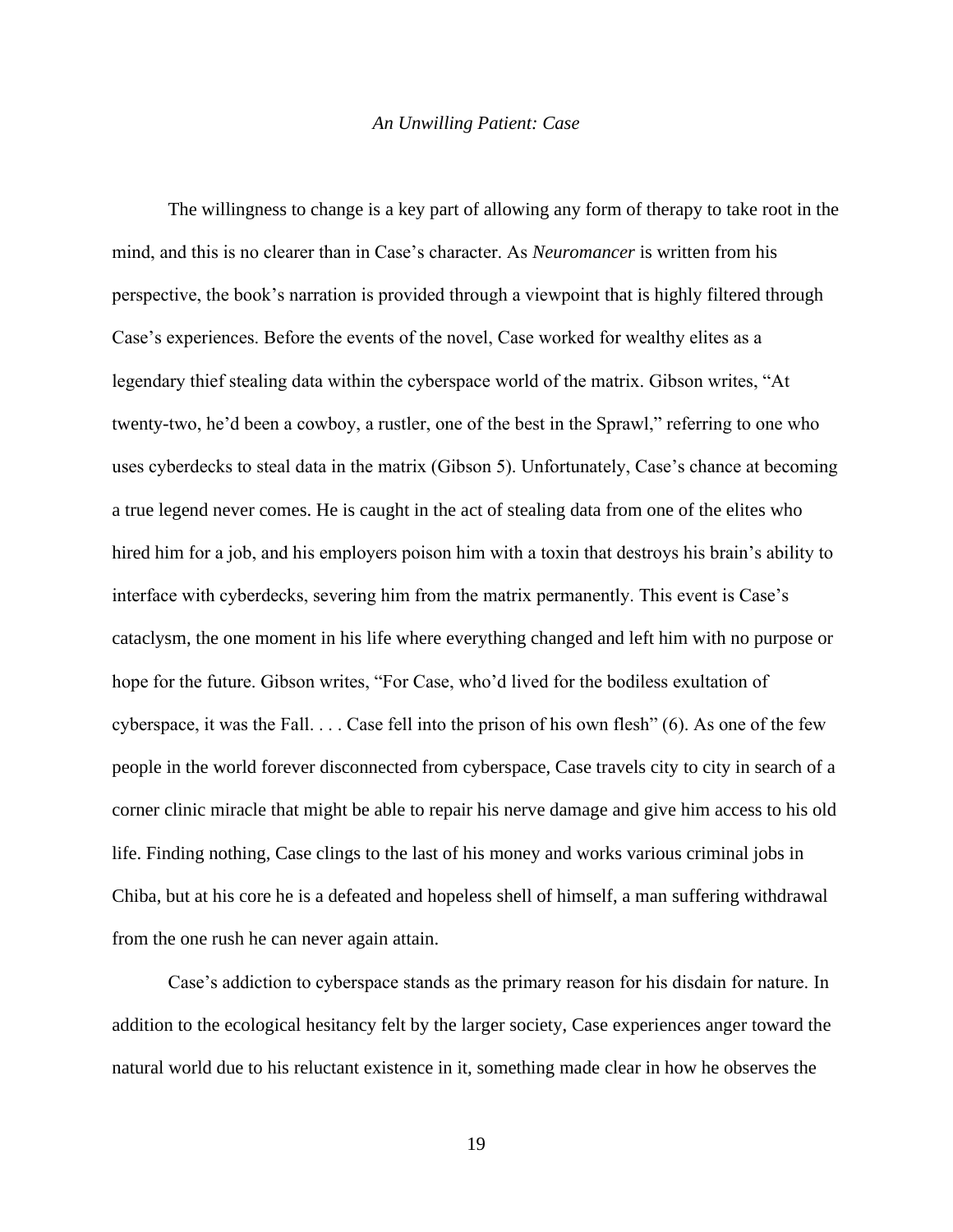world through the lens of technology as if attempting to eliminate nature by seeing it as something else. In this sense, nature has lost its original purity and become augmented by technology as much as the cyberpunk citizens have. Jade Hagan discusses this in her thesis, "The Dark Ecology of William Gibson's *Neuromancer*: Technology, Object-Oriented Ontology, and the Dawning of Entanglement," writing, "From its opening sentence, *Neuromancer* depicts an environment invaded by technology" (Hagan 12). She argues that "the ubiquity of artifice taints any concept of the natural portrayed in the novel, and it is the failure to keep pace with technology that now seems unnatural," which could explain some of society's uneasiness around nature (Hagan 12). Hagan notes that Case's technical observation of the world is an extreme form of this natural distancing, such as when he observes the sky in the opening line of the novel: "The sky above the port was the color of television, tuned to a dead channel" (Gibson 1). Rather than using ecological descriptors or the poetic language one might expect from an image of the sky, Case resorts to more technical words he can better relate to and compares it to a television screen. Hagan argues that Case "perceives his surroundings, and everything, in terms of its data," something that arises from Case's past as a cyberspace data thief as well as society's complete replacement of nature with technology (Hagan 14). This technological filtering of nature further alienates him and the rest of society from the land outside cities, transforming natural settings into unknown places of fear and uncertainty, something which prevents most people from moving beyond their discomfort and benefiting from ecotherapy. The difference for Case is his lack of cyberspace access. While the people within cities can escape their world via the matrix, Case is barred from this digital world and as a result seeks an escape through anything else he can find.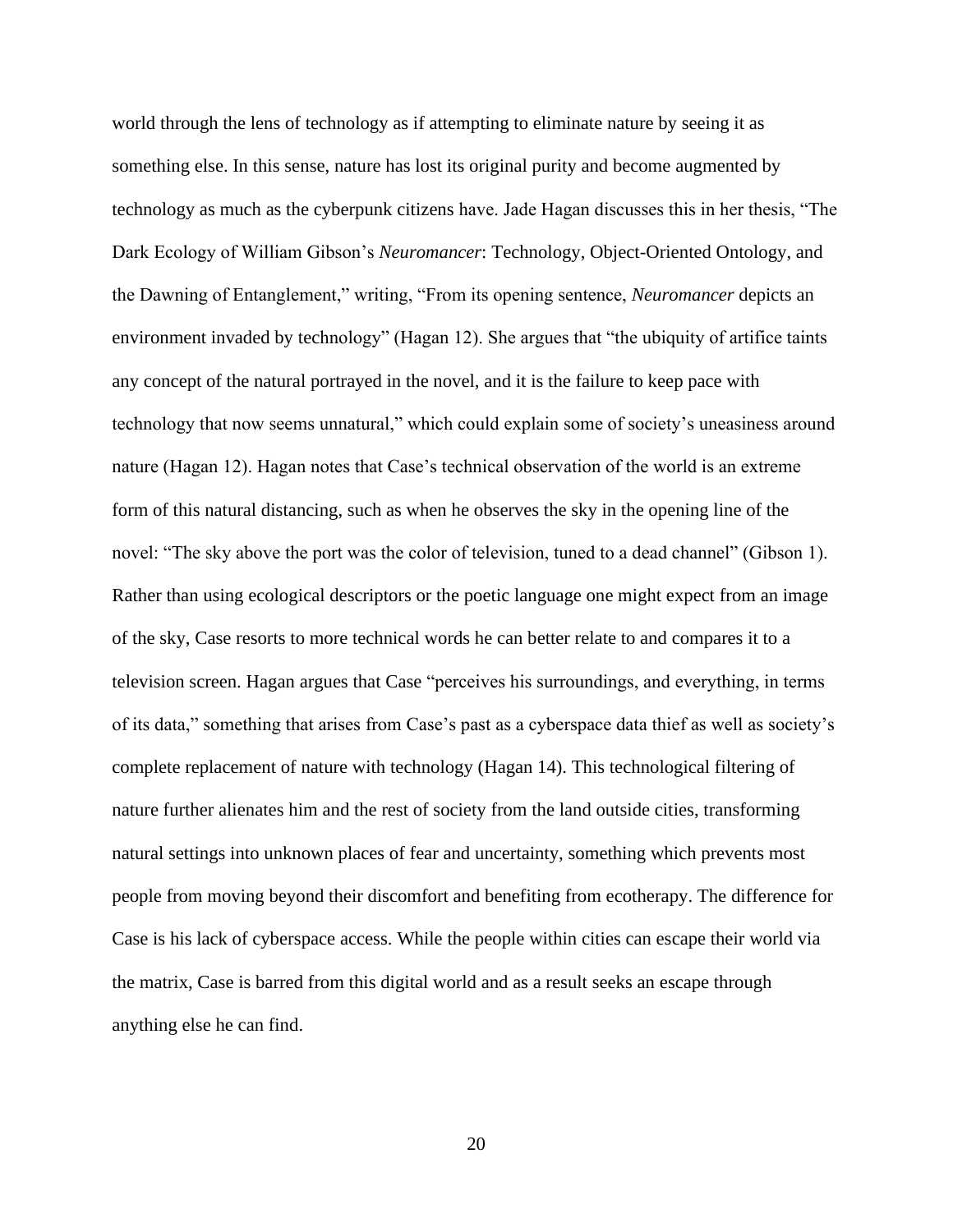Case tries to alleviate his misery with drugs and adrenaline, but these only worsen his situation. He is shown to consume "the night's first pill [of dextroamphetamine] with a double espresso" to induce adrenaline-laced highs, and the resulting anxiety and paranoia only intensifies his struggles with insomnia (7). Case descends further into his depression to the point of danger. Gibson writes, "He no longer carried a weapon, no longer took the basic precautions. . . . A part of him knew that the arc of his self-destruction was glaringly obvious" (Gibson 8). Armitage, the man who eventually cures Case's nerve damage and forces him to work for him, tells Case he is attempting to "con the street into killing you when you aren't looking" (Gibson 30-31). Case's desire for self-destruction is an aspect of his character that is immediately clear to those around him. When examined alongside his other symptoms, it most likely points to a diagnosis of post–traumatic stress disorder following his poisoning, the details of which provide further insight into Case's aversion to nature.

Much like a person who suffers a life-altering car accident might develop a sense of unease behind the wheel of a vehicle, Case's encounter with natural poisons has a similar trauma reaction to anything he associates with the natural world. According to the fifth edition of the *Diagnostic and Statistical Manual of Mental Disorders*, post-traumatic stress disorder, or PTSD, is defined as "the development of characteristic symptoms following exposure to one or more traumatic events" (American Psychiatric Association 274). Many of these symptoms can be directly attributed to Case in the early chapters of the novel, including "Persistent negative emotional state," "Irritable behavior," "Reckless or self-destructive behavior," "Hypervigilance," and "Sleep disturbance" (272). The source of Case's trauma, his kidnapping and poisoning, is also connected to nature, as his employers used a "wartime Russian mycotoxin" to permanently damage his nervous system (Gibson 6). The World Health Organization defines mycotoxins as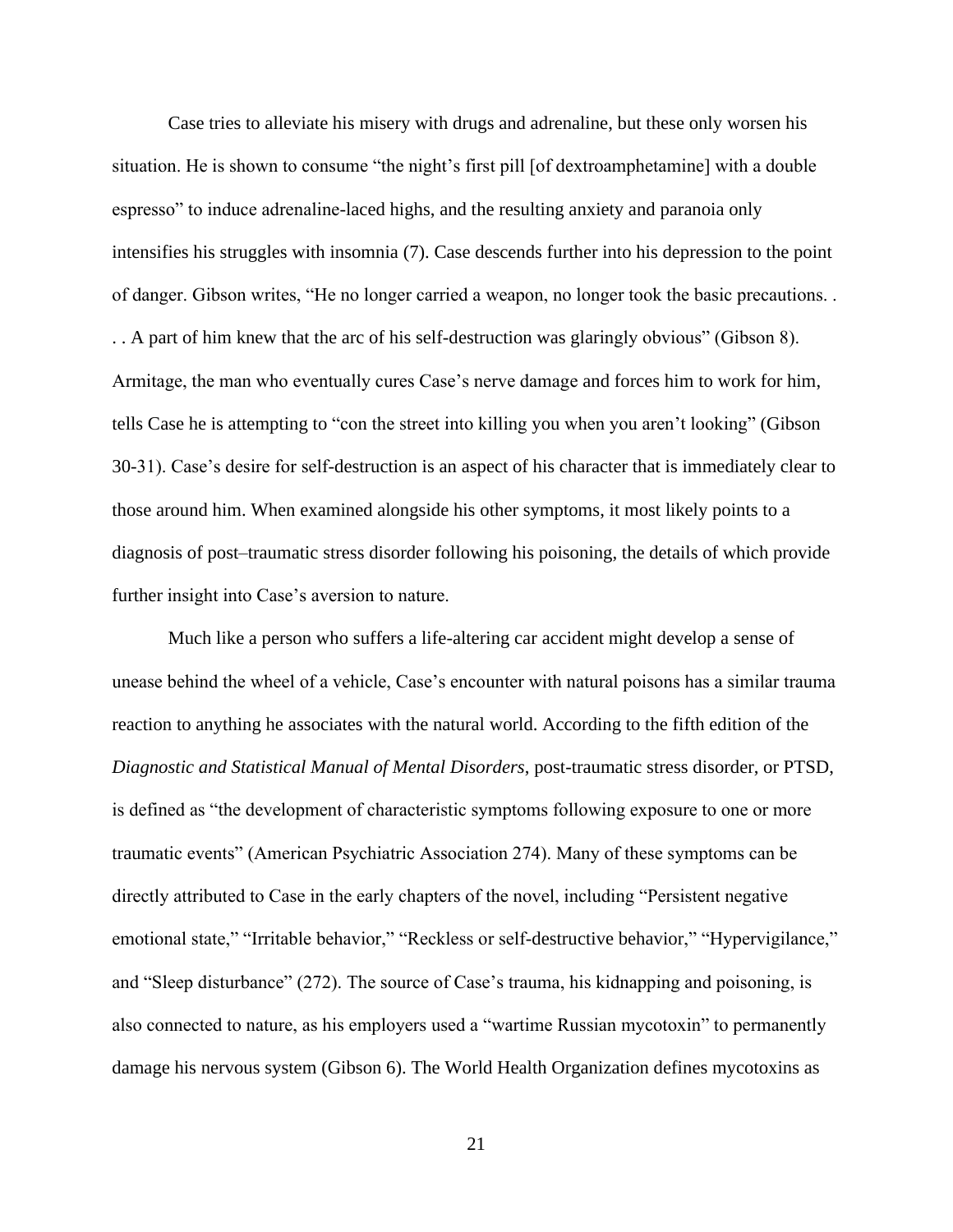"naturally occurring toxins produced by certain moulds (fungi)" that can commonly be found on crops, so rather than a synthetically manufactured poison that would be expected in such a futuristic world, the anachronistic use of a naturally produced mycotoxin creates within Case a deeper mistrust of nature ("Mycotoxins"). The American Psychiatric Association lists one criterion for a PTSD diagnosis as "Persistent avoidance of stimuli associated with the traumatic event," so Case's discomfort around elements of nature is likely a trauma response to the association between the natural poisoning and the natural world (American Psychiatric Association 271). If the fear of foreign natural spaces instilled by society wasn't enough to make Case wary of seeing nature as beneficial, then having his entire life upended and thrown into chaos by natural chemicals would do the trick.

As a result of this traumatic association, Case proves highly resistant to ecotherapy. Gibson includes several scenes throughout *Neuromancer* where Case interacts with elements of nature, and each of these instances is accompanied by an air of discomfort or distrust. Case is unable to find tranquility among the nature loving Zionites. He considers the wood and sand aesthetic of his room aboard Freeside as "a style that had always irritated him" due to nothing appearing "machine-made or produced from synthetics" (Gibson 135-7). Even the tech-centered way Case observes natural landscapes is laced with cynicism, such as his description of a cloudy sky as "poisoned silver" (7). Case's aversion to nature and his refusal to embrace environments containing natural elements must be viewed not as a failure of ecotherapy to help him, but Case's own resistance toward nature's healing potential as a result of his trauma-related anxieties.

The association of nature with the mycotoxin further explains Case's discomfort while aboard Zion, as well. The Zionites' recreational use of ganja, a naturally occurring plant, is contrasted by Case's poisoning by a naturally occurring chemical. From his perspective, natural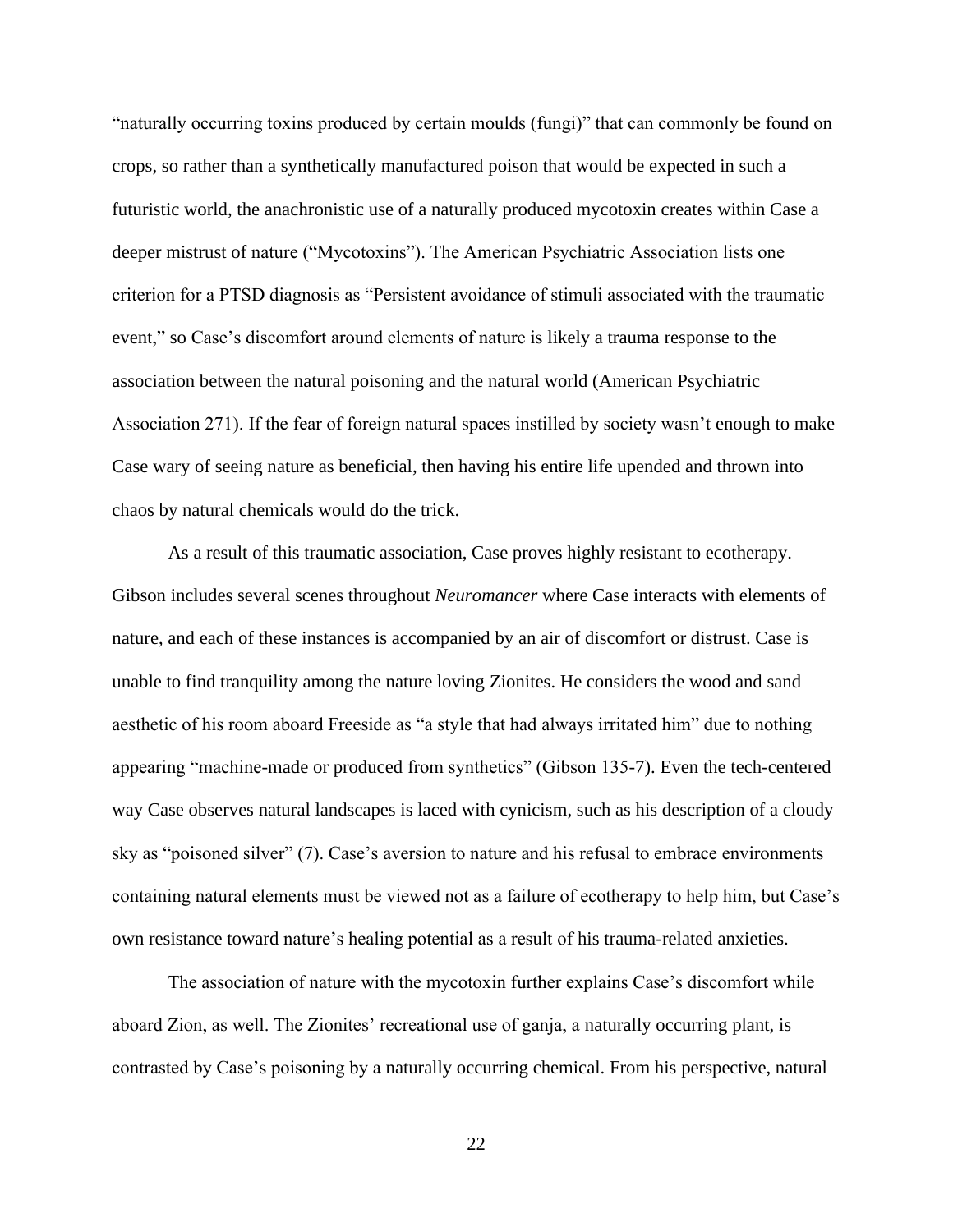compounds are dangerous, so when he boards Zion to discover a small society living in harmony with nature and beneficially consuming natural drugs, he is understandably disturbed. The internal conflict intensifies at the fact their use of ganja does not ruin their nervous systems but fills them with peace and happiness. Like the Zionites, Case is also shown to rely on various drugs to improve the quality of his life, but every pill he takes has been created in a lab. Whether he is taking high-potency dextroamphetamines, concentrated shots of espresso caffeine, or any of the other drugs he consumes, he mistakenly provides himself a false sense of security simply because the drugs are manmade. Seeing Zionites regularly enjoy the health benefits provided by a natural compound after having his own life upended by one is a foreign concept to Case that leaves a bitter taste in his mouth and makes it even harder for him to relate to Zion's eco-friendly society. His unwillingness to consider nature as beneficial or see the unhealthy aspects of cyberspace society results in his lack of emotional growth through the novel. Case is not healed by nature simply because he does not want to be healed by it.

#### *Weaponizing Ecopsychology: Peter Riviera*

<span id="page-23-0"></span>Working as the moral opposite to the people of Zion, the character Peter Riviera proves to intentionally rely on themes of nature throughout *Neuromancer* for all the wrong reasons. Riviera actively works to get beneath the skin of those around him and proves to be highly successful in this endeavor, leading him to become the member of the group Case and Molly like the least. Riviera slacks off, constantly mocks his companions, and spends much of his time high on various drugs, but his most irritating form of psychological torture comes in the form of realistic holograms he creates to bother Case and the other members of the team. In nearly every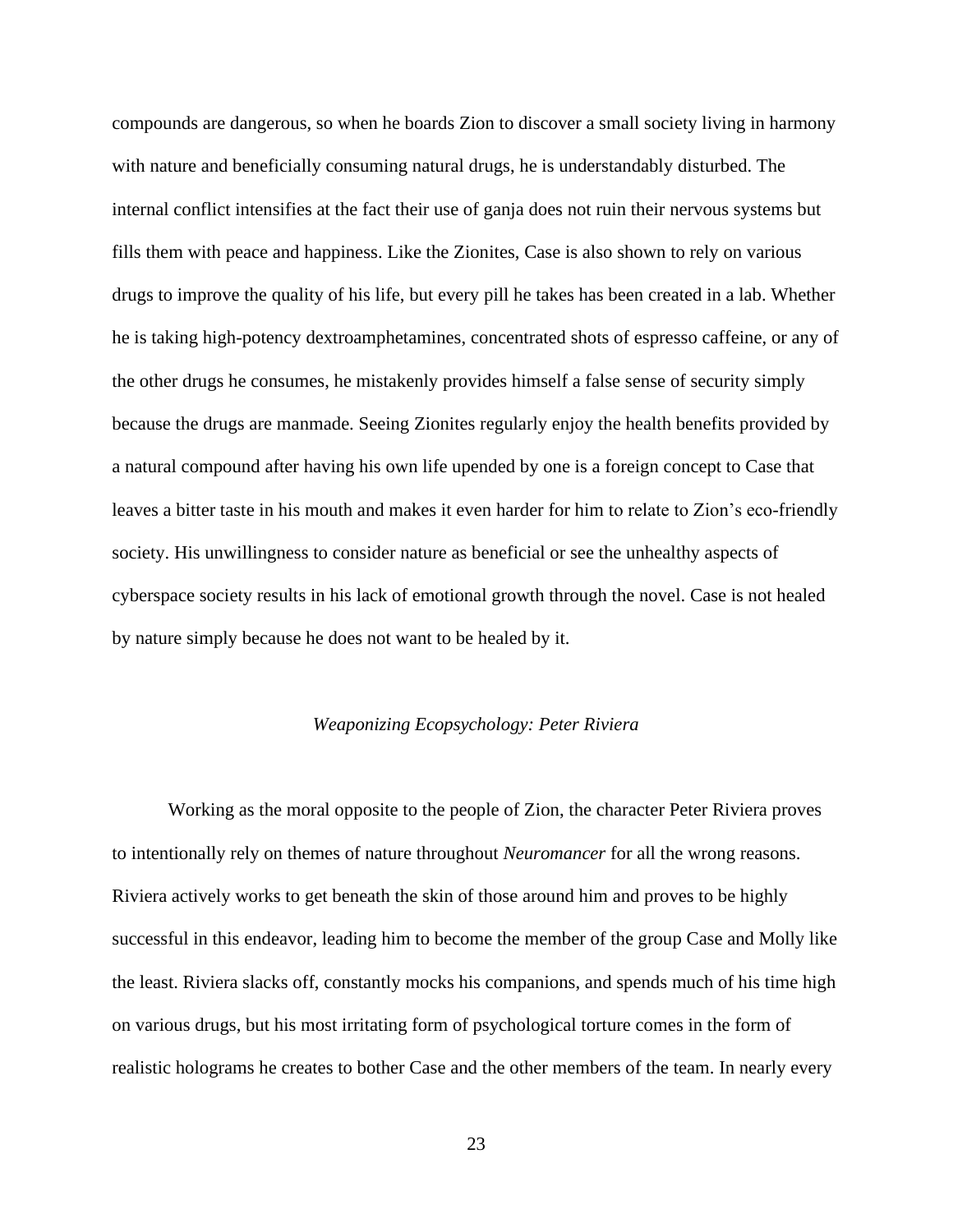scene where Riviera is present, he forms holographic projections that annoy everyone, but because nearly all of these holograms are specifically themed after nature, Riviera proves particularly torturous for Case.

As he had done before when recruiting Case, Armitage, the man leading Case's group, runs a psychological profiler on Riviera's personality to better understand the new recruit. He finds a psychologically damaged and highly unstable prankster, but a skilled manipulator who is the perfect man for the job. Molly tells Case the details of the profile and says that Riviera is a "certified psychopath" and "one sick fuck" (Gibson 56). Once they force Riviera to join their crew, she provides Case with more information about the profile and says, "He's a kind of compulsive Judas. Can't get off sexually unless he knows he's betraying the object of desire" (103). She notes that Riviera's personality is a "very rare type, estimated one in a couple of million" and that it resembles a "[Panther] Modern's suit" in how it shifts and changes to blend into a group (103). The ugliness of Riviera's personality is only visible to those he chooses to show it to. From a distance, Riviera appears handsome, genuine, and charismatic, but as Case and Molly learn more about their newest recruit it becomes clear that this is nothing more than a mask.

Riviera transcends a mere dislike of nature and actively uses it to cause harm in other people as a result of his mental illnesses, and it is entirely possible that his state of mind is related to his home environment. Thoma et al. write, "Environmental toxins in the form of air pollution can be translated into psychopathology *via* biological pathways," meaning that air pollutants have the potential to affect one's psychology by physically affecting the brain after being absorbed into the bloodstream, which differs from negative mental changes caused by simply observing ecological destruction (Thoma et al. 9). The researchers note that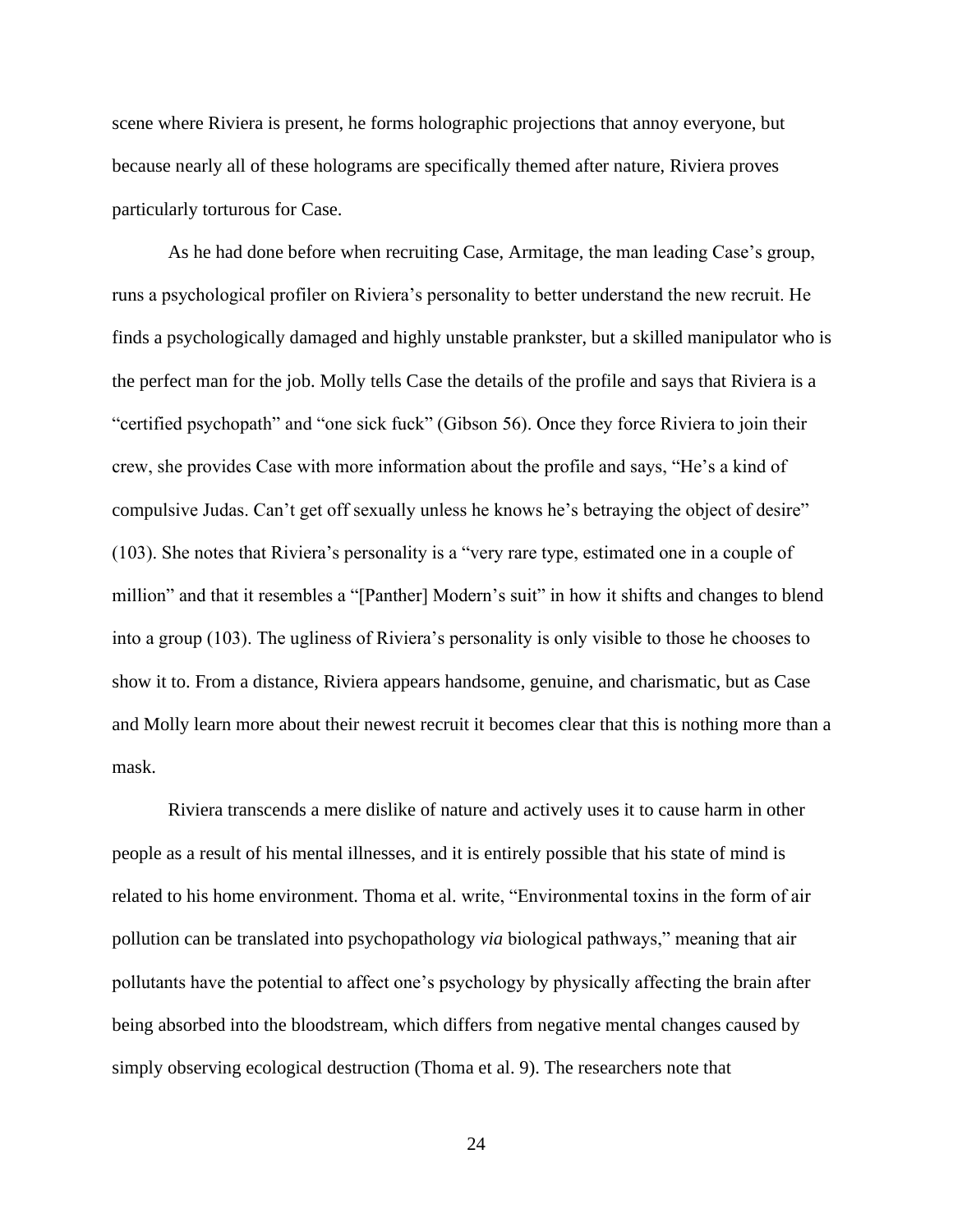"[environmental] stressors can exert a meaningful impact on mental health *via* biological, psychological, and social pathways," with each category influencing the other in various ways for individuals living in ecologically damaged environments (2). Riviera's rare status as a sadistic psychopath aligns with these findings when one looks at where he was raised. Gibson writes, "[Riviera] was a product of the rubble rings that fringe the radioactive core of old Bonn," implying that he originally lived in the wasteland surrounding a nuclear explosion of some kind and was molded by this experience (Gibson 104). These wastes could easily fit the label of what Thoma et al. refer to as "'chronic' ecological events" that can lead to various forms of "adverse mental health" (Thoma et al. 7). Because ecological destruction is all Riviera knew while growing up, his chances for severe mental illness increase and he gains the twisted view of nature that leads him to actively work against ecotherapy. It is also possible that Riviera's use of nature as a psychological weapon derives from his own negative feelings toward the natural world as a result of his experiences in the wastes of Bonn, much in the same way that Case's negativity toward nature is strengthened by his traumatic past.

The extent of Riviera's psychological imbalance is demonstrated in how he interacts with the people around him. Cynthia Davidson analyzes Riviera against the other characters of the novel in her article, "Riviera's Golem, Haraway's Cyborg: Reading *Neuromancer* as Baudrillard's Simulation of Crisis," and describes him as a "holographic genius, drug addict, and sexual pervert" (Davidson 189). She writes that "Riviera takes delight in wreaking havoc on any sort of orderly progression of events," which automatically situates him as the opposite of Case, who is "strictly a technician, a whiz at learning codes of operating systems" (189). From an internal viewpoint the two stand at opposing ends, with Case as the "brainchild of science and corporate power" in his need for control and Riviera working to "disrupt the established flow"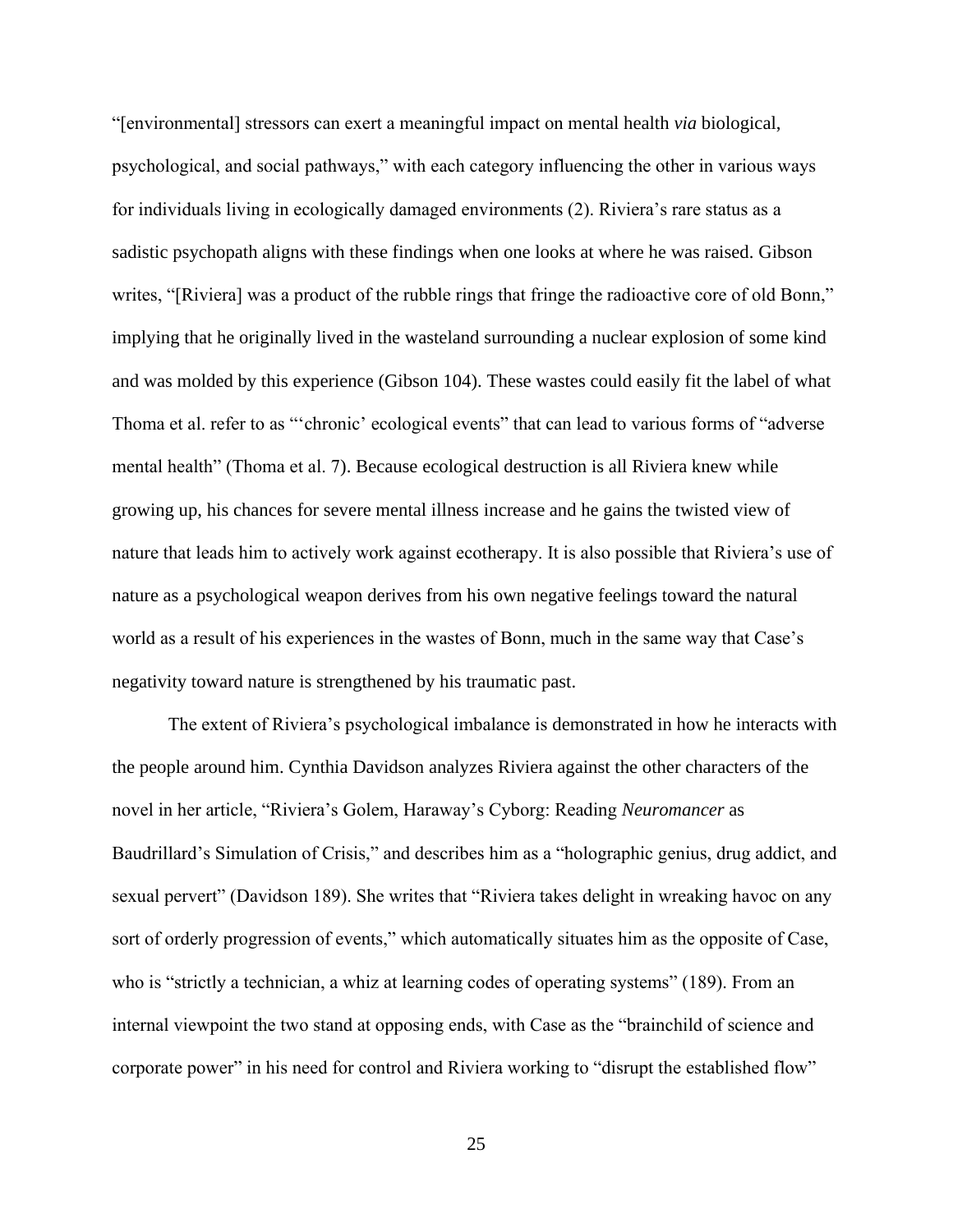and order of any system he finds himself in (190). Case dislikes Riviera for the same reason he dislikes Panther Moderns and nature: they are built on chaos and unpredictability without any understandable or relatable motivations. Davidson writes, "For Riviera, the achievement or arrest of a goal seems not to be so much the point as the fun of getting there, the spinning of holographic webs which produce awe or fright or disgust in a spectator" (190). Combined with his desire to cause negative reactions in social situations, Riviera's uncanny ability to understand the inner fears and personalities of the people around him make him exceptionally talented at being the most annoying person in the room. It also suggests that he uses ecopsychology to his corrupt advantage by tailoring his holograms to cause additional distress to Case.

Riviera overwhelmingly uses natural imagery as the source of his sadistic holograms. The man who tracks Riviera down in Turkey tells Case he has seen "a dozen cycles fall, near him, in a day" and explains that each of the injured cyclists reported "A scorpion poised beside a brake lever" as the reason for their accidents (Gibson 97). Riviera's gravitation toward using nature as a source of fear echoes the Panther Moderns' tactics for causing chaos and panic within society. Like the terrorist organization, Riviera understands that most people living in a high-tech cyberpunk society are inherently wary of nature, so he shapes his holograms in the same way the Panther Moderns augment their appearances with animalistic names and implants. For Case, these holograms are especially annoying. His first attempt to upset Case is in the form of a "giant human sperm" cell floating in Case's bourbon, which earns him a slap in the face and a warning from Molly (109). In response, Riviera smiles, creates a black rose, and falls asleep. While the others busy themselves preparing their rooms aboard Zion, Riviera appears only when the work is finished and makes a fish swim out of his mouth when Case asks where he was (112). Case watches Riviera inject himself with a drug while a "jewel-scaled snake" tightens around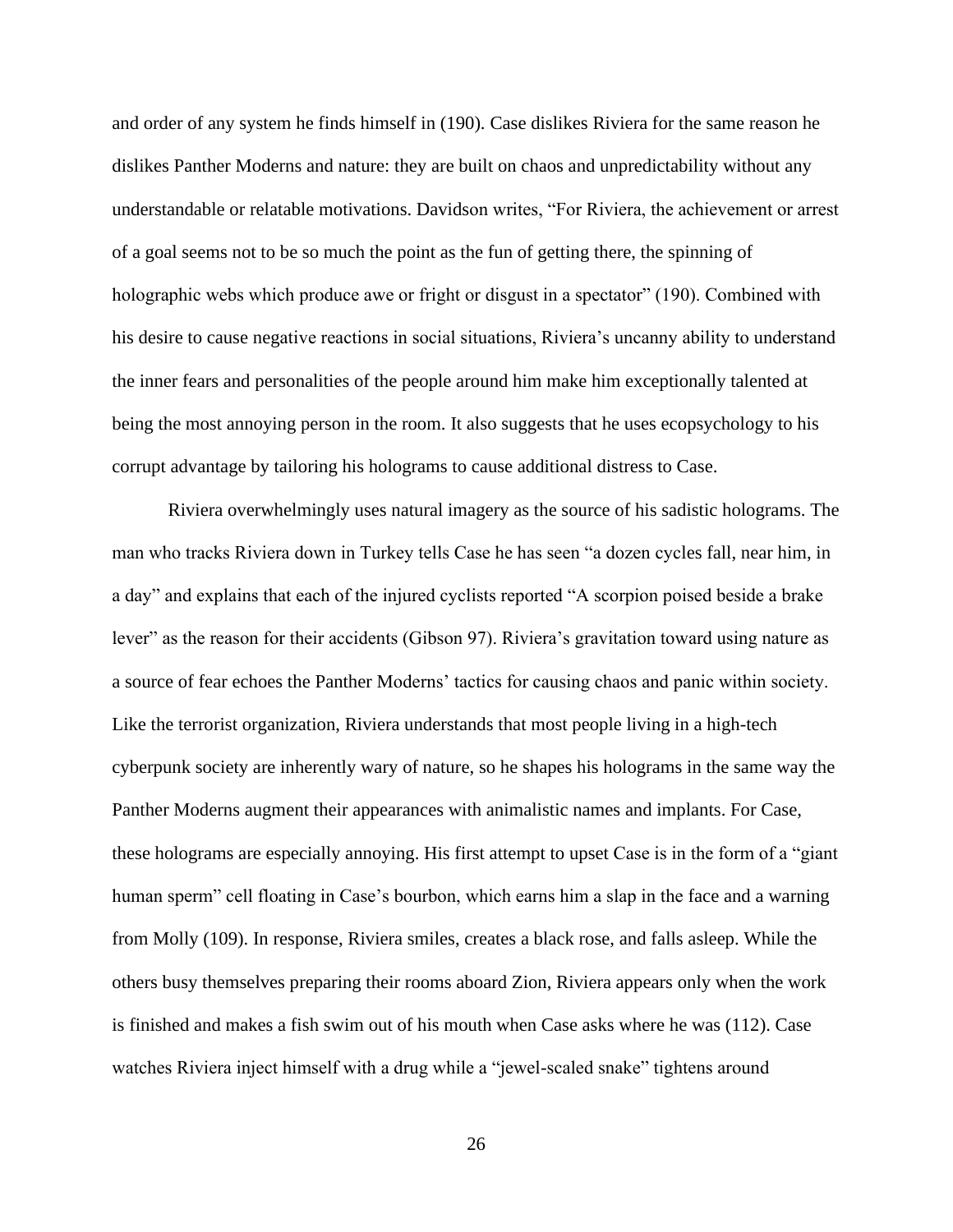Riviera's arm and a "pale waxy scorpion" administers the injection with its stinger (115). At Freeside, Molly tosses Riviera more drugs as payment and he makes it disappear in a swarm of "small glittering insects" (137). By making his holograms nature-themed, Riviera injects tension into situations already laced with negative emotions, an act which reinforces the negative feelings people hold toward the natural world and satisfies Riviera's own sadistic desires. He resembles the Panther Moderns in his relationship with nature, which places him at moral odds with both the people of Zion and the field of ecotherapy.

It is worth noting that Riviera's holographic use of nature occurs only when he is consciously aware of what he is creating, as at one point Case discovers him asleep and observes "a revolving halo of small white geometric forms, cubes, spheres, and pyramids" floating above Riviera's head (Gibson 113). The appearance of shapes and structures typically found in manmade architecture suggests that at a subconscious level, Riviera has no actual obsession with nature for his holograms. In dreams his mind is filled with the angles and edges one would expect to find in cyberspace. The waking Riviera does not rely on natural images because of any mental benefit from their presence in the way that Zion does, but rather because he knows they will upset people around him and he makes a deliberate choice to create them. Case's rejection of nature, which would be obvious to anyone searching for cracks in his emotional armor, allows Riviera to gradually chip away at Case's mood while simultaneously lifting his own, though this emotional improvement comes from the act of making people suffer rather than nature. By actively weaponizing a potentially therapeutic process, Riviera proves even more resistant to the concepts of ecotherapy than Case.

Gibson provides a sort of ecotherapeutic scale through Zion, Case, and Riviera, with Zion at one end of the spectrum, Riviera on the far opposite end, and Case somewhere in the middle.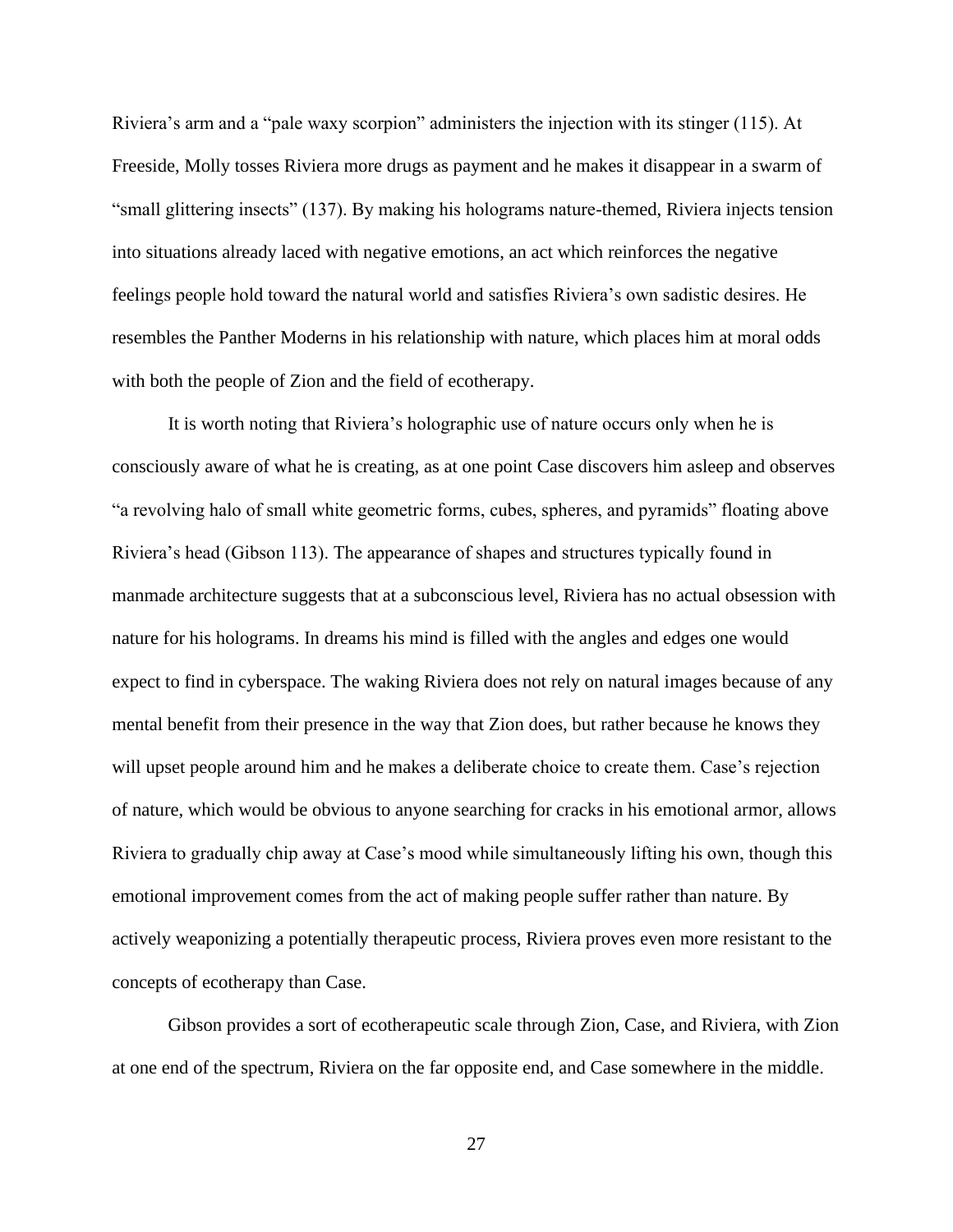There is a clear relationship between nature and improved mental health in *Neuromancer* in how Zion interacts with farms and green imagery, but Case is ultimately unable to heal from his time aboard the colony due to his own cultural biases and traumatic past. Riviera's ability to recognize Case's trauma and attempt to worsen it with natural holograms shows his sadistic connection to ecopsychology. These three distinct groups demonstrate Gibson's fluid ability to show nature as a powerful tool, one capable of sustaining the bodies and minds of colonists in space and even defeating cyberspace itself through something as simple as toxins produced by mold. For those willing to accept it, nature's psychological benefits echo findings of ecotherapy that show an exposure to nature, when administered through the proper methods, has the power to cause lasting benefits in a person's mind. The fact that nature plays such an impactful role in the novel that defined cyberpunk is a testament to its underlying influence throughout the genre.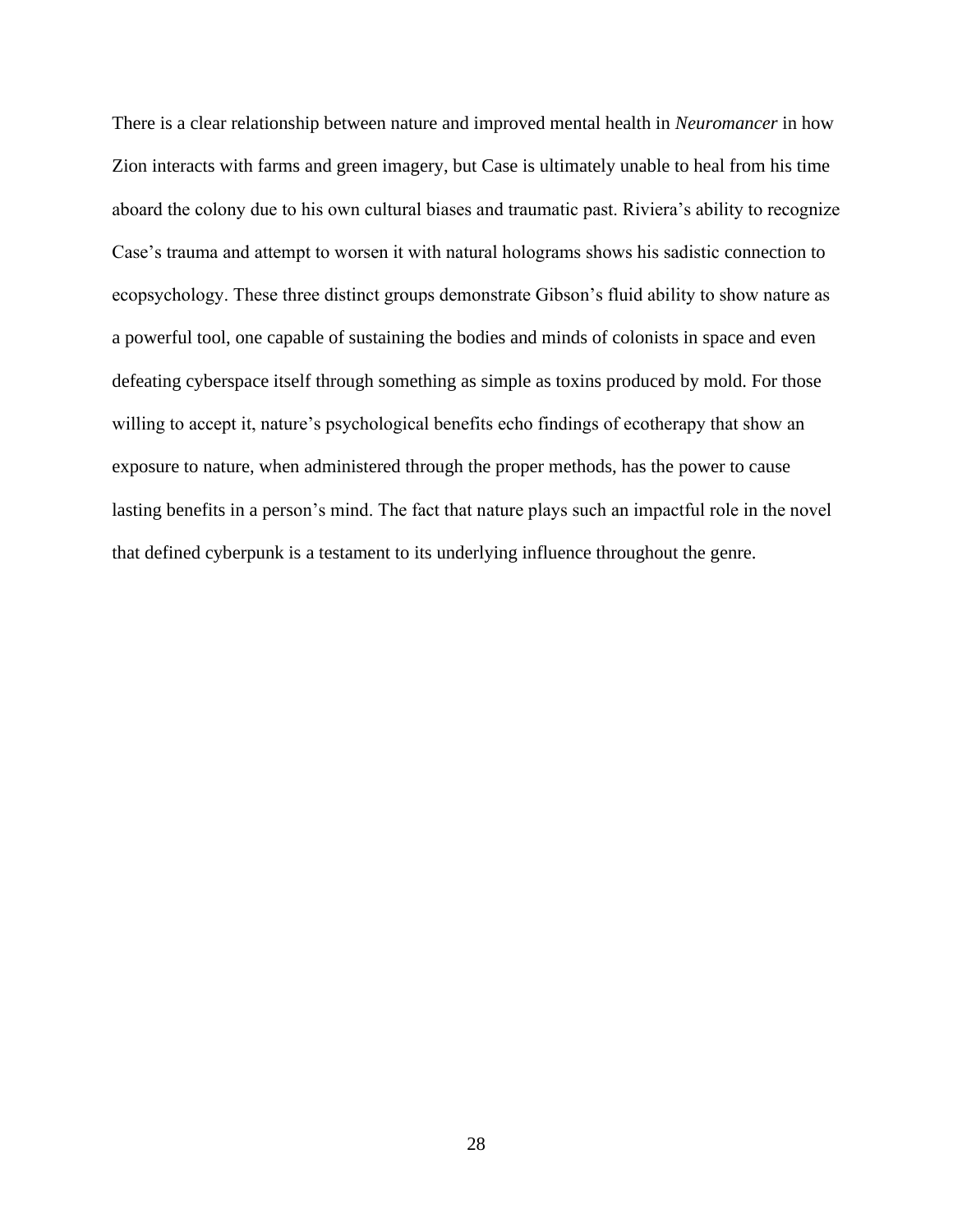#### <span id="page-29-0"></span>CHAPTER 3. SEEKING NATURE'S TOUCH IN *BLADE RUNNER 2049*

The world presented in Villeneuve's *Blade Runner 2049* has roots in the cyberpunk aesthetic portrayed by the previous film—a vast cityscape dominated by corporate logos and holographic advertisements, dizzying shots from the perspective of flying cars, a soundtrack heavy with synthesizers and pulsing electronic drums—and yet the film proves markedly different from the original *Blade Runner* film with regards to visual style. Whereas the original film shows a world dominated by capitalism and technology, *2049* shows a world destroyed by it, with the advertisements of the corporations responsible standing proudly over the rubble. *2049*'s title sequence informs viewers of a "collapse of ecosystems in the mid 2020s" which places the film as ecologically self-aware before the first image is even shown. Once the visual evidence of this ecocide is provided, though, it proves to be a core component of the film's cinematography. Mountains of garbage continually grow outside the city, vast walls have been erected to slow the rising seas, Las Vegas is completely abandoned after being destroyed by nuclear bombs—nearly every scene includes some trace of manmade planetary destruction. To further drive home the hopelessness of this world, there are even advertisements for people to abandon Earth altogether and settle on one of the colony planets. The life that remains on Earth can only survive within the cities that still stand, in tucked away worlds that feed on scraps of consumerism, distraction, and artificiality.

These isolated cities present the film's core identification with the cyberpunk genre, albeit one of an even darker future than William Gibson offered. Unlike the citizens of *Neuromancer*, who mostly had no interest in the world outside of cities, the people of *Blade Runner 2049* are physically unable to explore the natural world due to there being no nature to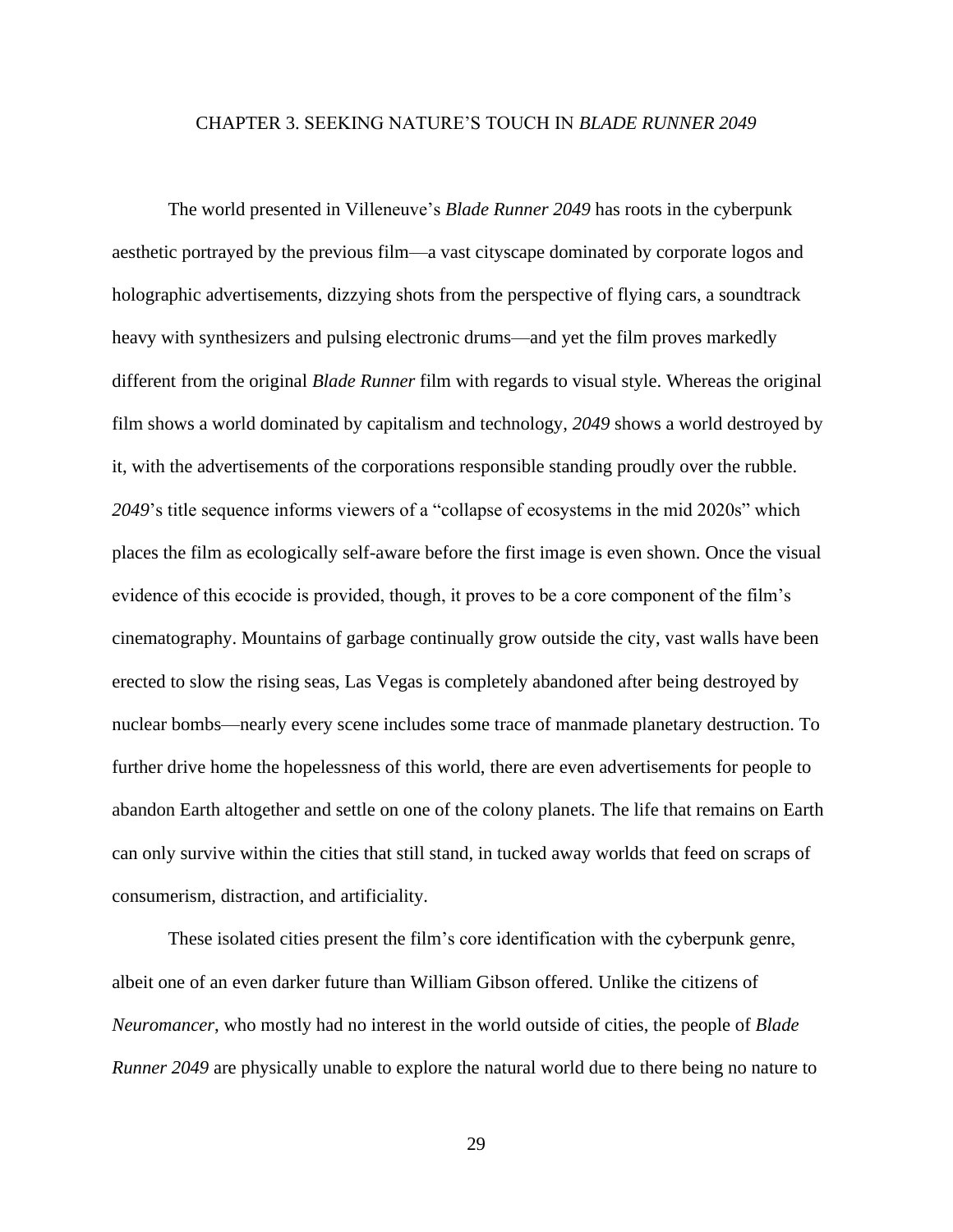explore. It is not a world that has been invaded by technology but irredeemably ruined by it, something that makes the characters' exploration of nature even more difficult than in *Neuromancer.* Despite this, *2049* features multiple scenes away from civilization in landscapes that are barren of consumer life. The film's opening scenes, where viewers are first introduced to the protagonist, involves protagonist K traveling to a desolate grubworm farm far outside the city, and the journey that follows leads him to abandoned cities crumbling into a rising sea, the empty ghost town of Las Vegas, and even into the ocean just outside Los Angeles' seawall. It is immediately made clear through Villeneuve's visual choices in these scenes that the majority of nature has been either destroyed or irreversibly altered by human intervention, but the film includes countless themes of an unspoken desire for nature that heavily contrasts with the otherwise high-tech aesthetic of *Blade Runner*'s cyberpunk universe. By frequently portraying nature throughout dead ecosystems, Villeneuve provides the primary source of society's despair and places nature as the best medicine for a society suffering from the cyberpunk Anthropocene.

Through the film's cinematography, Villeneuve portrays the main negative state of mind experienced by the people of his world: solitude. In his article, "Solitude and Ecocritical Settings: *Blade Runner 2049*," Antonio Sanna analyzes how Villeneuve uses cinematography to portray feelings of loneliness throughout the film. Sanna writes, "Characteristic of *Blade Runner 2049* is the presentation of the main characters as affected by solitude," which he argues is evident from the "representation of the settings as inhospitable and alienating," a result of natural spaces that are colorless and devoid of life (Sanna 190-191). The sense of solitude is achieved by "bird's-eye" camera angles from the perspective of flying cars or in slow pans that reveal expansively empty landscapes, but it is equally achieved in ground level shots that portray "bluefiltered streets as filled with holographic, gigantic advertising" that show humans interacting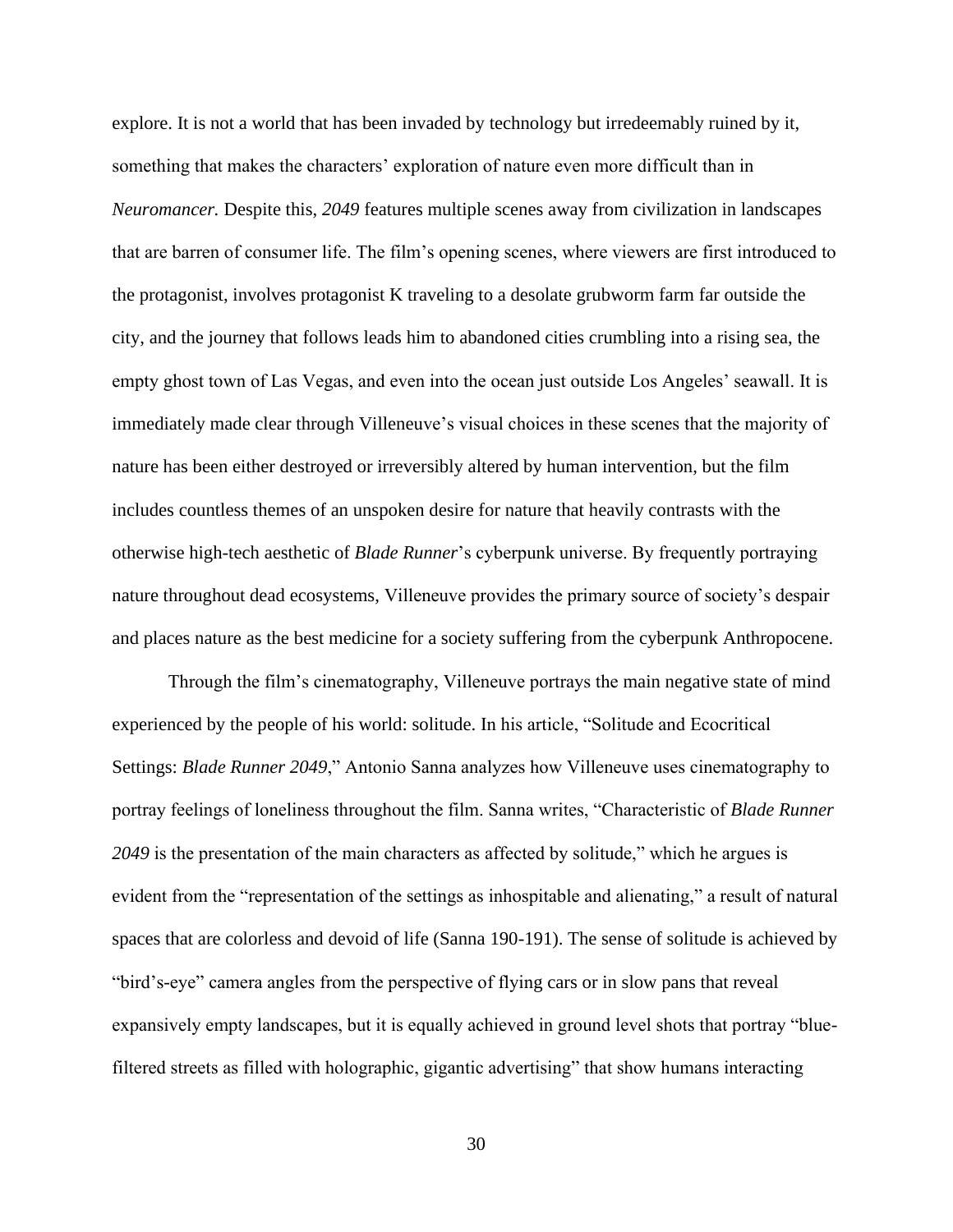with commercial images and automated kiosks more than with each other (191). These streets are filled with people who are together and yet alone, demonstrated in one scene showing K eating alone in a crowded public square. The tables to either side of him feature individual diners sitting by themselves, with an equally lonely K placed between them. When the camera shows interior scenes such as K's apartment or Lieutenant Joshi's office, Sanna notes that the settings are "claustrophobic, unadorned, plastic and metallic spaces" that "reveal no human warmth, no touch of life" (191). Even the soundtrack, scored by Hans Zimmer and Benjamin Wallfisch*,*  proves to be "one of melancholy, either for the pejorative future represented in the film and the characters' loneliness, or for the loss of lives represented and recounted on the film" (192). Villeneuve relays the thoughts and emotions of his characters in the way he frames a shot, and it is clear from both a visual and aural interpretation that most of these characters are ruled by solitude and dissatisfaction derived in part from an ecologically bankrupt planet.

Concepts related to ecopsychology become particularly relevant to the world of *Blade Runner 2049*, as this world features an ecology in much worse condition than that of *Neuromancer*. The people living in the aftermath of *2049*'s ecological collapse are exposed to more of the negative mental effects ecopsychology associates with the loss of natural spaces, resulting in poorer mental health overall. In their article titled, "Psychology in an Age of Ecological Crisis," Daniel Stokols and other researchers examine how peoples' mental states are influenced by climate change, noting increasing evidence that "individuals' worries about environmental health threats take a toll on their subjective well-being" (Stokols et. al 181). They write that even being exposed to fears of "air pollution, nuclear contamination, tainted food, extreme weather events, random violence, and terrorist attacks" is associated with an increase in "chronic stress and feelings of insecurity" (188). Each of these concerns is abundantly present in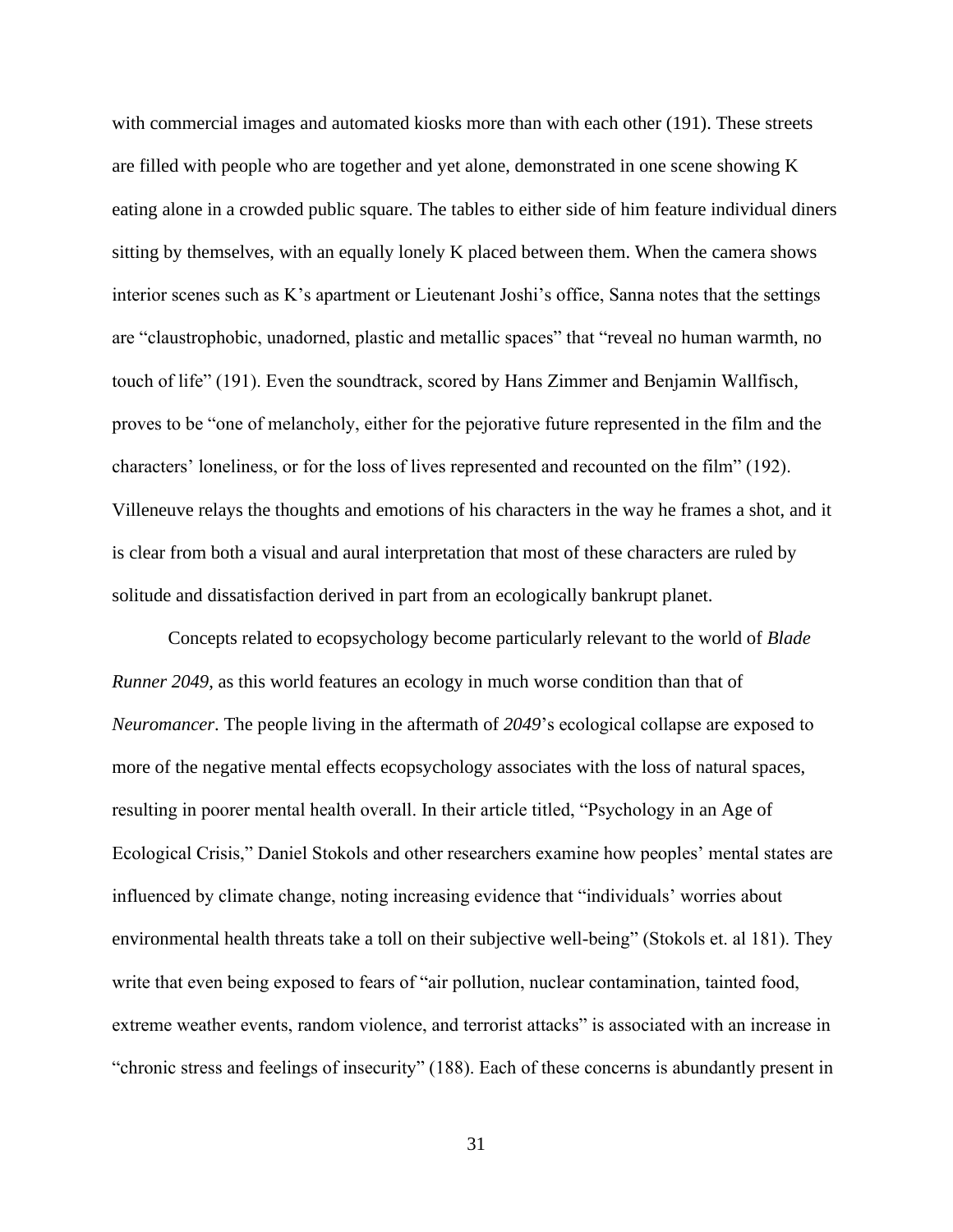the world of *Blade Runner 2049.* The helplessness and despair caused by a perceived inability to prevent climate change, which Thoma et al. refer to as "eco-paralysis," would undoubtedly be magnified for the people of a Los Angeles experiencing the worst outcomes of the climate crisis, people who have abandoned all attempts to save the planet and instead moved to off-world colonies (Thoma et. al 9). The people left behind know nothing will stop the ecological collapse from worsening, so the feelings of "apathy, numbness, loss of control, [and] powerlessness" that Thoma et al. attributes to eco-paralysis become much more significant, as does the degradation of their mental health (9).

These hopeless people attempt to cope with the unpleasant reality of their dying world through highly superficial means rooted in consumerism. In one of the first ground-level shots of an active city street, the scene focuses on a wall of buttons advertising various products. Painkillers, various meals, virtual experiences, and instant fixes fill the screen as faceless hands enter from out of frame and press the buttons to get their selected product. Shopping has literally lost its human touch, as customers now need only to touch a machine to retrieve their purchases instead of interacting with another person. In their article "On Nature and the Tactility of the Senses in *Blade Runner 2049,*" Catherine Payne and Alexandria Pitsis write that "Tactility is used in *Blade Runner 2049* to highlight points of incremental awareness" and that the "sensation of touch in the rain and snow" works to change a replicant's mind from a "technological state to consciousness through nature" (Payne and Pitsis 64). While their article focuses primarily on interactions with weather, one can expand this analysis of touch further and conclude that the people within the city, through Villeneuve's focus on hands touching the vending machines, achieve an opposite effect that reveals a disconnect from nature. Replicants gain a deeper sense of humanity from a physical connection to snow and rain, but humans lose theirs from a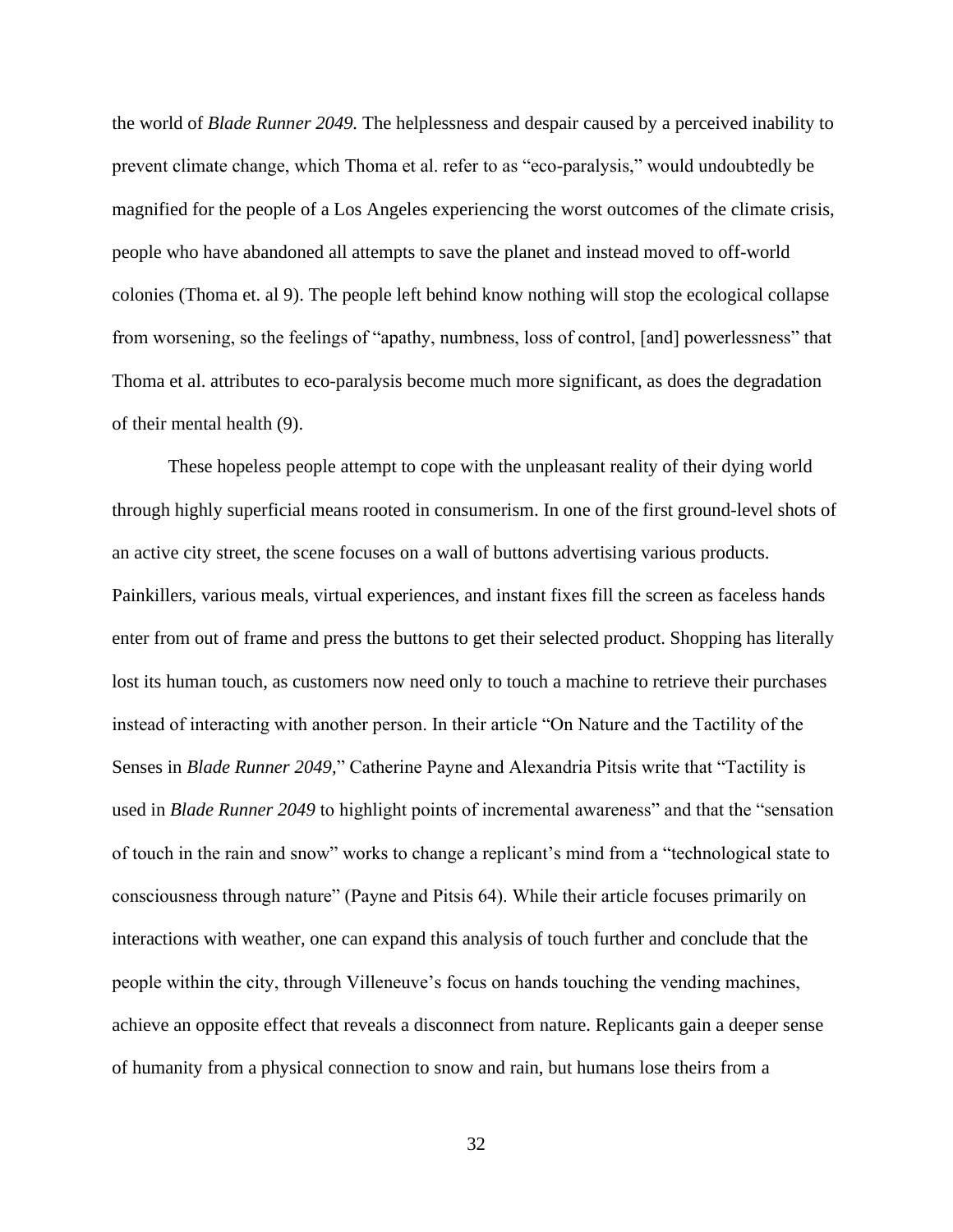connection to consumer-based technology. Companies like the Wallace Corporation capitalize on this social void by selling humanity back to people who fail to interact with their fellow citizens in the form of artificial intelligence. Wallace sells a virtual girlfriend as a holographic partner to fill the loneliness of citizens' homes, and even names her Joi as if to emphasize her ability to produce happiness in customers. Despite these attempts to mend their minds with massmarketed artificiality and technology, the people of Los Angeles remain disconnected from one another and focused only on the holographic distractions in front of them.

#### *The Search for Joy: Agent K*

<span id="page-33-0"></span>The first of *2049*'s characters who benefit from nature is Detective KD6-3.7, or simply K, a replicant played by Ryan Gosling who works for the Los Angeles Police Department as a blade runner tasked with hunting and killing rogue replicants. K proves to be a reluctantly lonesome character throughout the film primarily due to his status as a replicant, as most of the humans he interacts with view him as inferior simply because he was created instead of born. Villeneuve emphasizes K's struggle for identity in this prejudiced world through the mistrustful and often aggressive ways society treats replicants, which echoes the idea that "the world is built on a wall that separates kind," a line said to K by Lieutenant Joshi. Despite humanity's unwavering acceptance of this ideological wall, it ultimately proves to have negative consequences for both humans and replicants by inducing anxious paranoia in the former and social ostracization in the latter. For K, it leads to his seclusion from society despite living in the middle of Los Angeles, but on a deeper level it leads to a host of mental health issues that are revealed in how Gosling portrays K's character.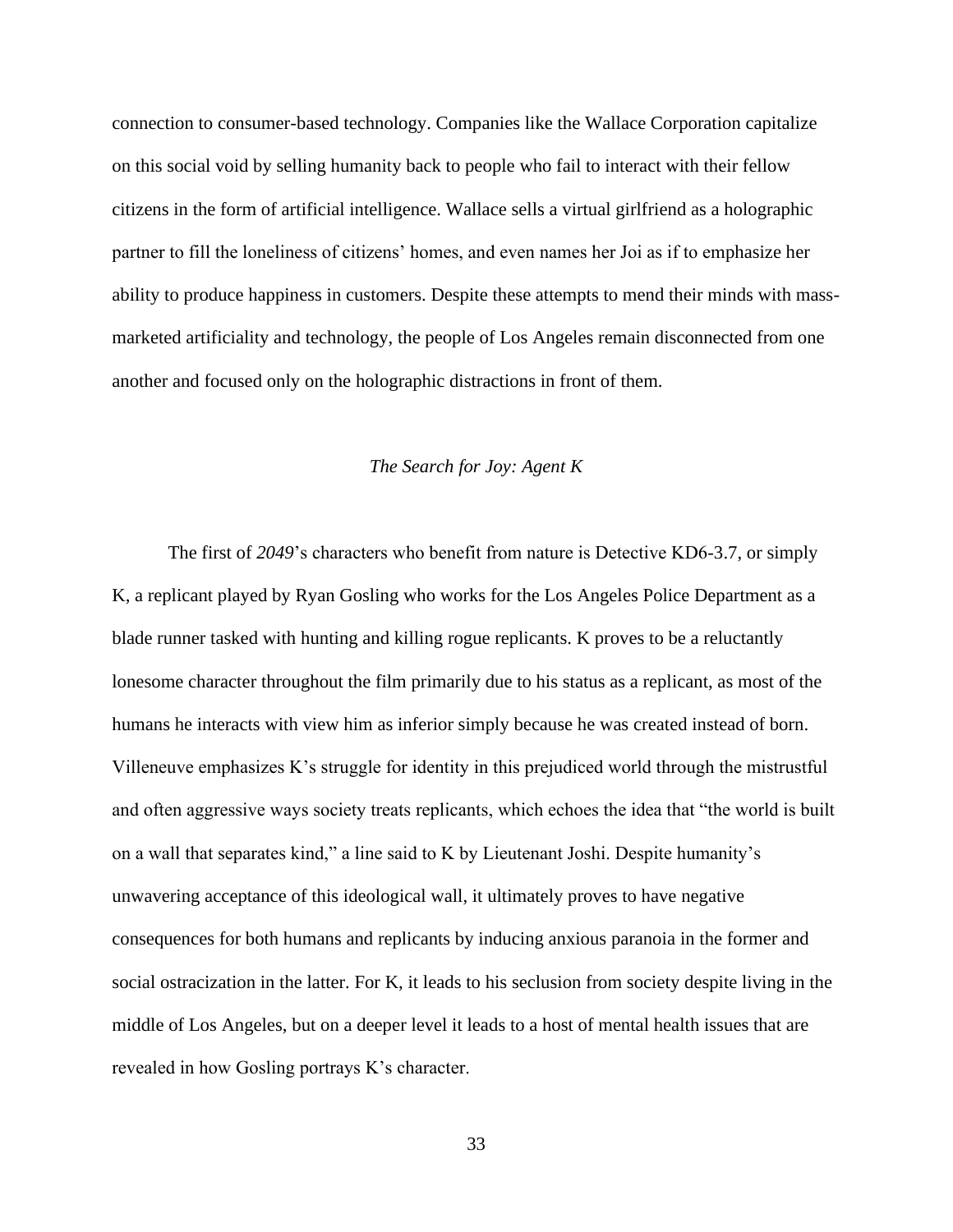K is introduced as his vehicle flies on autopilot over a sun-bleached desert of solar panels and grubworm farms, and in this crucial moment of first impressions, the protagonist of the film is asleep at the wheel. The car startles him to consciousness when it approaches the destination and K woken from his slumber, and from this relatively boring first encounter with the central character of the film, Villeneuve offers immediate insight into K's state of mind. Throughout the film, K consistently appears locked in a state of unending exhaustion, portrayed by his tonally flat responses, a lack of changing expression, and the almost lethargic way with which he navigates the world. In his introductory fight with Sapper at the protein farm, K's expression remains stoic even when he is thrown through a wall, and he has no reaction at all when Sapper stabs him in the arm with a scalpel in the middle of their struggle. K's emotional detachment from the world could be the result of dozens of different mental illnesses, but the summation of his symptoms seems to point to a diagnosis of depression.

The American Psychiatric Association defines major depressive disorder with a range of symptoms, some of which are listed as "diminished interest . . . in activities" and "fatigue or loss of energy" (American Psychiatric Association 160-161). They note that some individuals experience "increased daytime sleep" in addition to their fatigue, as well as "psychomotor changes" that include "speech that is decreased in volume, inflection," both of which apply to K. It is noted that environmental factors can lead to the development of depression, such as "adverse childhood experiences" and "stressful life events," both of which K has experienced in the form of an implanted but still traumatic childhood memory and the daily abuse he receives from the people around him (166). K distinctly recalls being chased by a group of children who wanted his toy horse and being beaten by them for not giving it up. While the memory has been implanted, it becomes a real influence on the development of K's consciousness. Dr. Stelline, a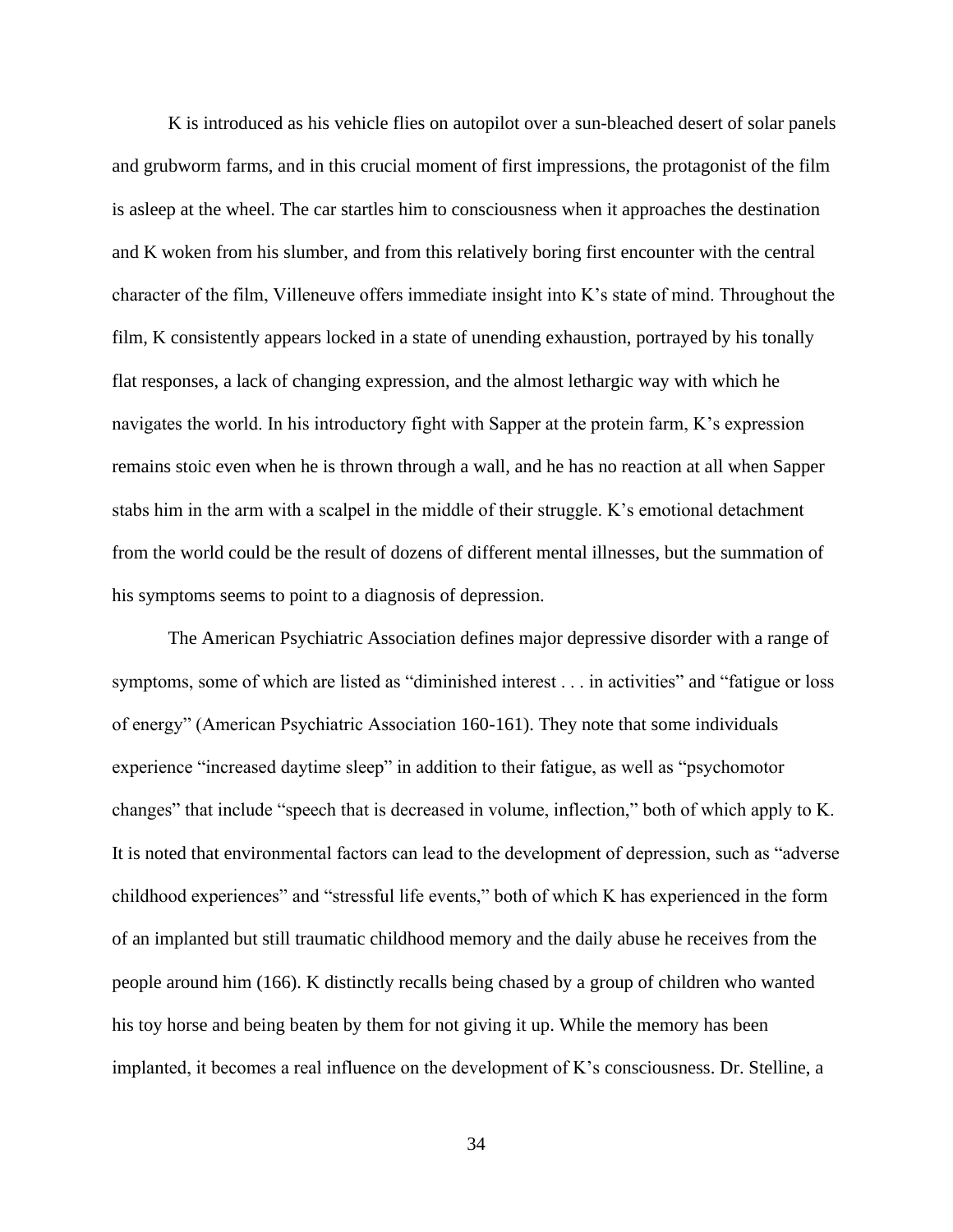memory fabricator, tells K that the purpose of implanted memories in replicants is to "maintain a stable product," as by having "authentic memories, you have real human responses." Because the memory of the toy horse actually happened to Dr. Stelline, she undoubtedly imbues it with a stronger emotional impact that has a greater effect on K's mental development as a replicant. This makes the memory an artificially real aspect of K's personality that furthers the severity of his depressed mentality.

To make matters more difficult, K has almost no access to nature and the potential benefits of ecotherapy. Despite this, he interacts with elements of the natural world in several scenes throughout the film and appears to have positive reactions to the presence of nature. After killing Sapper, K hesitates before leaving and approaches a dead tree outside, where he finds a single yellow flower on the ground. The flower is in striking contrast to the lifeless landscape surrounding the bone-white tree, and as K picks it up and smells the petals, his expression slightly softens. Later, K is approached by a replicant sex worker named Mariette while examining photographs of the tree. She asks him about the images and says that she has "never seen a tree before," but calls it "pretty." K almost mournfully tells her that "it's dead," to which Mariette asks, "Who would keep a dead tree?" While his loyalty to Joi is the main reason for the conversation's awkward turn, Mariette's casual dismissal of the tree also plays a role in the tension, and as soon as she leaves, K returns to looking at the photographs. When K later prepares to burn down Sapper's house at Lieutenant Joshi's request to destroy evidence, he first returns to the dead tree outside, removes his glove, and places a bare hand against its trunk. This intimate contact with the tree suggests the biophilic longing for a closeness to nature and offers a contrast to the focus on pedestrian hands touching the self-serve product dispensers in the scene on the street, as if K seeks intimacy with the natural world rather than the technological. In the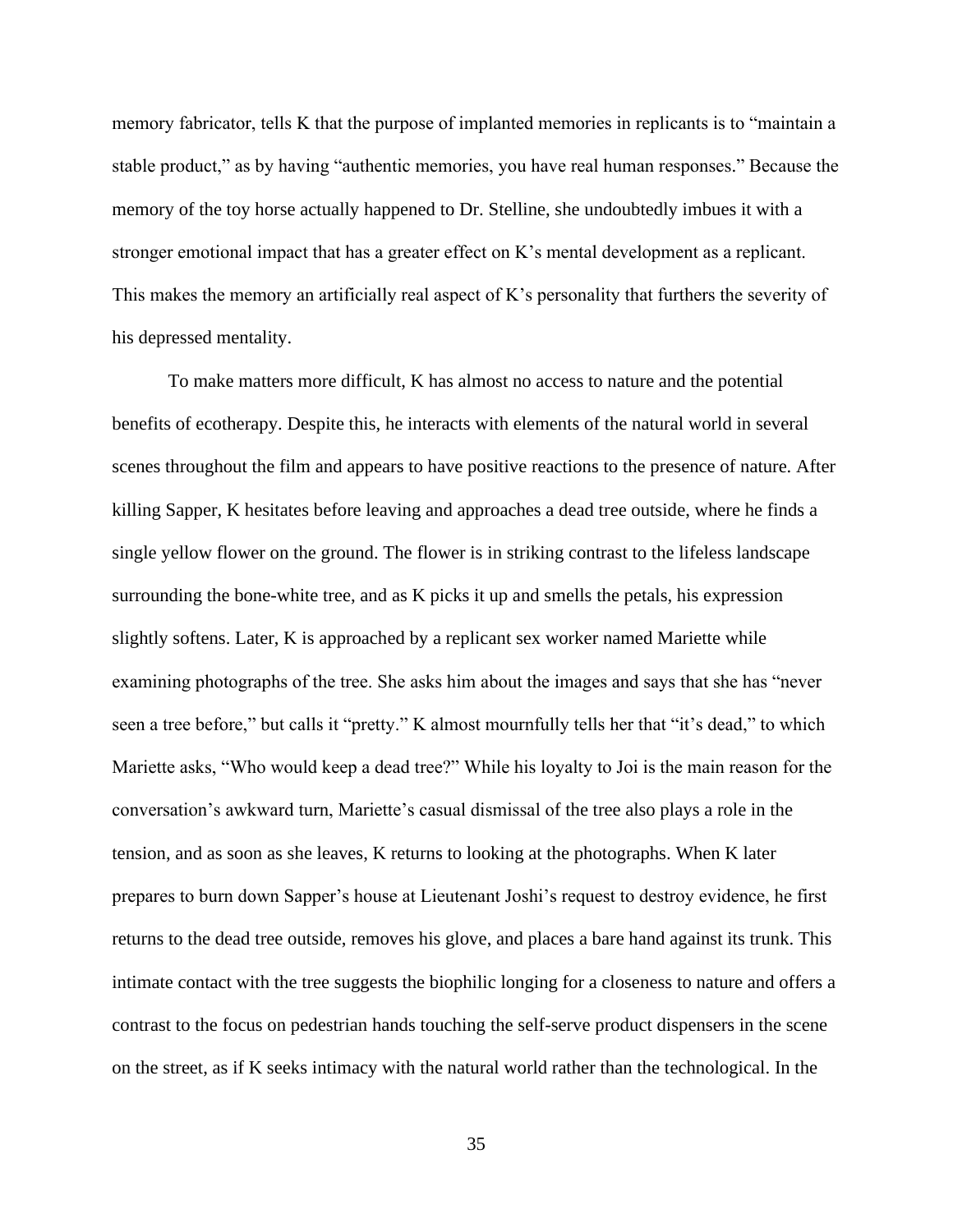same way K secretly desires to be the replicant child born of Rachel, he also desires to connect with nature on a deeper level, but he finds only death; he sees both the bones of his potential mother, Rachel, and the bones of a decimated Mother Nature in the dead tree.

Regardless of this acceptance of nature's death, K continues to seek it out whenever he can. After learning that the memory of the toy horse is real, K comes to believe it is *his* memory despite the plot twist that it belongs to Dr. Stelline. When Stelline tells him the memory is real, K explodes in anger and throws his chair back before storming out of the facility. He pauses outside and calmly watches snow fall onto his outstretched hand, his rage cooled by the falling flakes. Like with the flower and the tree, K demonstrates a desire to be closer to elements of nature by coming into physical contact with them. This hands-on approach to interacting with nature is repeated when K discovers Deckard's beehives in Las Vegas and places his bare hand inside the hive. Villeneuve places added emphasis on K's touching nature in how the camera remains focused on his bee-covered hand after K stands up. Interestingly, Payne and Pitsis' article on the relationship of touch and natural elements includes no mention of this scene, but the same growth in consciousness is present in K's interaction with the bees. The most impactful of K's tactile moments is in the moments before his death. Fatally wounded, K accompanies Deckard to meet his and Rachel's daughter, Stelline, at the memory facility. Deckard goes inside, leaving K by himself just outside the door. Knowing his death is near, K sits on the steps and holds out his hand to catch the snowflakes just as he did before, and he appears to be comforted by it in a similar way. Payne and Pitsis describe this scene as K's final moment of tactile enlightenment, the achievement of a new "state of awareness" that ends his journey with "personal epiphanies and a quiet and beautiful death in the snow" (Payne and Pitsis 68). By touching the snow, K physically connects himself to nature, or as Payne and Pitsis write,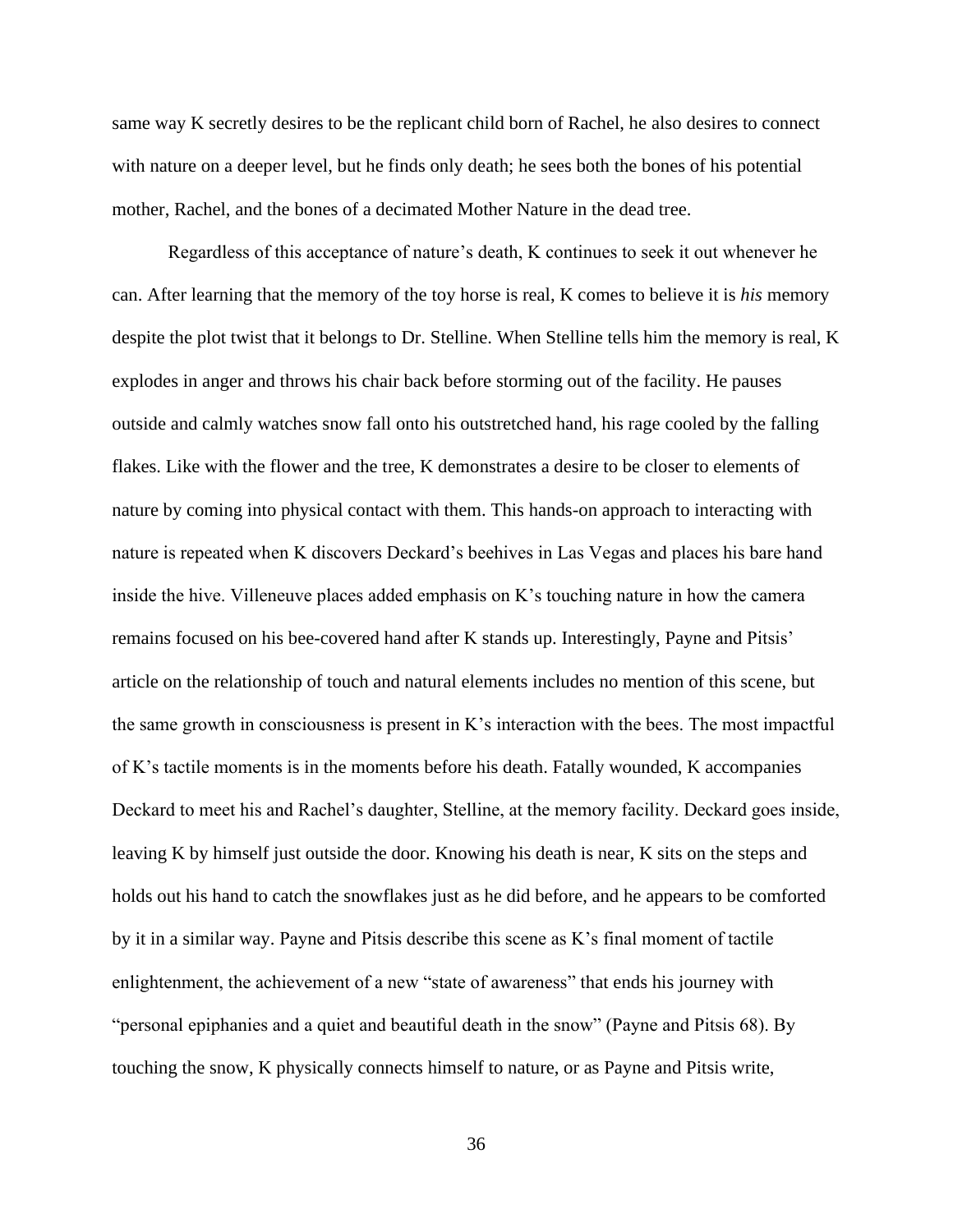connects to "the perception of something larger and uncontrollable" (68). From an ecopsychological view, K's "state of awareness" is achieved through the fulfillment of biophilic attractions to nature that allow his death to be peaceful (68). His desire to come into contact with nature throughout the film reveals how strong his admiration of the natural world is and emphasizes the idea of replicants having human minds through an inherent attraction to natural imagery, an attraction that exists within the minds of all human beings.

K's gravitation toward snow, flowers, and bees gives him a desire that not only reinforces the mentally healing benefits of nature, but also highlights *Blade Runner 2049*'s core question of whether or not artificial life is actually alive. Psychologically, replicants and other forms of artificial intelligence portray the same biophilic attraction expected of living humans and animals, and it is unlikely that this was intentional when one considers why a manufacturer would program a desire for nature in a world entirely devoid of it. K's biophilic responses and the stress reduction he experiences in viewing natural images, then, upset the idea that he is not alive and ultimately add to his humanity. Like any other human, K's unconscious mind is aware of the emotional need to be close to nature and leads him to quite literally reach out for it.

It is important to note that while studies on the theory of biophilia typically involve larger physical interactions with nature such as walking through a forest or completely immersing oneself in a natural environment, these are not the only way to encounter its benefits. Grinde and Patil write in their article "Biophilia: Does Visual Contact with Nature Impact on Health and Well-Being?" that "A visual presence of plants" and other images of natural elements, even when behind a window or on a painting, is enough to induce calmer minds and healthier lives," which becomes a vital factor to an analysis of *2049*'s ecologically dead world (Grinde and Patil 2334). It is not required to stand in a real forest to improve one's mindset as a result of biophilia,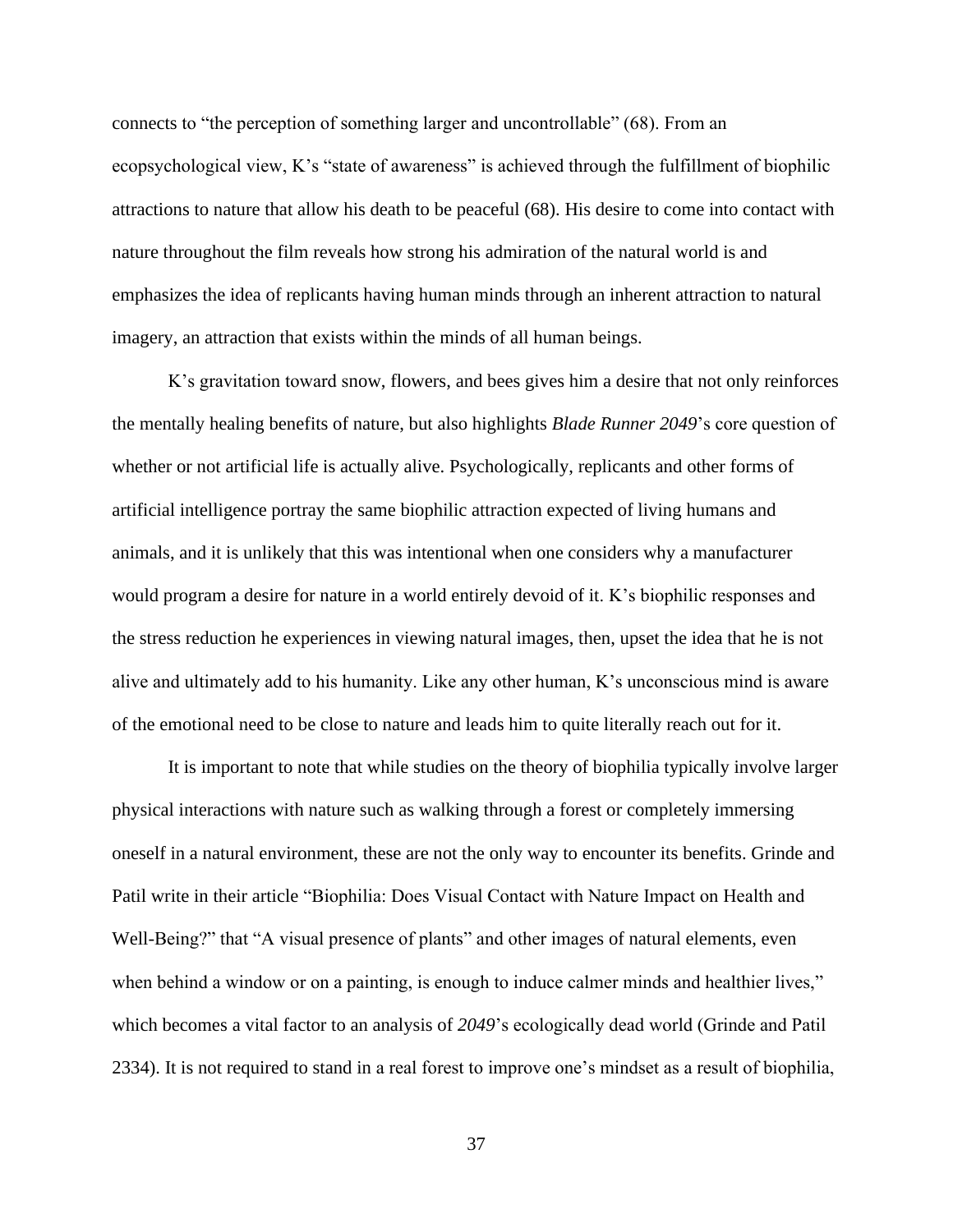in many cases something as small as a more natural aesthetic can have a meaningful impact on the mind. Grinde and Patil write, "Beauty has been defined as visual input that gives pleasure to the mind, thus [natural] aesthetics offer per definition a positive experience," and this beneficial appreciation of nature's beauty is repeated throughout *2049*, such as when K watches the snow or holds the yellow flower (2334). Many of the film's positive interactions with nature are based on the character's recognition of its beauty, which aligns with Grinde and Patil's findings that a large aspect of ecoetherapeutic benefits derive from nature being "'pleasing to the eye'" (2336). K's benefits from natural elements manifest from his mind's ability to perceive beauty, something that suggests his consciousness is becoming more alive.

#### *Just out of Reach: Joi and Dr. Stelline's Attempts to Touch Nature*

<span id="page-38-0"></span>An awareness of nature's beauty occurs in many of the replicants portrayed in *Blade Runner 2049*, which interestingly outnumbers the awareness shown by non-synthetic humans. Joi, K's holographic partner, has a scene in which she attempts to make physical contact with the natural world in the same way as K. After being transferred onto a portable device, K says, "You can go anywhere you want in the world now. Where do you want to go first?" and the scene transitions to a rainy rooftop. Joi emerges from the doorway, her expression one of cautious wonder, and walks into the rain while framed by the hazy glow of green-tinted lights, the green color providing a further visual reference to nature. She holds out her hand to feel the rain and, when the drops pass through her holographic form, she alters her appearance to give the illusion that the rain splashes onto her skin. Joi's desire for contact with nature is clear from her decision to recreate the splashes; she doesn't feel the rain and there is no real purpose to altering her form,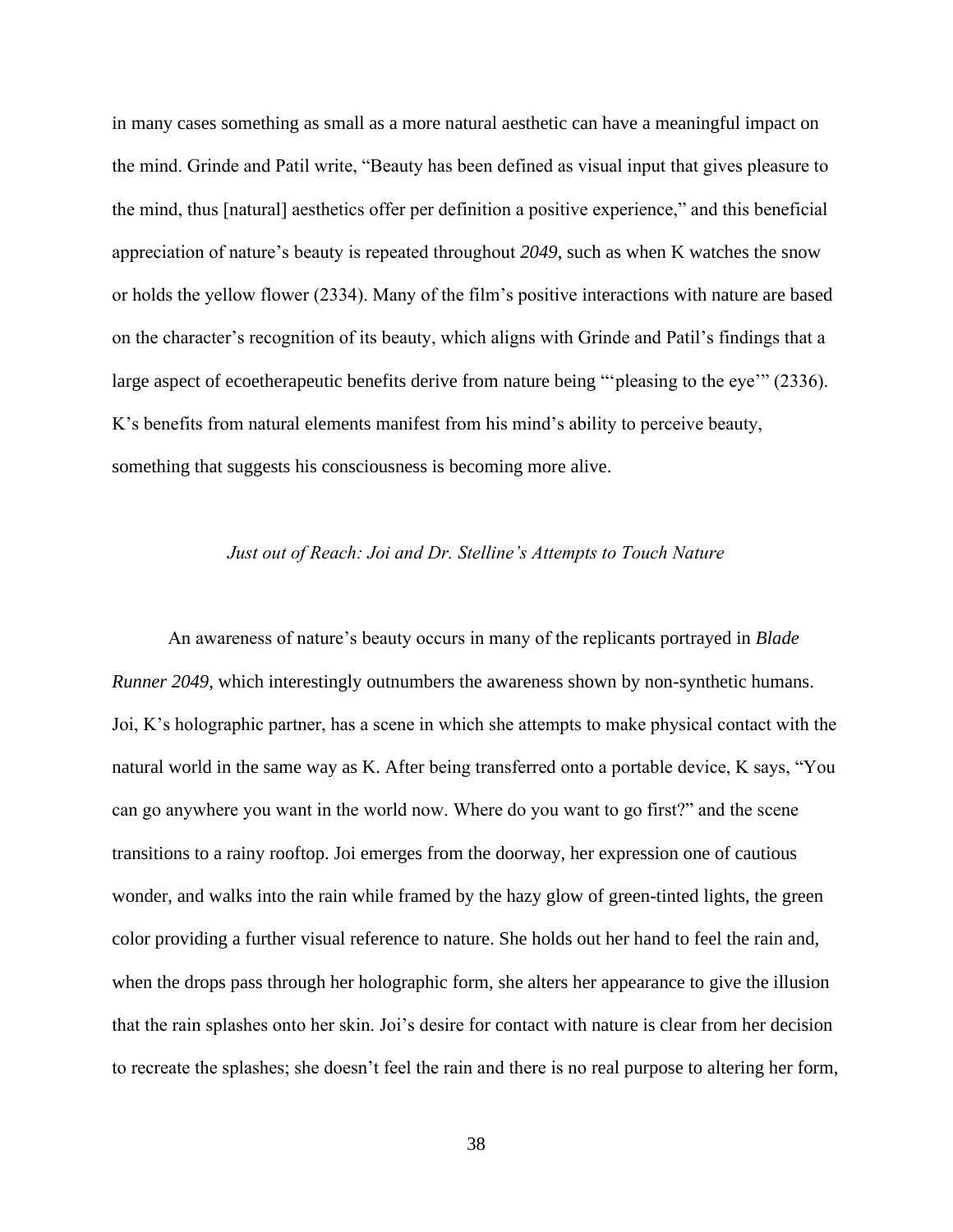but in doing so she imagines herself closer to nature. Payne and Pitsis write that Joi "touches the rain as if to connect to a life current and experience something outside her own 'body'" in order to strengthen her developing consciousness (Payne and Pitsis 65). The camera's focus on her hand connects the image to the focus on K's hand as he catches the snowflakes, suggesting that she experiences the same psychological reactions to nature despite the differences in their creations. Through an intimacy with nature, artificial minds show biophilic responses that imply a deeper sense of life than the people of Los Angeles; replicants and holograms prove to be more connected to nature than humanity.

Of all the replicants, however, Dr. Stelline proves to be the one who acts on her biophilia with the most success, despite being imprisoned in a sealed room due to a compromised immune system. Her introduction is preceded by the first and only images of a complete and healthy ecosystem in the entire film, with sunlight streaming through leaves of a green forest filled with insects. The camera closes in on a beetle shifting through various designs, then cuts to the device Stelline uses to manipulate the virtual forest projected over her room. Villeneuve provides psychological insight into Stelline's character by situating her as a caretaker of nature in her first scene. Her admiration of nature is revealed from the incredible amount of detail shown in the forest compared to her other virtual creations. The birthday party Stelline creates is comparatively bland, consisting only of a cake and children, while the forest contains endless details that are emphasized by how the camera cuts to closer shots of the scene, ending with a macroscopic view of the beetle's eyes. This ecological reverence also exists in the final scene of the film when Deckard interrupts her as she stands in the column of holographic snow. The shot opens with a close-up of Stelline's hand as holographic snowflakes pass through her palm, mirroring the same shots used with Joi and K and concluding a biophilic spectrum that includes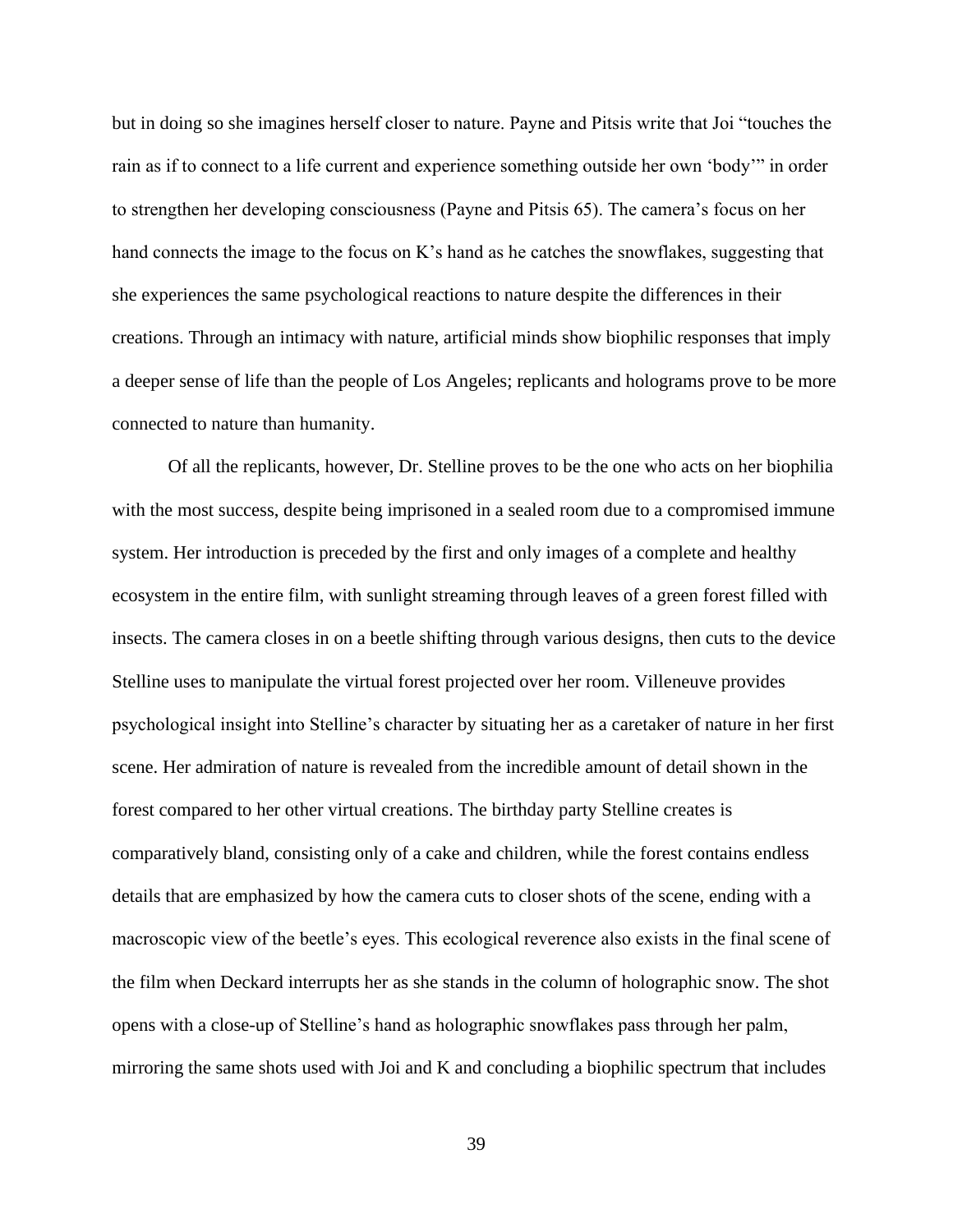three different forms of computer programs demonstrating the same human attraction to elements of nature. Payne and Pitsis write that the interactions with natural weather are "indicative of the replicants' capacity to feel and love," and while the article does not discuss the holographic snow, Stelline's desire to touch the snowflakes undoubtedly demonstrates a biophilic response that signifies her humanity (Payne and Pitsis 70). Before turning from the snow to greet Deckard, Stelline says, "Beautiful, isn't it?" in reference to the snow, her recognition of beauty echoing Grinde and Patil's thoughts on biophilic attraction. Observing and caring for the creation of virtual nature becomes something similar to hydroponics or horticulture—a virtual form of restorative ecotherapy that allows mental healing through artificial immersion in the natural world.

The ability to engage with natural imagery whenever she wants proves to have positive benefits, as Stelline displays signs of a stable mental health compared to many of the other characters. After her work on the beetle, she approaches K and the camera cuts to the first image of her face, which is marked by a smile, an image that contrasts K's opening emotion of exhaustion. Throughout her conversation with K, Stelline is shown to be his emotional opposite by the range of feelings she expresses, such as fond happiness at creating memories and the tearful sadness at rewatching one of her own. Whereas K navigates his social interactions with guarded caution and flat emotions, Stelline embraces her feelings and seems to have no issues with expressing them. This seems unexpected when one considers her life, which is arguably more traumatic than K's; Stelline was not only abandoned by her parents who she believes left her behind on Earth, but she is unable to ever leave her sealed, windowless chamber to see the outside world. Stelline explains that her parents put her in the room and "filled it with everything they could to keep me happy, except company, of course," which would ordinarily be cause for a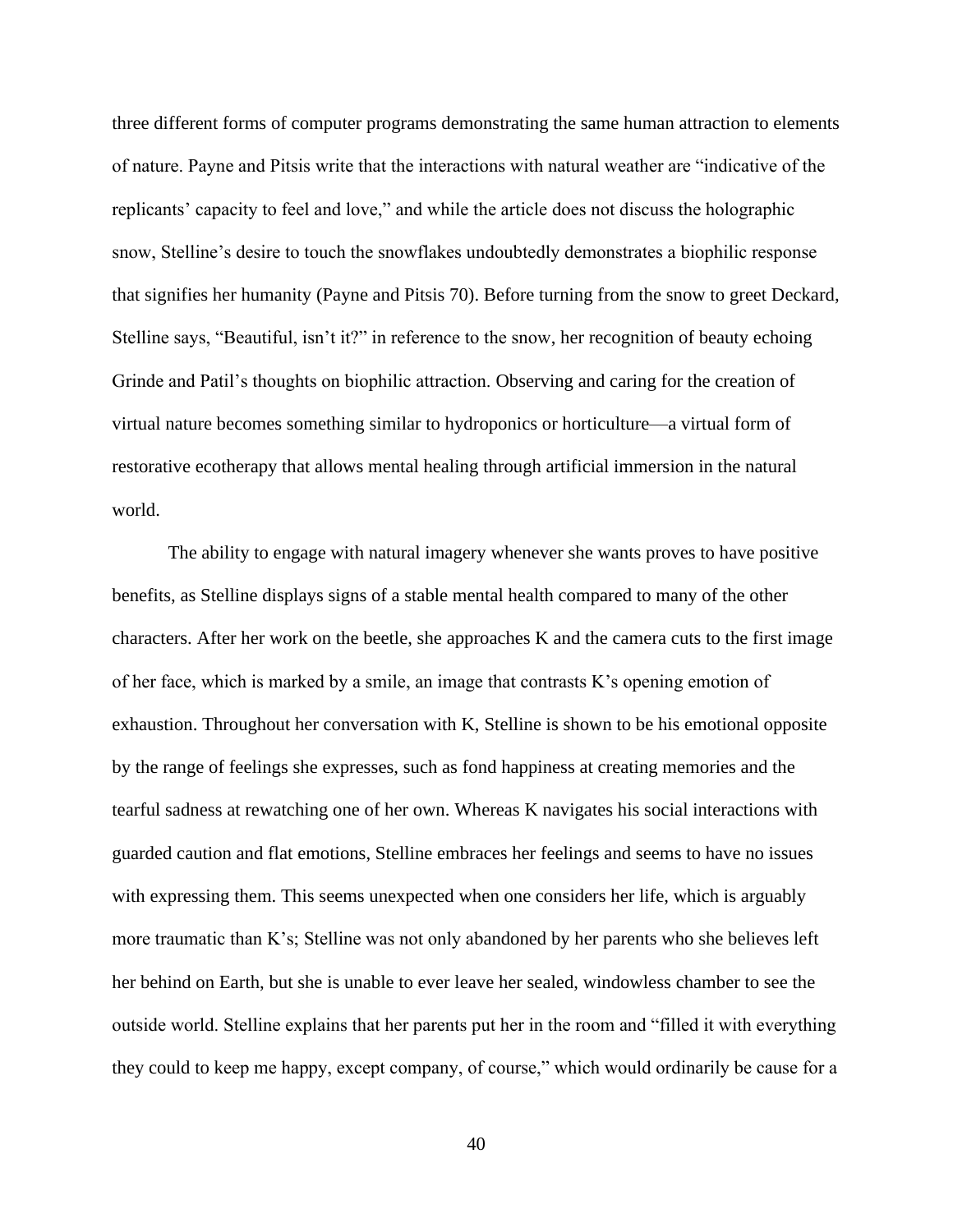myriad of mental illnesses to develop simply from the unending social isolation. Yet in her scenes of social interaction, Stelline appears to be a person of good mental health. The solitude she shares with other characters in *2049* is offset by the fact she "got very good at imagining" scenarios to distract her from her isolation, much in the same way K has Joi, but the difference lies in the access to nature her virtual reality grants her.

Since ecotherapy typically involves outside interactions with nature, it might seem problematic that Dr. Stelline never interacts with a natural environment at all. The restorative ecotherapies that do occur indoors tend to rely on potted plants, indoor gardens, or some other physical presence of nature to achieve their benefits, but there is growing research showing the potential benefits of an entirely digital experience with nature. In their article, "A Prescription for 'Nature' – The Potential of Using Virtual Nature in Therapeutics," Matthew White and several other researchers describe the mental health benefits of interacting with nature through virtual reality, and their findings support Stelline's mental stability in the face of her trauma and solitude. The article includes several studies that look at a variety of patients viewing virtual nature, and the results show decreases in anxiety and even "happier emotional states" because of their time in these artificial green spaces (White et al. 3003). Stelline's use of virtual forests and snowfall, then, are acceptable forms of ecotherapy supported by the scientific community, and her reliance on virtual nature provides her with an emotional stability not felt by many of the other characters in the film.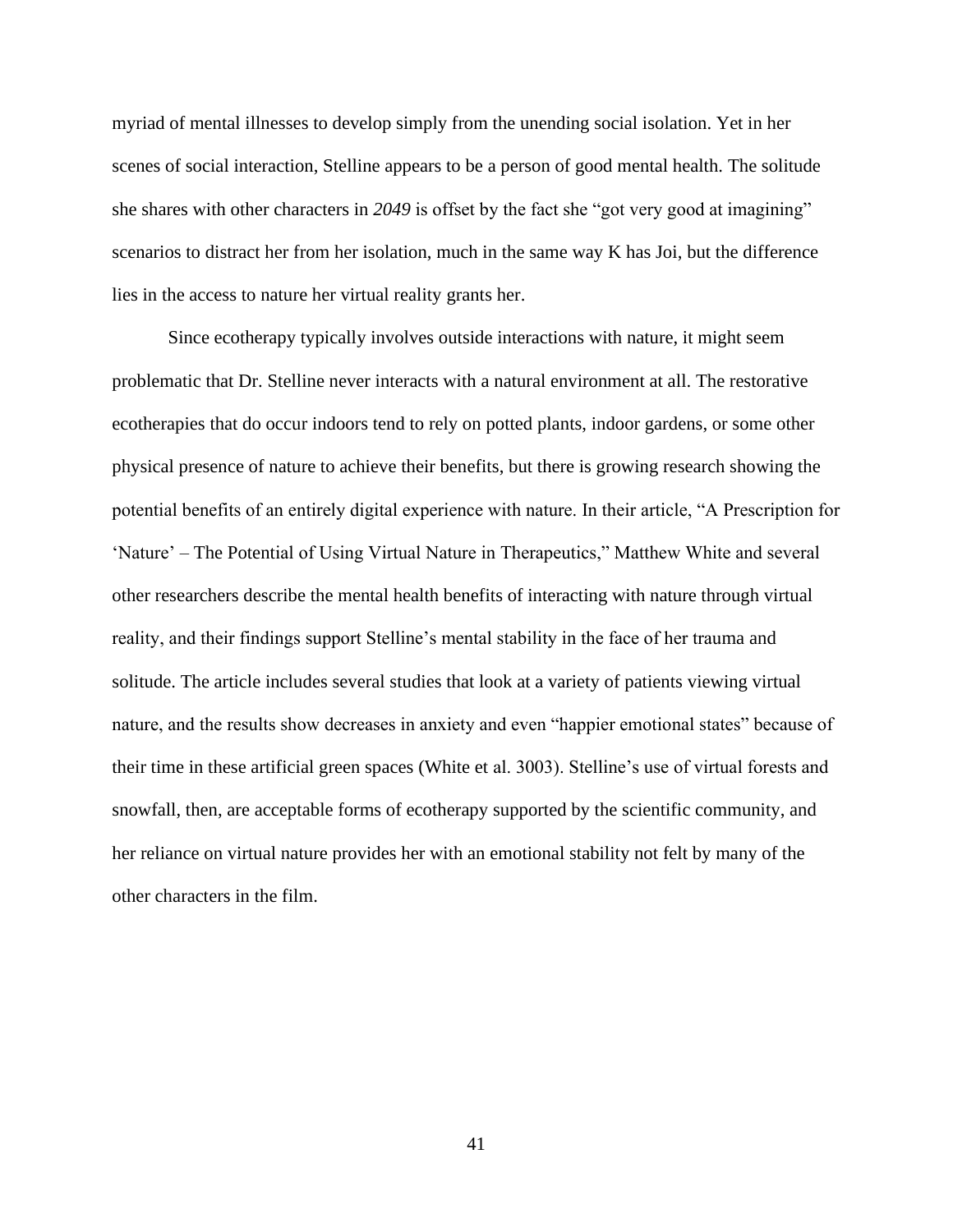#### *Living Deliberately in the Radioactive Exclusion Zone: Deckard*

<span id="page-42-0"></span>The character who exhibits the highest amount of solitude in *Blade Runner 2049* is Deckard, the protagonist of the previous film played by Harrison Ford. Sanna designates Deckard as "the epitome of loneliness," a man who "renounced the company of all human beings to live in the radioactive, abandoned environment of Las Vegas" (Sanna 190). As if to reinforce his social isolation, Deckard makes his first appearance nearly two hours into the film when K seeks him out to find answers about his birth. Despite the conditions outside, which Villeneuve portrays as a desolated sandy wasteland lit by a hellish orange glow, the interior of Deckard's home is warmly decorated with items preserved from the time before bombs destroyed the city. Sanna writes that Deckard's apartment is "the only exception" to the cinematographic solitude utilized by other scenes in the film due to the inclusion of "artefacts, books and photos recalling and embodying his memories," as if Deckard is able to create for himself the warmth other places are unable to maintain (Sanna 191). This comfort is only possible outside of the overcrowded city and its cramped apartments, in spacious abandoned buildings with the storage capacity for everything Deckard wants to hold on to. Though his desire to hide his child's identity is the initial reason for his retreat to Las Vegas, Deckard manages to create a solitary life for himself in the wastes that is markedly better than those of the other characters shown. He has access to music he enjoys, books to read, and space to simply be by himself following the death of Rachel. Gaff, a man who worked with Deckard in the past, confirms this willing self-isolation when he tells K that, by moving to the Las Vegas wastes, Deckard "got what he wanted. To be alone." His comparative joy comes not from holographic companions or financial domination, but from a humble embrace of nature.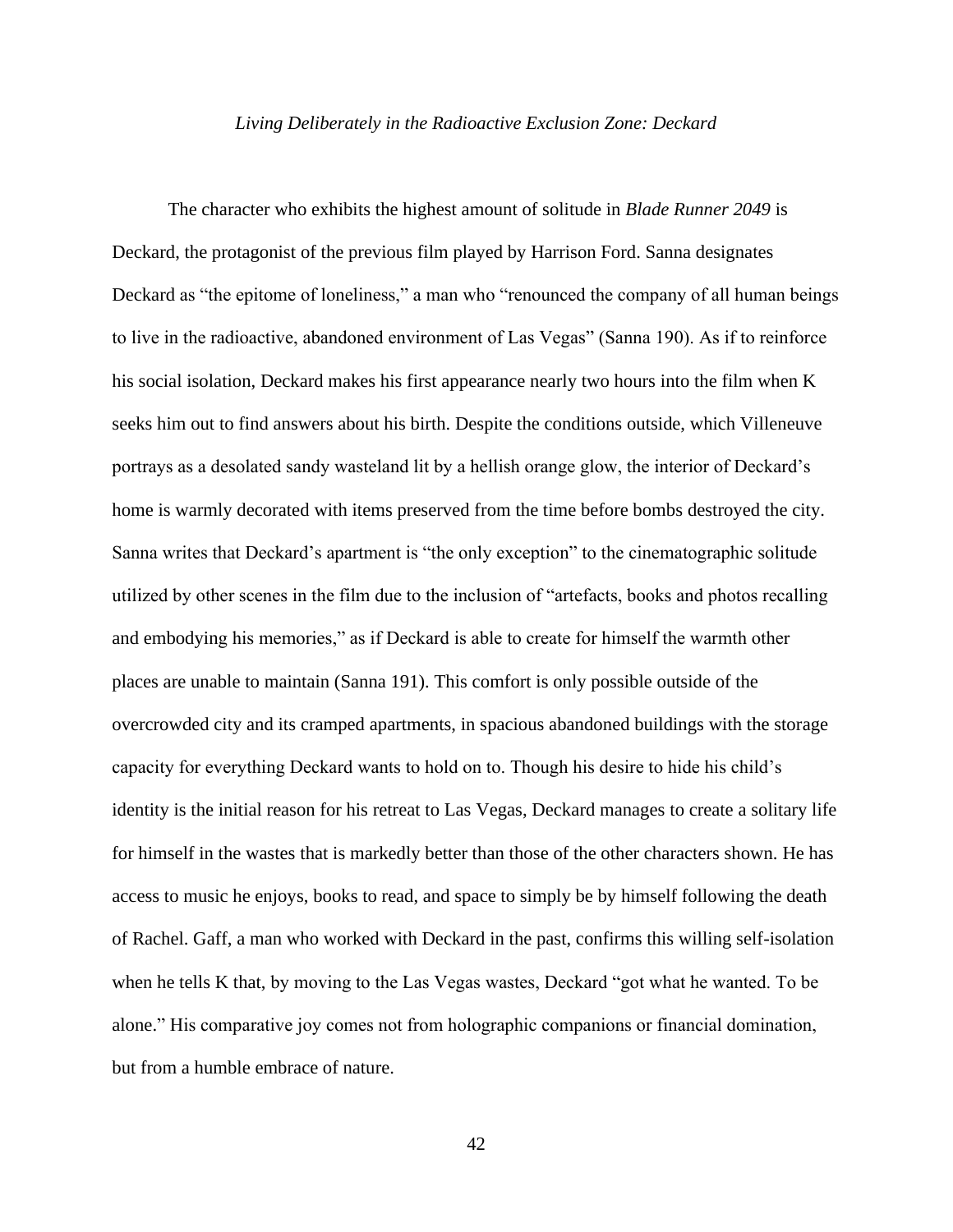Deckard's social isolation began after the replicant he was in love with, Rachel, died in childbirth, something that had been thought to be impossible for replicants. Rachel was buried at Sapper's farm and the child was sent to an orphanage, where she disappeared into the system after the "Blackout came, paved over everything." With the love of his life dead and no way to connect with his lost daughter, Deckard retreated into himself and chose to stay in Las Vegas alone, where he lived with grief and solitude for decades prior to *2049*. Ordinarily, the decision to become a solitary hermit following the loss of one's family would be an unhealthy method of coping with pain, but Deckard manages to occupy his time with activities that give him a sense of purpose while simultaneously bringing him elevated mental health. Despite living in a fallout zone that is extremely hostile to life, Deckard finds a way to connect with nature that grants him ecotherapeutic benefits.

Aesthetically, Deckard's home is filled with natural imagery. The apartment he lives in features floor to ceiling windows that dominate the room's design and provide both the external glow that illuminates the room and a bird's-eye view of the outside world. Deckard has amassed shelves filled with books, various paintings and music albums, and even a dog that K studies with curious surprise. Deckard's home reflects a world that is noticeably less cyberpunk than that of Los Angeles. The blue lighting present in city shots is replaced by the warmer orange, and the marbled walls offer a much more natural aesthetic than metal or plastic. In addition to the presence of an animal companion, Deckard's apartment also features rows of hydroponic jars along the windows on at least two different floors, which draws further similarities between Deckard and the people of *Neuromancer*'s Zion. The hydroponics, in addition to the beehives, suggest that Deckard is able to produce his own food, and the act of gardening provides him the same ecotherapeutic benefits enjoyed by the Zionites and their hydroponic farms of vegetables.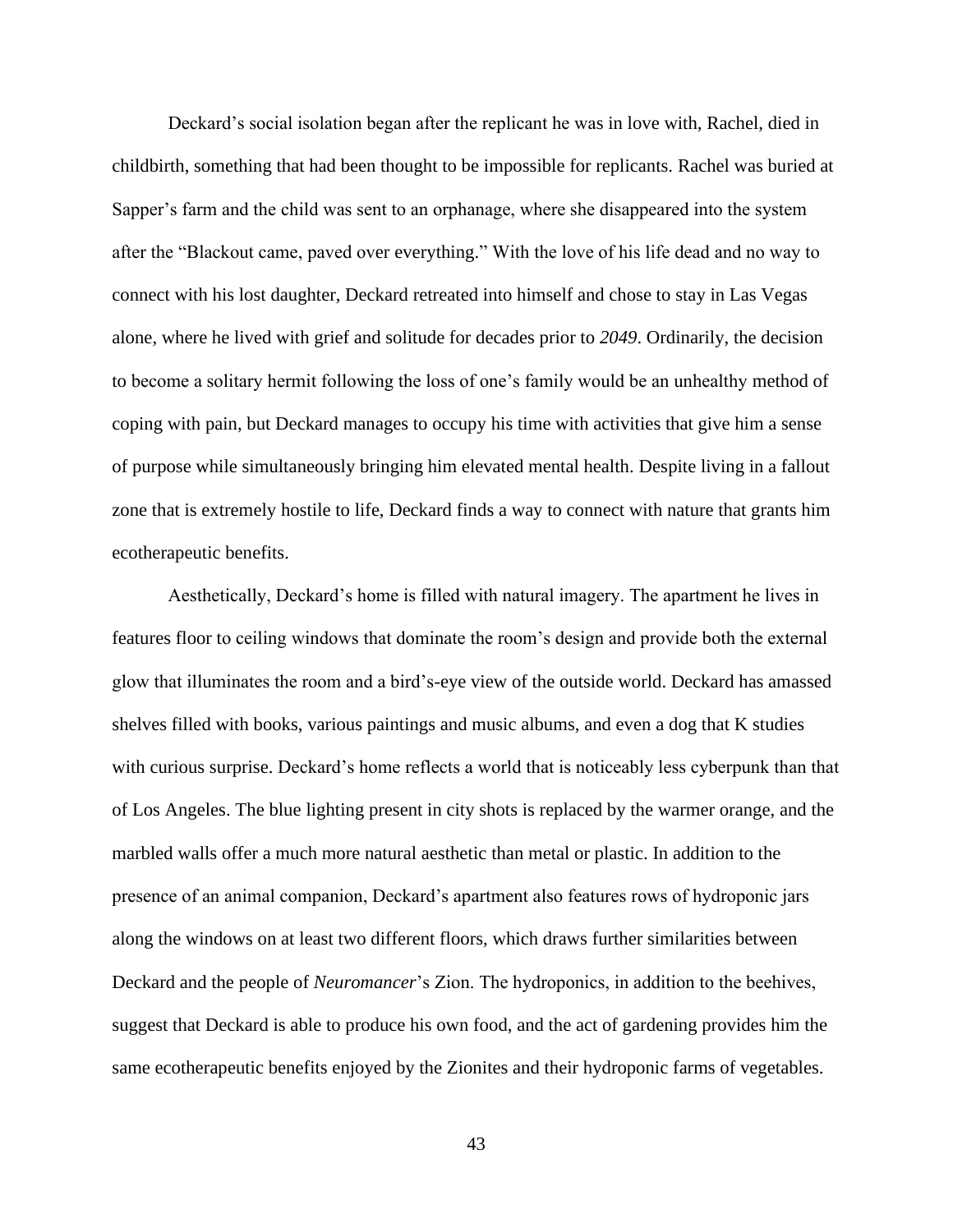These mental benefits also extend to others, as one scene shows K peacefully lounging in a chair outside on the balcony, his eyes closed in the meditative quiet. Joi also finds comfort in the apartment, at one point kneeling in front of the hydroponic jars and peering at the plants growing inside with curious fascination. Deckard's apartment stands as a noticeable break in the tension created by the film's conflict, an oasis in the Las Vegas desert that gives all who visit the chance to get away from the chaos of city life and restore their minds. By establishing his home far away from human society, Deckard discovers a chance at a blank slate for nature to possibly take root in. In abandoning the city and embracing nature, he reveals the cyberpunk genre's underlying idea of the natural world as a vastly more important place than the neon city streets.

When K first arrives in Las Vegas in search of Deckard, he scans the ruined city through the eyes of a drone and discovers small heat signatures moving through the air between crumbling statues of giant people. He says to Joi, "Life," and then sets out on foot to investigate the source. Upon reaching the statues, K glances down and finds his answer in the form of a honeybee that has landed on his hand, and a closer look reveals a collection of beehives situated between the statues. When one considers that bees are vital to the success of healthy ecosystems and agriculture, the ecological collapse that caused mass extinctions of plants and animals in *Blade Runner 2049* undoubtedly involved the decimation of the global bee population. This is suggested by K's confusion at seeing a bee as well as the fact plant life, which relies on pollination by insects like bees, is nonexistent in every scene of the film. Despite this, hundreds of bees fly around the hives in Las Vegas, maintained and kept alive by the only person still living there: Deckard. Villeneuve's placement of the hives in the middle of destroyed statues of giant humans is a beautifully symbolic suggestion that honeybees, that *life* itself, can only make its return in the fall of a humanity that has become larger than it was ever meant to be. The bees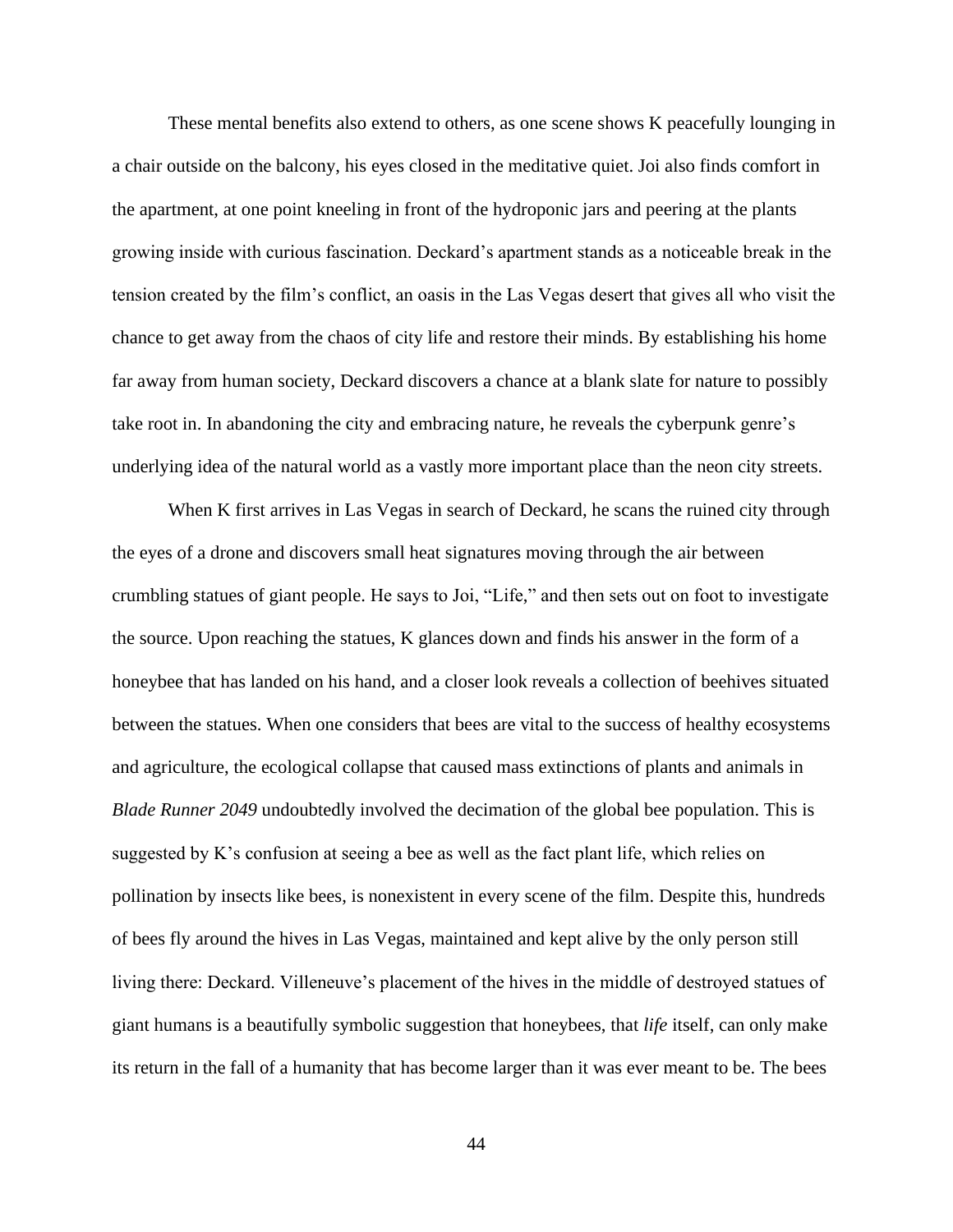are only able to survive in these wastes because of one man, Deckard, who takes it upon himself to manage the hives in an attempt to restore their numbers and improve the quality of his own life. Karin Alton and Francis Ratnieks discuss the mental benefits of beekeeping in their article, "Can Beekeeping Improve Mental Wellbeing during Times of Crisis?," in which they describe beekeeping as a meditative activity that becomes a "valuable tool in alleviating mental health problems such as depression, trauma and anxiety," especially during periods of social isolation (Alton and Ratnieks 2). The study's findings are similar to the results found by the researchers analyzing the mental benefits of gardening discussed with *Neuromancer'*s Zionites, as both involve caring for forms of nature. Deckard's care for bees proves that he is able to overcome his eco-paralysis in the face of ecological collapse and restore his mind alongside the environment, a feat that creates an ecopsychological feedback loop that heals his mood as he heals the land.

Deckard's ability to push past the hopelessness of the climate crisis by caring for bees also suggests he is still hopeful in the face of environmental collapse. By caring for the insects most responsible for the pollination of plants and stability of ecosystems, Deckard becomes perhaps the only character shown in the film with the desire and ability to introduce flowering plants back into the world, which would be the first step in reviving the collapsed ecosystems around him. While the film does not elaborate on this point, it brings to mind the question of who left the yellow flower at Rachel's grave, as Deckard's emotional attachment to Rachel coupled with his access to pollinating insects could suggest the flower was grown by him and taken to her place of rest. If this is true, Deckard's solitary life in nature not only allows him to find his own peace, but spread that tranquility to K, who only discovered Rachel's body after noticing the flower. Without even realizing it, Deckard's humble embrace of nature could very well be what indirectly leads to a chain reaction of replicants benefiting from the natural world.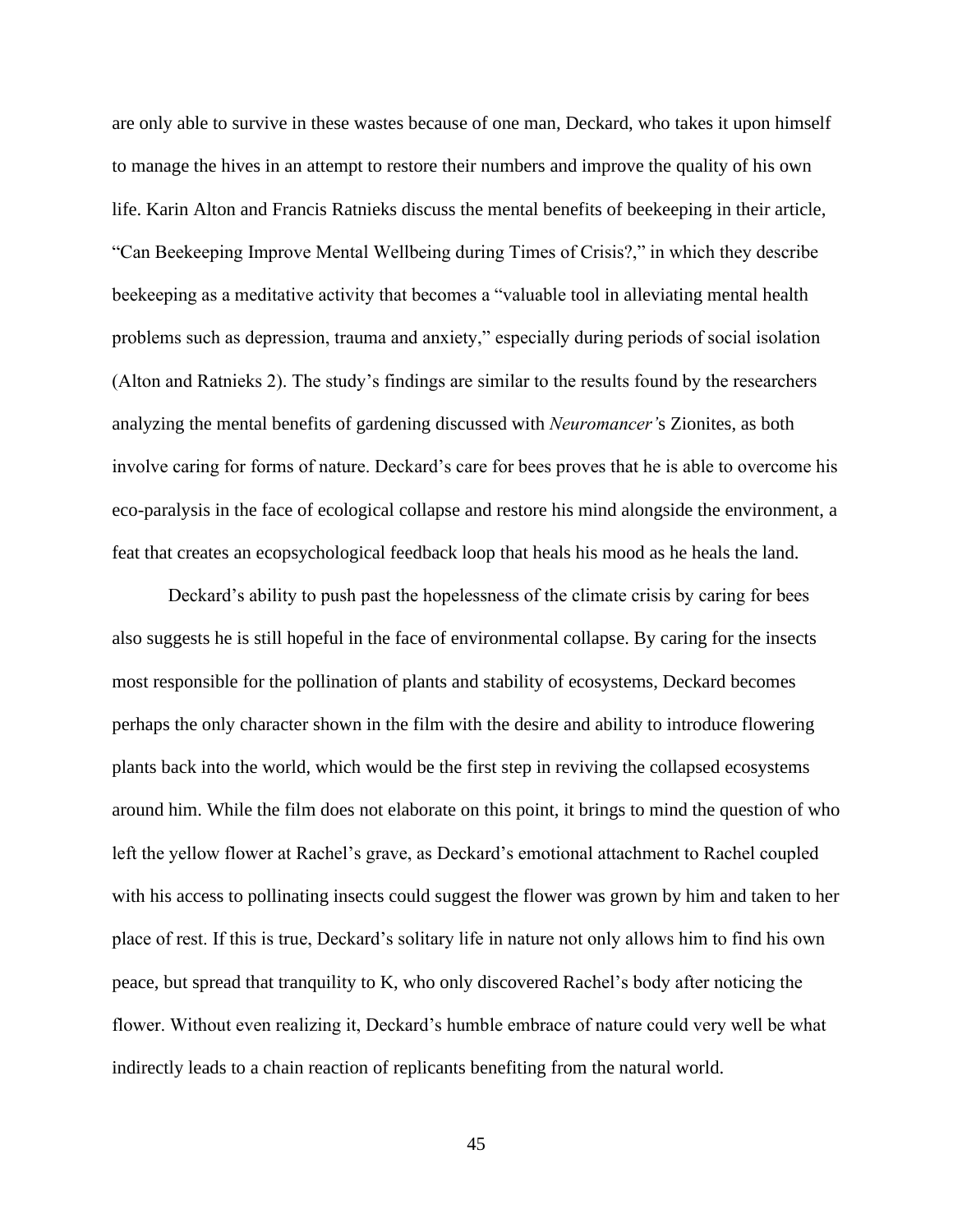Throughout *Blade Runner 2049*, humans and replicants alike are shown to be united in their benefit from ecotherapeutic practices. Whether this comes in the form of caring for bees, spending time in virtual nature, or simply reaching up to touch a falling snowflake, characters repeatedly demonstrate that the theory of biophilia guides them toward an intimacy with the natural world. The varying forms of natural interaction prove to have lasting positive effects on the minds of characters like Deckard, who heals himself as he heals an ecological wasteland, and Dr. Stelline, who combats her isolation with holographic simulations of nature. Others, like K and Joi, prove to not only find comfort and happiness in the natural world, but potentially further the development of their consciousness. The film is overwhelmingly laced with ecological criticism, but by applying a more psychological understanding, it reveals characters who react in line with the findings of ecotherapy once they open themselves to accepting its healing. By examining the film with this ecopsychological understanding in mind, the power and importance of the natural world is further solidified within cyberpunk fiction.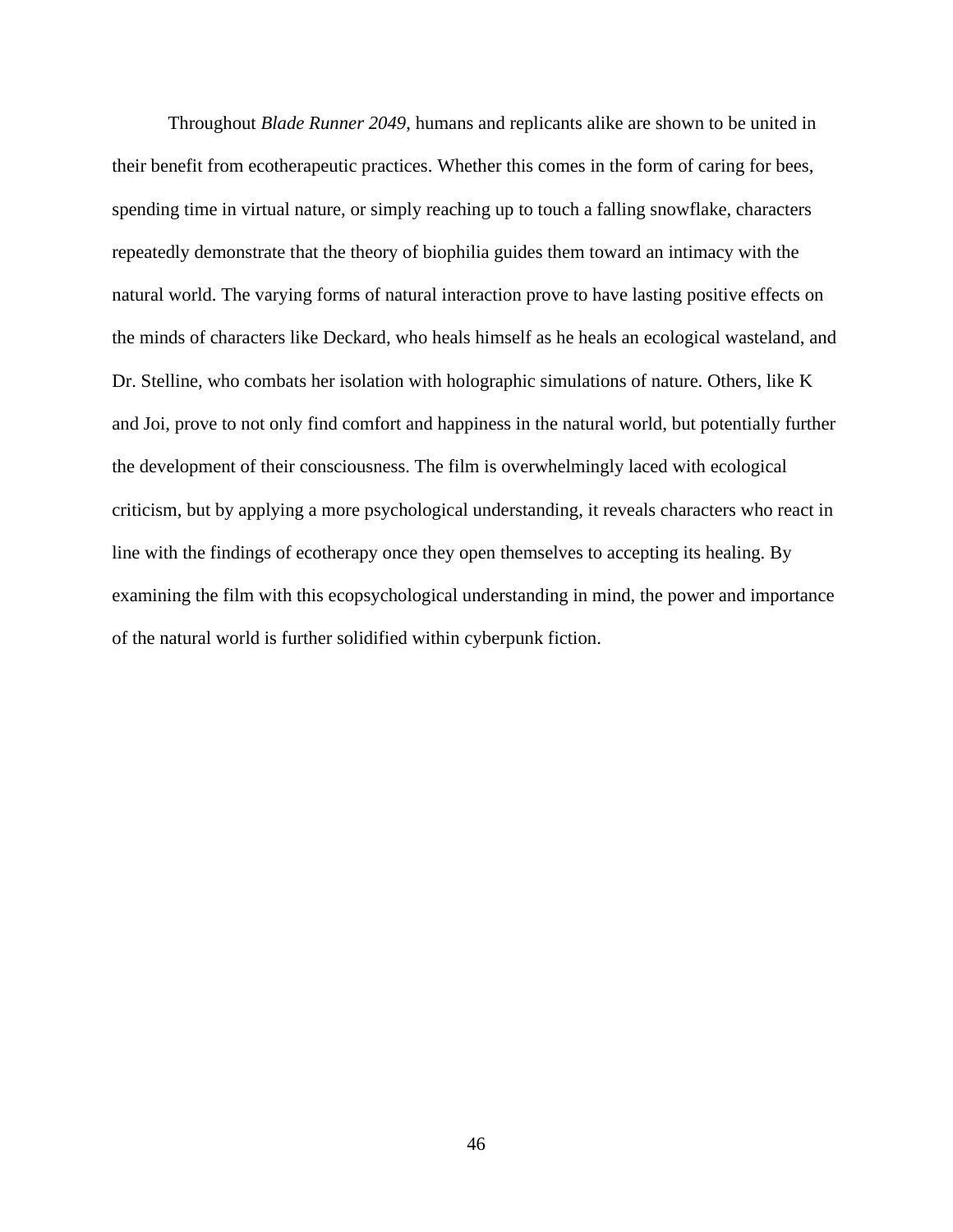# <span id="page-47-0"></span>CHAPTER 4. ECOTHERAPY VS. THE PATRIARCHAL EGO IN JEANETTE WINTERSON'S *THE STONE GODS*

Jeanette Winterson's novel, *The Stone Gods,* offers a view of two worlds with drastically different ecological states and connects them by one core theme: humanity's search for progress will always result in the destruction of nature. The book opens in a cyberpunk world called Orbus, where technology has destroyed the planet's natural ecosystems and driven a now endangered humanity to seek salvation in the stars. Much like in *Blade Runner 2049*, the world is depicted as irreversibly destroyed by consumerism and pollution, though Winterson contrastingly paints her descriptions of life on Orbus with brighter colors and characters. The result of this relatively cheerful palette is a world that feels even more hopeless due to society's complete dismissal of the problem; rather than accepting the importance of nature and working to repair the damage done, people immerse themselves in extreme luxuries and distracting pleasures in an attempt to ignore the collapsing ecosystems around them. Unsurprisingly, this leads to both physical and mental consequences for the people living on Orbus. The characters of *The Stone Gods* are host to various mental illnesses that can be directly linked to the state of their environments, as the fluctuations in their moods and emotions only occur when an ecological change of scenery takes place. It is only when the main characters embrace the sanctity of a pristine natural environment that they begin to heal. *The Stone Gods* offers a clear view of the paradoxical idea of humanity's need for nature and the destructive methods used to find it, and by highlighting nature as a place of healing, Winterson places clear emphasis on nature's power against a cyberpunk society.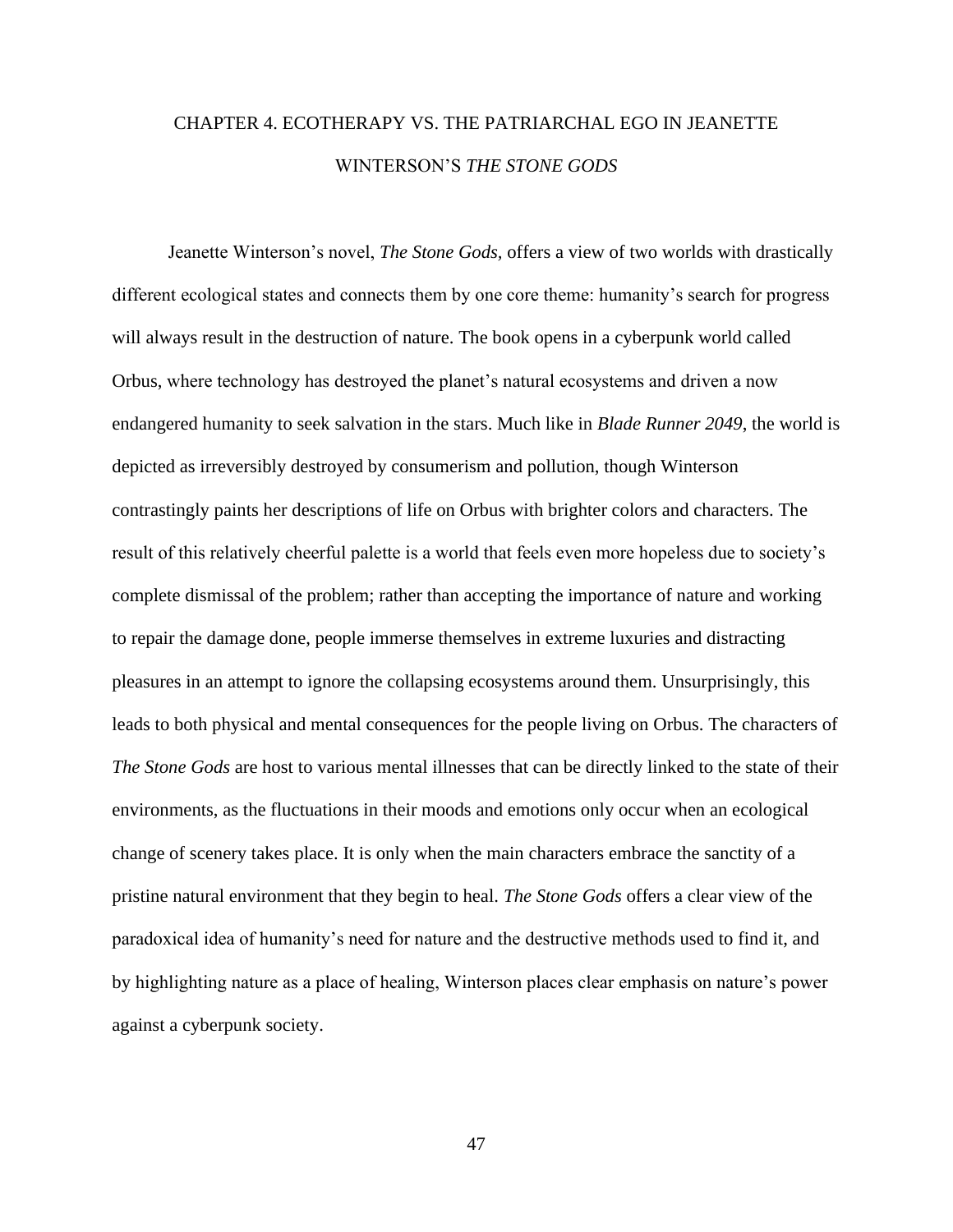*The Stone Gods* is divided into four sections across time and space, and as a result, only the first section, titled "Planet Blue," is relevant to a discussion of cyberpunk settings. To briefly summarize the relevant plot points of this section, the ecology of Orbus is dying as a result of climate change. Society sees no value in the natural world, with only the protagonist Billie Crusoe appreciating nature on her farm. When scientists discover a new world, Planet Blue, that could provide humanity a second chance with its pristine ecosystems, the world places their hope in the stars. Before the government can begin to colonize this world, they argue that it must first be made suitable for the people of a high-tech world to live on, which involves killing the more dangerous native lifeforms and setting up infrastructure for cities. A man named Captain Handsome is tasked with hunting the native dinosaurs, and while flying Billie and others to Planet Blue he has the idea to redirect an asteroid to more efficiently solve the problem. His plan backfires, though, and Handsome accidentally causes an ice age that results in mass extinctions on the new world as well as the first deaths of the novel's recurring protagonists.

#### *Orbus' Search for Ecological Dominance*

<span id="page-48-0"></span>Despite having mere decades of habitability left in their dying world, the people of Orbus do not appear concerned with attempting to solve the problem. Instead, they exist in a distracted world of complacency built on the idea that the problem is not theirs to worry about, or as Pink McMurphy says, "The techies will fix it—they always do" (Winterson 71). Due to their inability to accept the blame, the people of Central Power express no despair or solitude in the way the society of *Blade Runner 2049* demonstrated. The cyberpunk citizens of *The Stone Gods* have blindfolded themselves from seeing that their actions have caused nature to collapse, but they do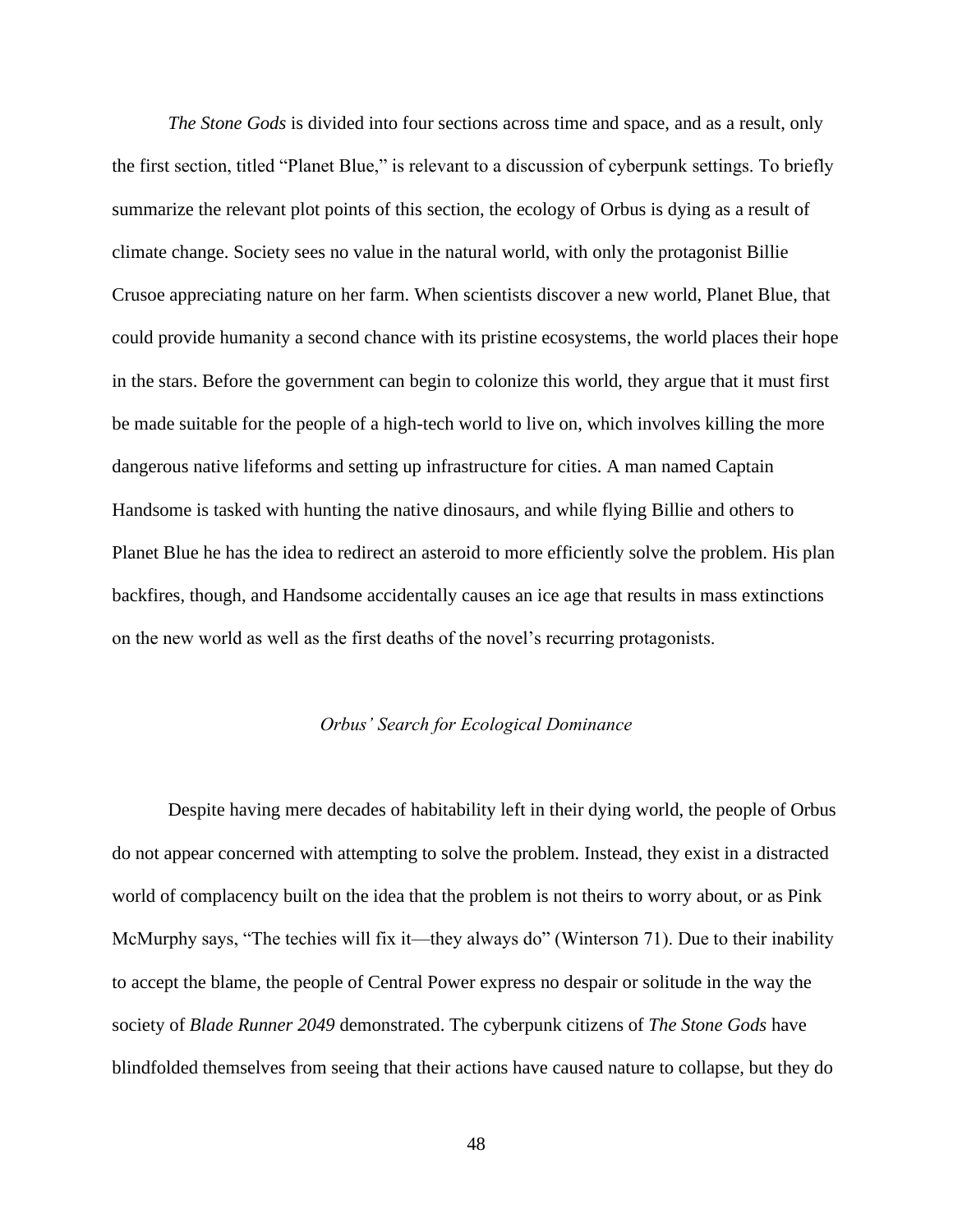not feel remorse simply because they have become so obsessed with themselves that they are unable to see the reality around them. Through her descriptions, Winterson's society is shown to be hedonistic, self-centered, and obsessed with distractions, a world where pedophilia and child sex trafficking is a socially acceptable business model and keeping up to date on the latest celebrities is the most important form of news. As with most cyberpunk works, this society is ruled by an unbalanced democracy that "never claimed to be a democracy," one where "leaders look like star-gods and the rest look like shit-shovellers" (Winterson 19).

Consumerism runs rampant on Orbus and no one seems willing to accept that this excessive production and consumption is the source of their planet's problems, something made especially clear in a scene where citizens compete for a ticket to Planet Blue on a televised contest. To win, the contestants must provide ideas for what they would first do upon arriving to the planet that are then voted on by the audience. Contestants' suggestions are entirely limited to continuing their current lifestyles on Planet Blue. One participant wishes to build a shopping center, another suggests an online celebrity-chasing startup company, and one even offers to solve the "number-one issue facing the world today" by creating better parking lots on Planet Blue (Winterson 35). Despite the impracticability of these ideas on a world with no infrastructure, the audience cheers for each suggestion. The only contestant they fail to applaud is one named Nomad, who says "I'm frightened that the world is ending. I don't want to die" (35). To this, the host apologizes to his audience and has Nomad escorted off the stage. Although they are the only contestant to consider the gravity of their planet's situation, Nomad is dismissed because their words introduce anxiety into an audience that desires only the pleasures of their cyberpunk lifestyle. The people of Orbus have become completely preoccupied with themselves to the point that no one is willing to accept that their primary reason for leaving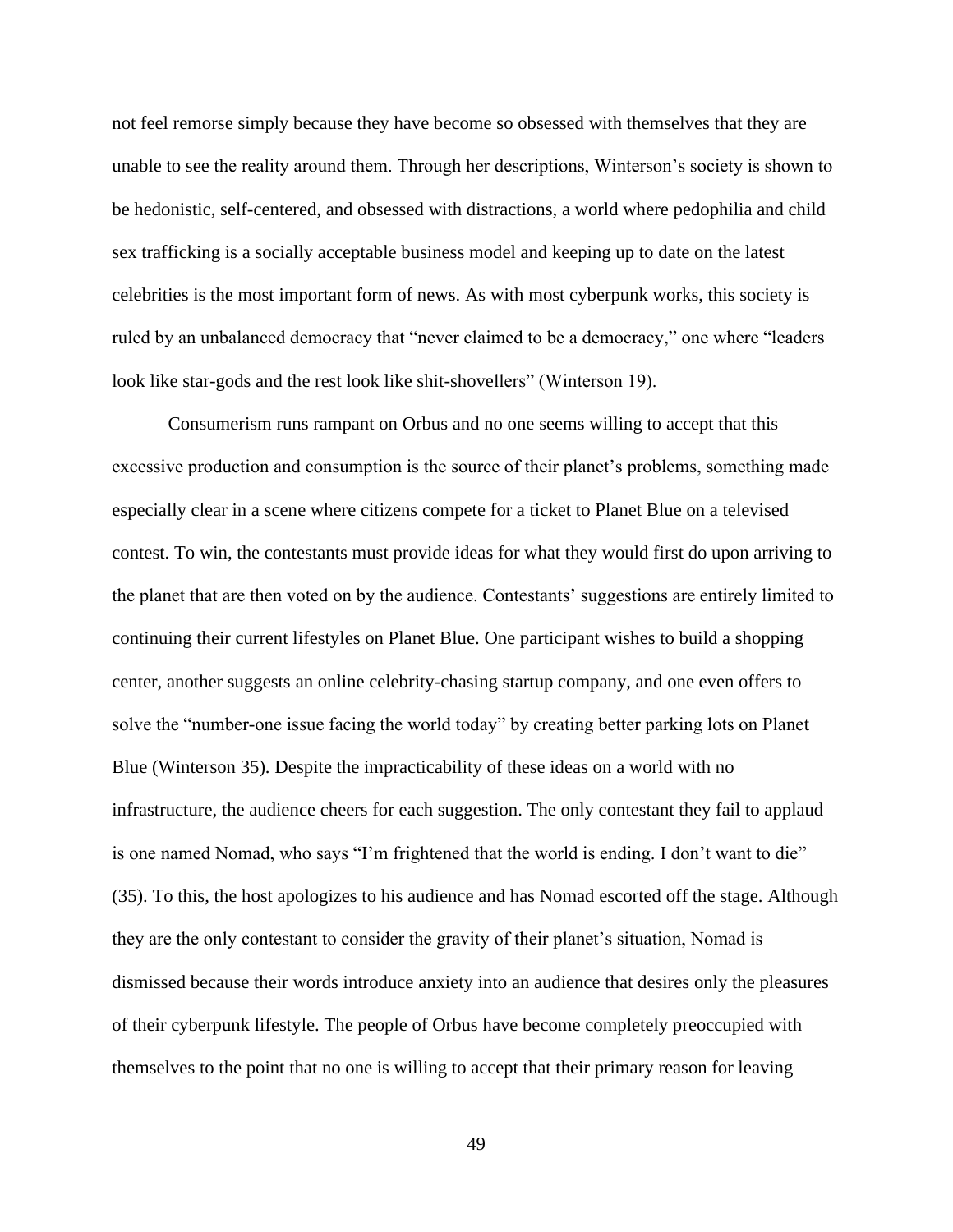Orbus is one of survival over luxury. This deliberate forgetfulness prevents them from considering a future lived in harmony with the natural world, even when the alternative is to repeat the same mistakes that destroyed their world.

Only Billie and Spike, the two recurring characters throughout the novel's jumping timeline, seem capable of understanding the need to live with nature in order to survive on Planet Blue. Having lived in the only healthy ecosystem described on Orbus, Billie has intimate firsthand knowledge of the importance of natural spaces. Spike, the Robo *sapiens* who becomes romantically involved with Billie, also has experience with the natural world after being a member of the first party who traveled to Planet Blue prior to the novel's opening. Both demonstrate their belief that humanity is the problem and that the solution to ecological destruction is to abandon past ways of living. In an address to the public, Billie answers questions about Planet Blue and remarks that it "offers us the opportunity to do things differently" and develop a civilization able to "learn from our mistakes," yet she appears to be mostly alone when it comes to this line of thinking (6). Immediately after she delivers these lines, the President of the Central Power gives a speech in which he notes that all of Central Power's space discoveries "belong to us" in the same way "the Indies, the Americas, the Arctic Circle" belong to the ones who found those lands (5). In addition to this destructive colonial mindset and the negative associations it calls to mind, he also vows that the dominant inhabitants of the planet, the dinosaurs, will be "humanely destroyed" apart from a handful of species to be kept in a zoo (5). By proudly giving such a speech to the world, the President acknowledges that they will carry out the colonizing mission exactly as previous nations did in the past possessively and with no respect for the life that already lives there. The ideological contrast between Billie and her nation's leader is blatant and suggests that the desire people claim to have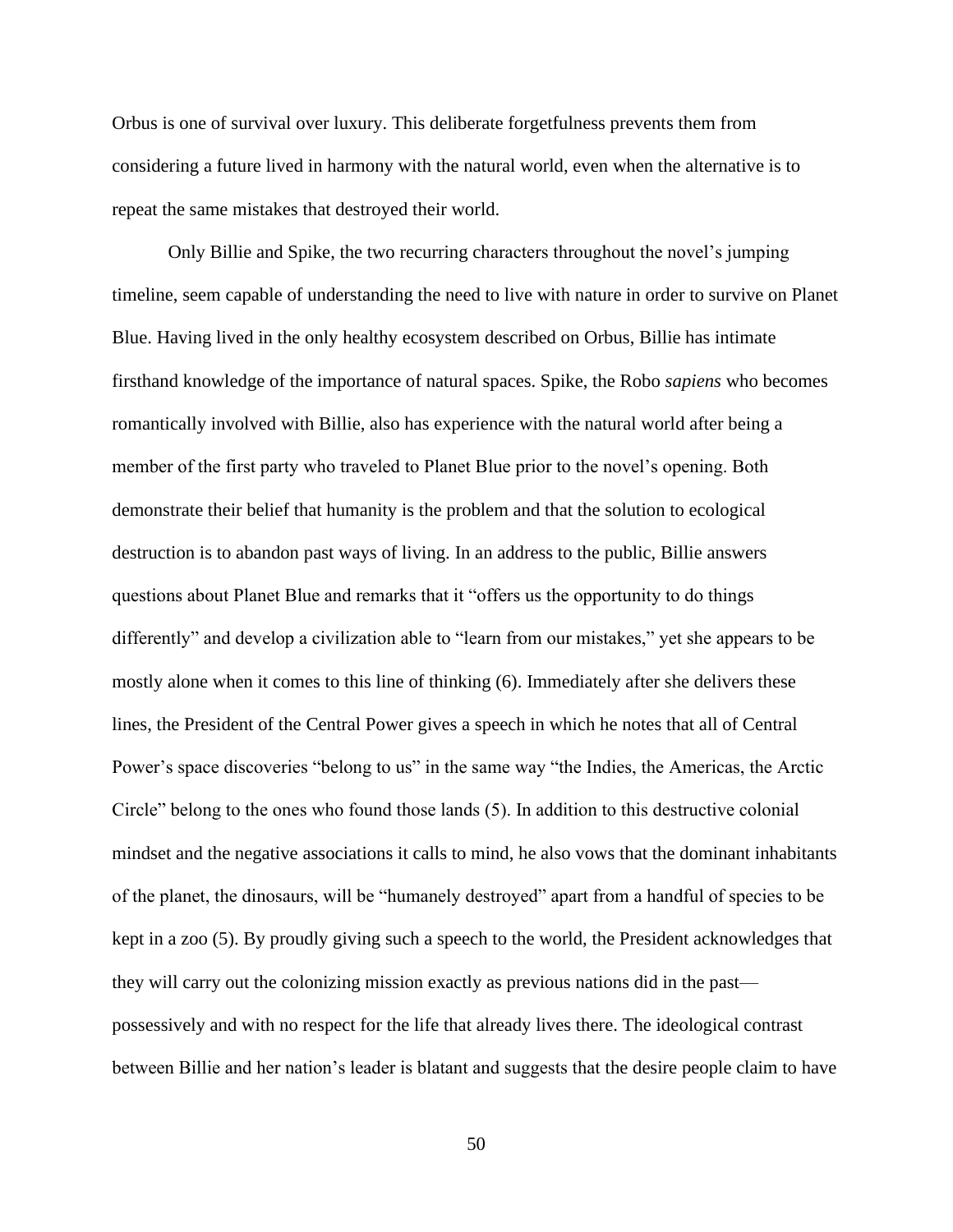for starting over is built on empty ambition. Humanity will do what it has done for centuries: destroy new lands in the name of progress.

Theodore Roszak writes about mankind's abuse of the environment throughout history in his book, *The Voice of the Earth*, where he attempts to explain human psychology's effect on the natural world as well as the natural world's effect on the mind. He argues that the destruction of natural environments is ultimately the result of narcissism and overinflated egos that drive humanity to feel like gods of the world, with the establishment of cities the result of a mankind that has become "corrupted to their core by patriarchal values" centered on dominating nature (Roszak 234). According to Roszak, today's ecological crisis is largely the result of this transition to the more destructive male forces of civilization, toward a disregard of Mother Earth in favor of kings and patriarchy. He notes that much of early history was inhabited by societies that were "matrilineal, relatively egalitarian, nonmilitaristic" and "based on the cult of the goddess," something that explains the historical tendency for nature's tendency to be characterized as feminine (234). Once humanity established itself as reliant on itself more than nature, it began its charge toward a more forceful, male-dominated civilization. Throughout *The Stone Gods*, this patriarchal mindset held by society takes Roszak's ideas to the extreme, eventually leading to the destruction of Planet Blue at the hands of men seeking to control nature.

The personification of patriarchal ego in the novel is a man named Captain Handsome, captain of the ship that takes Billie to Planet Blue and the man who accidentally destroys the planet. Handsome is introduced as a "space privateer" who "had been trophy-hunting the Jurassic equivalent of Big Game" on his previous trip to that world (Winterson 46-7). Interestingly, Roszak writes that the "matrifocal golden age" of ecological reverence that existed before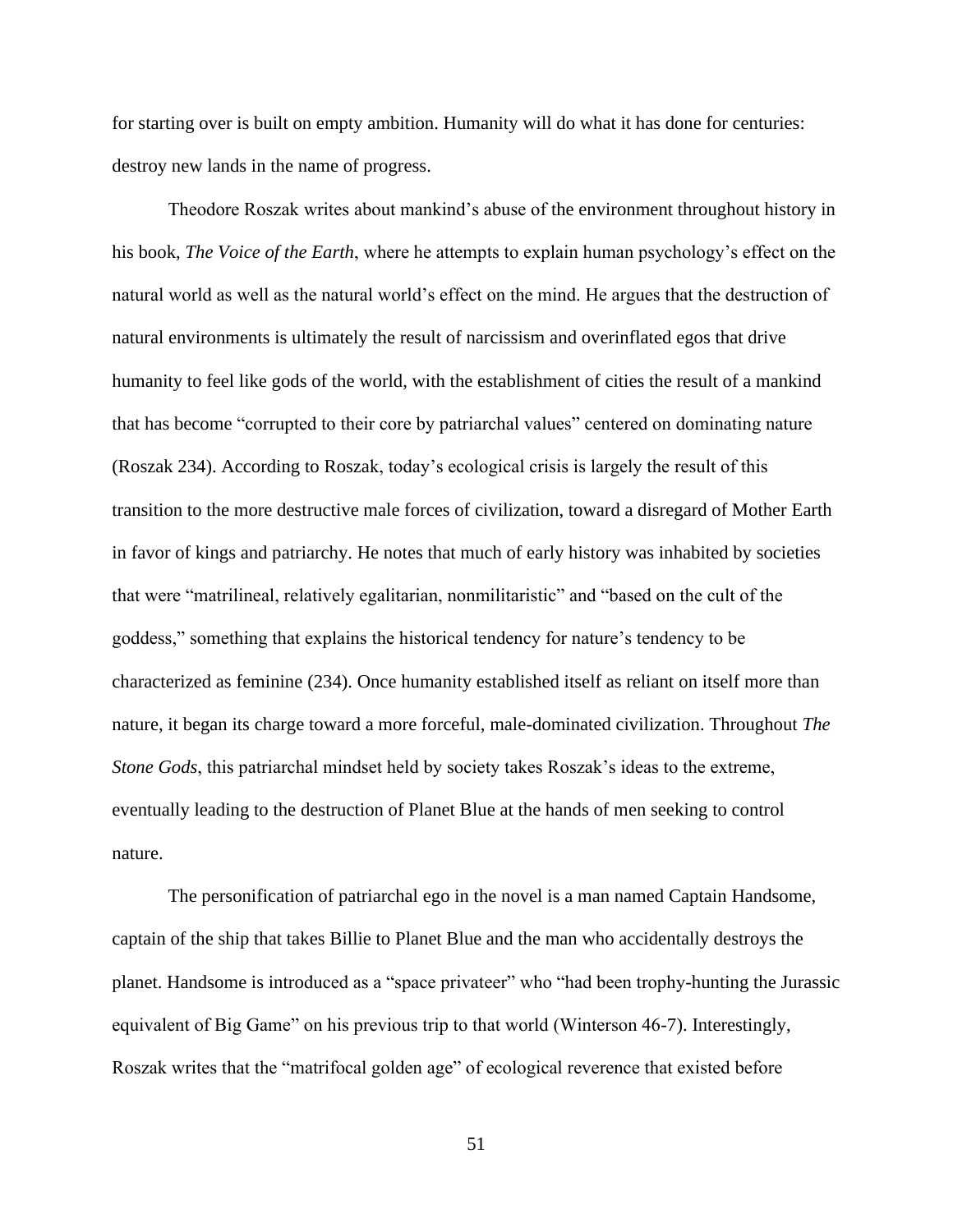civilization was only able to exist "until the time of the big-game hunters," when men's egos drove them to hunt more for materialistic sport than sheer survival (Roszak 235-6). Handsome proves to follow Roszak's explanation of the patriarchal ego quite literally in his status as a dinosaur hunter, standing as the violent, masculine counterpart to Billie and Spike's more ecofeminist respect for nature. The similarities continue in a more active sense when Billie, Spike, and Pink are discussing poetry aboard the ship to Planet Blue and Handsome interrupts them with his solution for ridding the planet of dinosaurs: redirecting the "arch-mother of all asteroids" to collide with Planet Blue (Winterson 67). Winterson writes, "The men filed in behind him" as he explains the procedure to "destroy the larger lifeforms" on the planet, and between Handsome's lines are discrete snippets of conversation between Spike and Billie about their love for one another (68). This scene echoes Roszak's ideas on the ideological differences men and women have toward ecosystems, with men seeking dominance and violence while women gravitate toward art and love. Handsome describes his reward for killing the dinosaurs like a medieval lord establishing his kingdom, telling Billie, "I will take my share of a vast virgin country bounded by rivers. Dragon, kingdom, and . . . princess [Spike]," placing him alongside the men throughout history who originally conquered both nature and women through violence (48). Handsome aligns with Roszak's descriptions of the patriarchal ego almost too well, and by establishing him as Billie and Spike's moral opposites, Winterson places her hope for the future in the hands of ecofeminism.

Through characters like Handsome and the Central Power president, Winterson reveals the ecologically indifferent states of mind held by members of her patriarchal society. By not standing up against these values, the people of Orbus become a part of that corrupt mindset by choosing a life of extravagance over a respect for nature. They find comfort only in the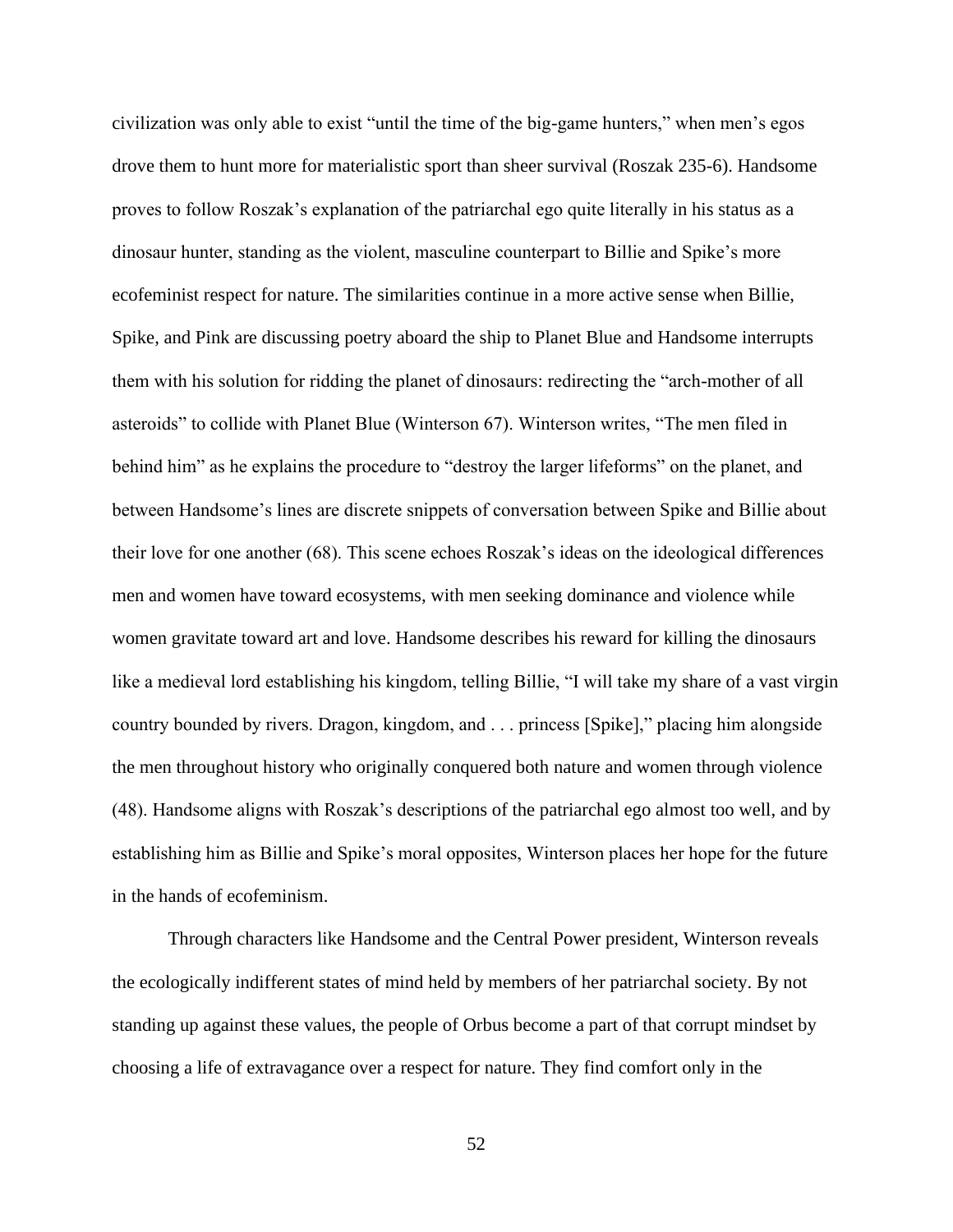materialistic, consumerist possibilities of a future on Planet Blue, and their refusal to consider the negative effects that this lifestyle brings ultimately paints them as self-centered and narcissistic. The only way to avoid repeating the destructive mistakes of Orbus' past is to understand how the problem came into being and work toward solving it before it happens again, a solution Winterson suggests lies within the ideals of ecofeminist change. The people of Orbus, however, prove they do not want such an existence if it comes at the cost of their luxury, and this extension of the patriarchal mindset only accelerates their planet's destruction.

#### *To Walk in the Woods: Billie's Bubble of Eden*

<span id="page-53-0"></span>Billie stands as one of the few characters who actively accepts that changing away from the patriarchal mindset is the only way to survive in the long term, and this understanding ostracizes her from the people around her. As an employee of Enhancement Services, Billie's job is similar to a counselor or therapist who strives to convince people to make decisions that are "good for them and good for the Community," something she does by carrying out home visits to individuals experiencing crises (Winterson 10). Despite being responsible for guiding peoples' decisions, Billie herself is dissatisfied with life on Orbus and the realization that the natural biosphere is coming to an end. Even outside of this apocalyptic awareness, Billie's feelings and beliefs about life do not align with those of the society around her. She appreciates all things natural, ecologically but also physiologically in her rejection of an implanted chip and genetic Fixing of the aging process, both of which are embraced by the world. Her home is a farm encased in a protective bio-dome far outside city limits, one of the last naturally pure places on the planet and an opposite to civilization. Billie clings to a way of life that no longer exists, and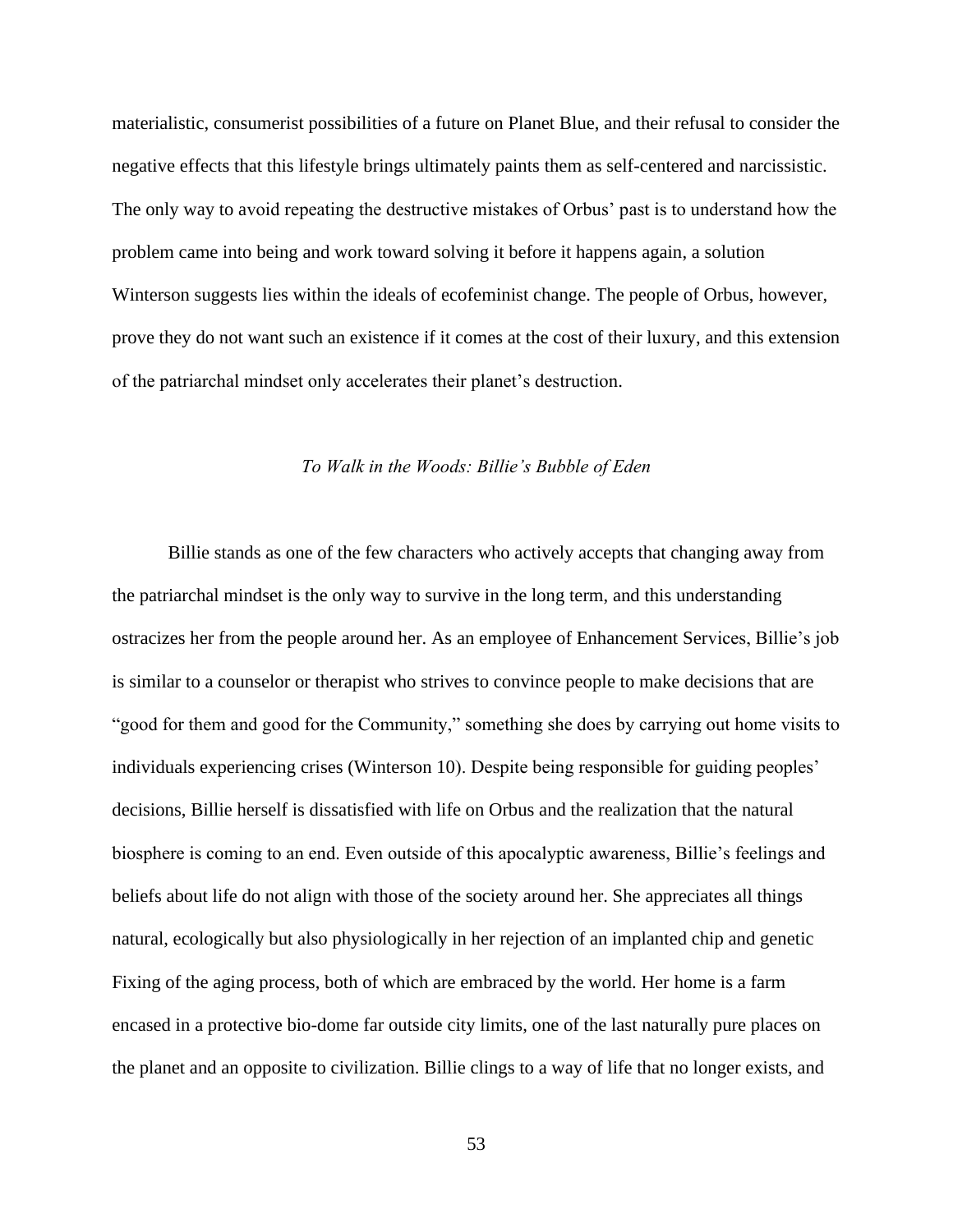her gravitation toward less technological objects, such as her refusal to use the SpeechPads to take notes and attraction toward the "old-fashioned charm" of a notebook and pencil, and this sets her far apart from the cyberpunk world she inhabits (8). Billie is the thematic opposite of *Neuromancer*'s cyberspace addicted Case, as she is presented as the total personification of the natural world. This perceived strangeness and inability to fit into her cyberpunk society drives Billie to live life as a sort of hermit in her bio-dome where she becomes Orbus' last guardian of natural ecosystems, and by placing her as the hero of the novel Winterson reveals another example of the cyberpunk genre's belief in a personal connection to nature as more important than one to technology.

In a cyberpunk society, though, Billie's differing perception of the world drives her to become isolated and depressed. Her depression needs no detective work to uncover, as she directly admits to it in the early pages of the novel. When Manfred orders her to go buy a better dress for a televised interview, Billie shows a sarcastic lack of interest in updating her appearance. She goes to the mall anyway, noting, "I should be glad to be shopping in work time, but I'm not glad about anything. In fact, I'm depressed, which is pretty much illegal" (23). This suggests not only that Billie differs from the world in that she finds no pleasure from self-image or consumerism, but also that the world as a whole is heavily discouraged from feeling any negative emotions whatsoever, which is supported by Manfred's insistence to only speak positively about the state of Orbus during interviews. Those with depressive thoughts are required to be "referred to someone from Enhancement" so that their lives may be evaluated and changed for the better, yet Billie ironically notes that she is "someone from Enhancement, and [she is] depressed" (23). As a worker for Enhancement, it is Billie's job to "explain to people that they really do want to live their lives in a way that is good for them and good for the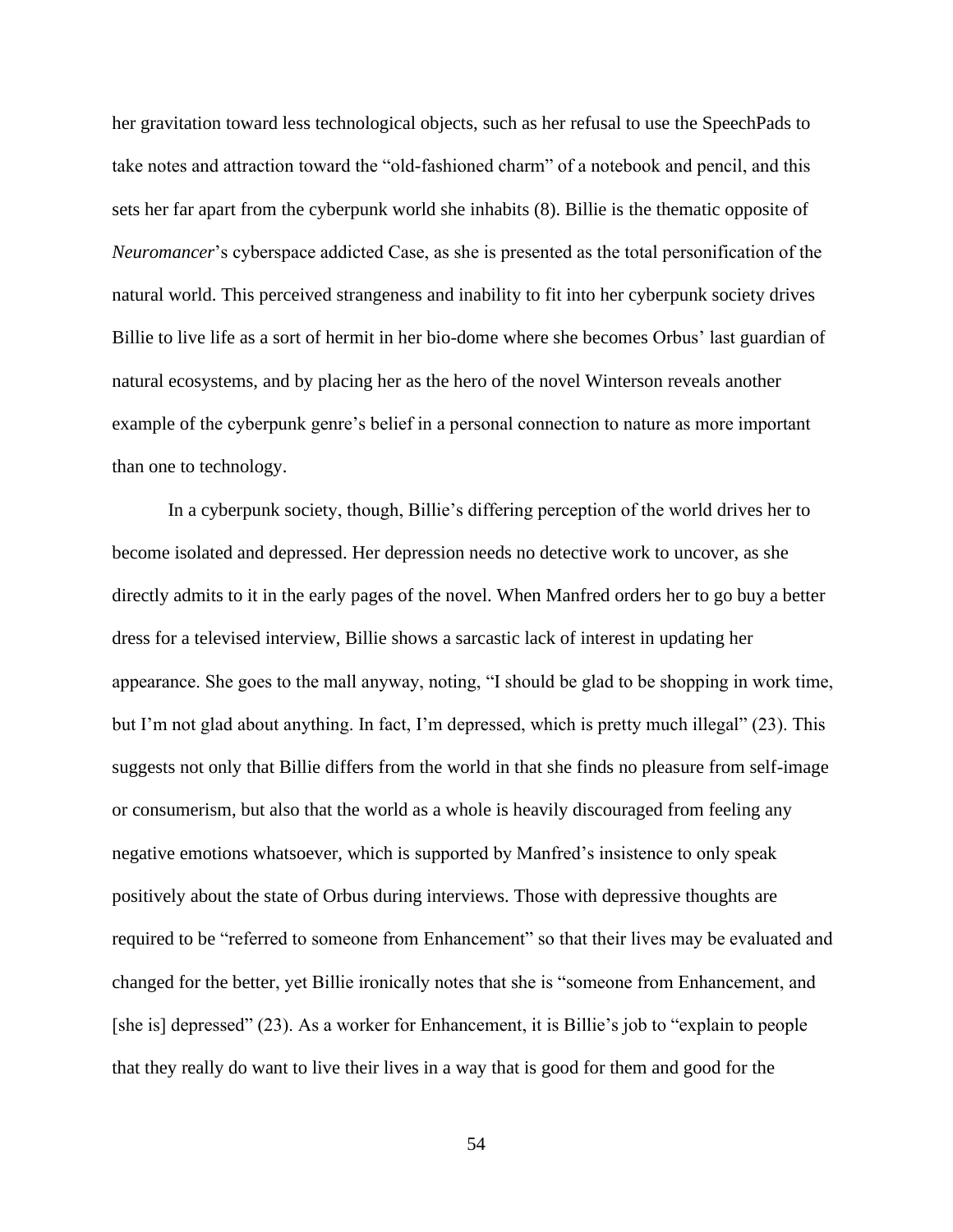Community," placing Billie as a sort of counselor who helps people facing difficult decisions in life (10). That someone from Enhancement suffers from depression suggests that no one actually knows what they are doing with regards to the emotional maintenance of society. Emotions like joy are achieved through typical cyberpunk methods, the quick distractions of entertainment media or consumerism, but these moments of surface-level happiness only work to keep the attention away from the death of the biosphere. Remove the neon blindfold and one is able to see the smoke on the horizon. For Billie, though, she never put the blindfold on in the first place. She has watched the ecosystem collapse entirely without any real attempts to stop it, and because of this she experiences the symptoms of despair and hopelessness that typically accompanies the observation of environmental destruction, feelings that researchers refer to as ecological grief.

In their article, "Ecological Grief as a Mental Health Response to Climate Change-Related Loss," researchers Ashlee Cunsolo and Neville Ellis define ecological grief as "grief felt in response to experienced or anticipated losses in the natural world" (Cunsolo and Ellis 279). They write that witnessing ecological loss can lead to a range of negative emotional states "particularly for people who retain close living, working, and cultural relationships to the natural environment" (275). It follows that Billie, who cares for the last natural farm in the world, would understandably suffer the effects of ecological grief in *The Stone Gods* as the environmental destruction moves beyond the local and into the global. Billie is unable to find hope in the Anthropocene, an era where world leaders have entirely given up on saving the biosphere and settled on starting over on a new world, and adding to this hopelessness is the fact that she feels entirely alone in her suffering due to society's intentional ignorance of the danger. At one point, Manfred confronts Billie about her indifference toward fixing the planet and argues that there is still hope, but Billie dismisses his hope with responses full of apathy. Manfred suggests that she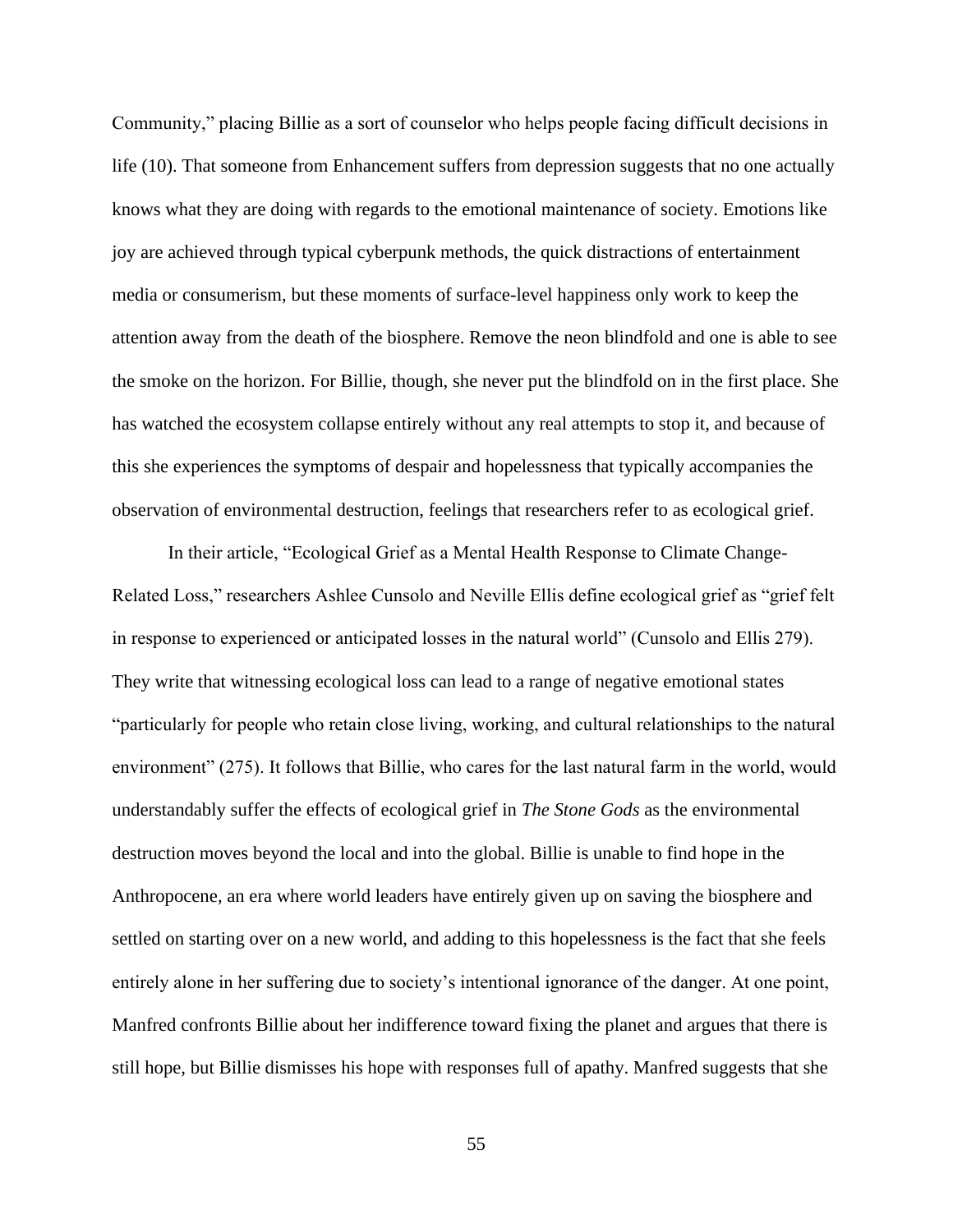should care about the state of Orbus, but Billie "[does]n't bother to answer" him and instead repeats Spike's observation that "It's too late" to change anything (Winterson 31). There is a reversal of roles here, with the ecologically-minded Billie indifferent to any effort to save Orbus and the cyberpunk-minded Manfred preaching that she should do her part to help, and this cynical inaction on the former's part is a perfect example of the "apathy, numbness, loss of control" and "eco-paralysis" mentioned by Thoma et al. that occur from witnessing the "global scale of the [climate] crisis" (Thoma et al. 9). Manfred, desperate for any chance of survival, believes in the false hope that Orbus can be saved, but Billie knows such a feat is impossible due to men like Manfred's own selfish interests over the past few centuries, the result of patriarchal values and a firm denial of a truth too socially disruptive to be accepted.

Billie manages to offset the pain of her ecological grief by returning to her farm and caring for the plants and animals there, but the small plot of natural purity becomes a reminder that Orbus is dying. Every time Billie sets foot outside her farm, she enters a world that is beyond saving, where nature is lost and the only hope for human survival is to abandon Orbus altogether. Seeing her own healthy bubble of nature every day prevents her from adapting to and normalizing the outside eco-catastrophe that society sees as everyday life, making every view of polluted nature just as jolting as the first view. This helps to explain Billie's depressive symptoms while outside of the farm; nature has aided her mental state, but at the same time it prevents her from mentally adjusting to the red dust and hazy smog that surrounds her.

That said, the benefits Billie receives from her farm are undoubtedly worth her inability to become acclimated to her planet's approaching death. Winterson writes, "And in the middle of this hi-tech, hi-stress, hi-mess life, F is for Farm. My farm. . . . the last of its line–like an ancient ancestor everyone forgot. It's a bio-dome world, secret and sealed: a message in a bottle from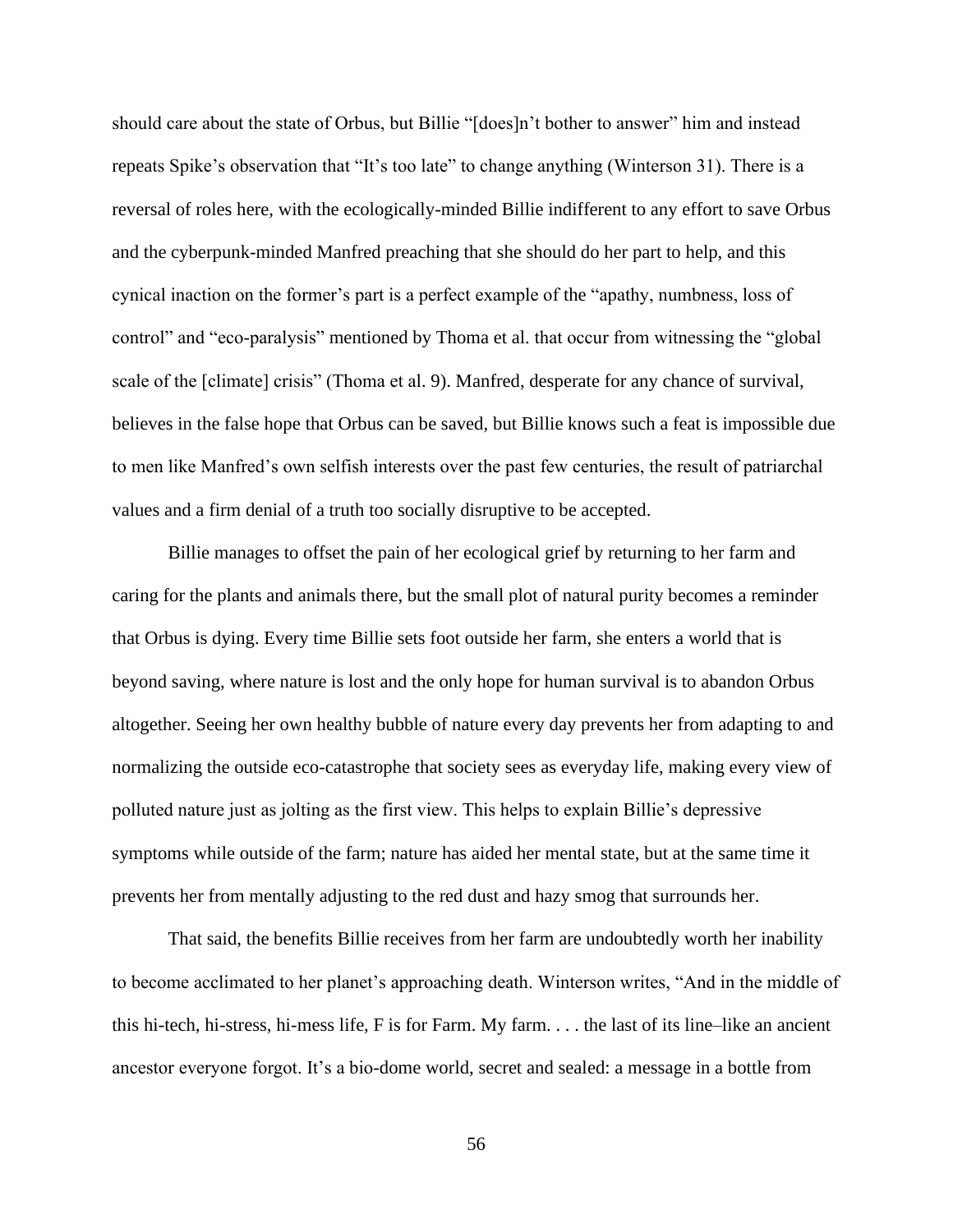another time" (11). Taking the road to her farm, she notes, "whatever I say, whatever I feel, this is home, and I am going home" (39). Once she reaches her farmhouse, she sleeps "long and deep, like someone who does not dream because she is dreaming already," as if her small slice of nature stands in such stark contrast to the rest of the world it feels unreal and dreamlike (40). Billie's home, much like *Neuromancer*'s Zion Cluster and Deckard's solitary Las Vegas apartment in *Blade Runner 2049*, is an oasis in the ecologically collapsing Orbus, an island of nature disconnected from the futuristic aesthetics expected of cyberpunk. Her farm is the only example of a healthy, untouched ecosystem Winterson describes on the entire planet, and the fact that Billie chooses to live in such a natural environment reveals a closeness to nature not present in other members of society. The repeated interaction with nature also serves to alleviate her stresses, indicated by her deep sleep and the comfort she feels once inside the dome. By continuously immersing herself in this pristine natural world, Billie is able to reap the benefits of a form of ecotherapy known as Shinrin-yoku.

In their study, "Trends in Research Related to 'Shinrin-yoku' (taking in the forest atmosphere or forest bathing) in Japan," Yuko Tsunetsugu and other researchers point to Shinrinyoku as "one of the most accessible ways to get in touch with the natural world" in a manner that triggers a positive biophilic response by merely being in a forest (Tsunetsugu et al. 28). They note that these effects are caused through immersion in the forest with the five senses, which separates it from being the result of only viewing natural images typically observed with other biophilic experiments. When one applies the concept of Shinrin-yoku to Billie and her farm, it becomes clear that she encounters a similar benefit. Winterson describes the farm as more than a simple plot of tilled soil, writing of "woodland belts that hold the fields," "blue violets that grow where the cattle go," and "carp dozing on the riverbed," indicating that the farm is better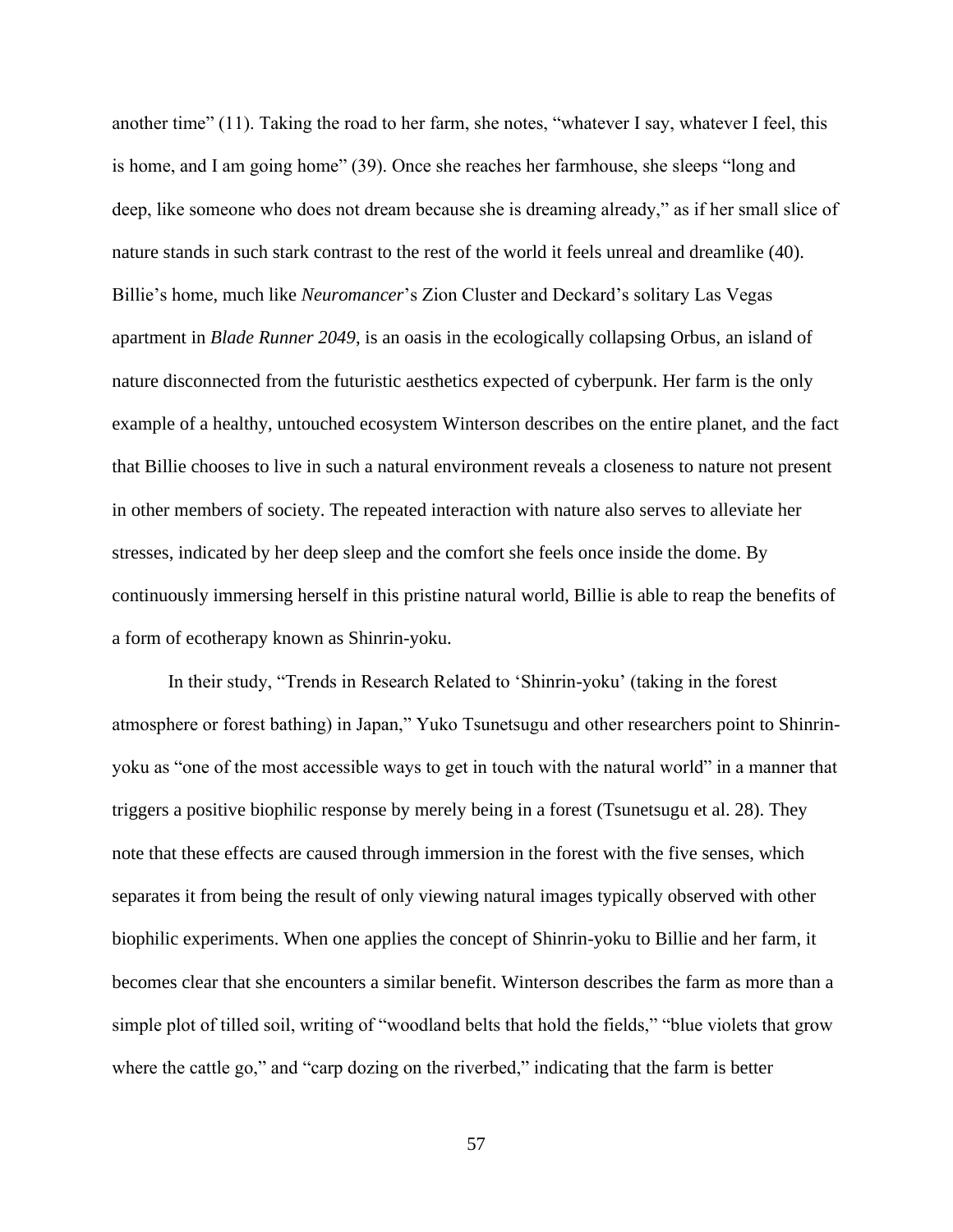described as a forest or grassland that includes a large stream filled with fish (Winterson 12). Roger Duncan's own section dedicated to Shinrin-yoku in his book, *Nature in Mind*, describes "open spaces, non-threatening wildlife, plants, and flowing water" as necessary to cause a biophilic reaction associated with the practice, and Billie's farm perfectly fits this description (Duncan 47). Every day of her life, Billie returns from the stressful and depressing world in which she works and rejuvenates her mind through her own bubble of preserved nature.

#### *Camping on Planet Blue: Nature-Based Recreation Therapy*

<span id="page-58-0"></span>While forest bathing is a short-term dip into natural forests, Billie and her companions experience the ecotherapeutic benefits associated with a longer, more active retreat in nature after their arrival on Planet Blue. Each character experiences this natural getaway in their own ways, but all appear to benefit from their extended time in the jungles of Planet Blue. Several days after arriving, Billie, Pink, and Spike visit a lake near their landing spot and paddle canoes across its surface. Spike leads the group, having been to Planet Blue once before. While engaging with the lake, the characters talk with one another about the water's beauty and nature's importance, and although Billie becomes angry at Pink for overturning their canoes, the three come away from the experience with highly lifted mental states. Since the section is from Billie's perspective, she is the easiest character to observe an emotional shift in once the lake adventure has ended. Immediately after their time on the water, Winterson writes

Back at the Ship, the mood was high. The beauty and strangeness of Planet Blue intoxicated everyone. We were happy. This was unbelievable luck. It felt like forgiveness. It felt like mercy. We had spoiled and ruined what we had been given, and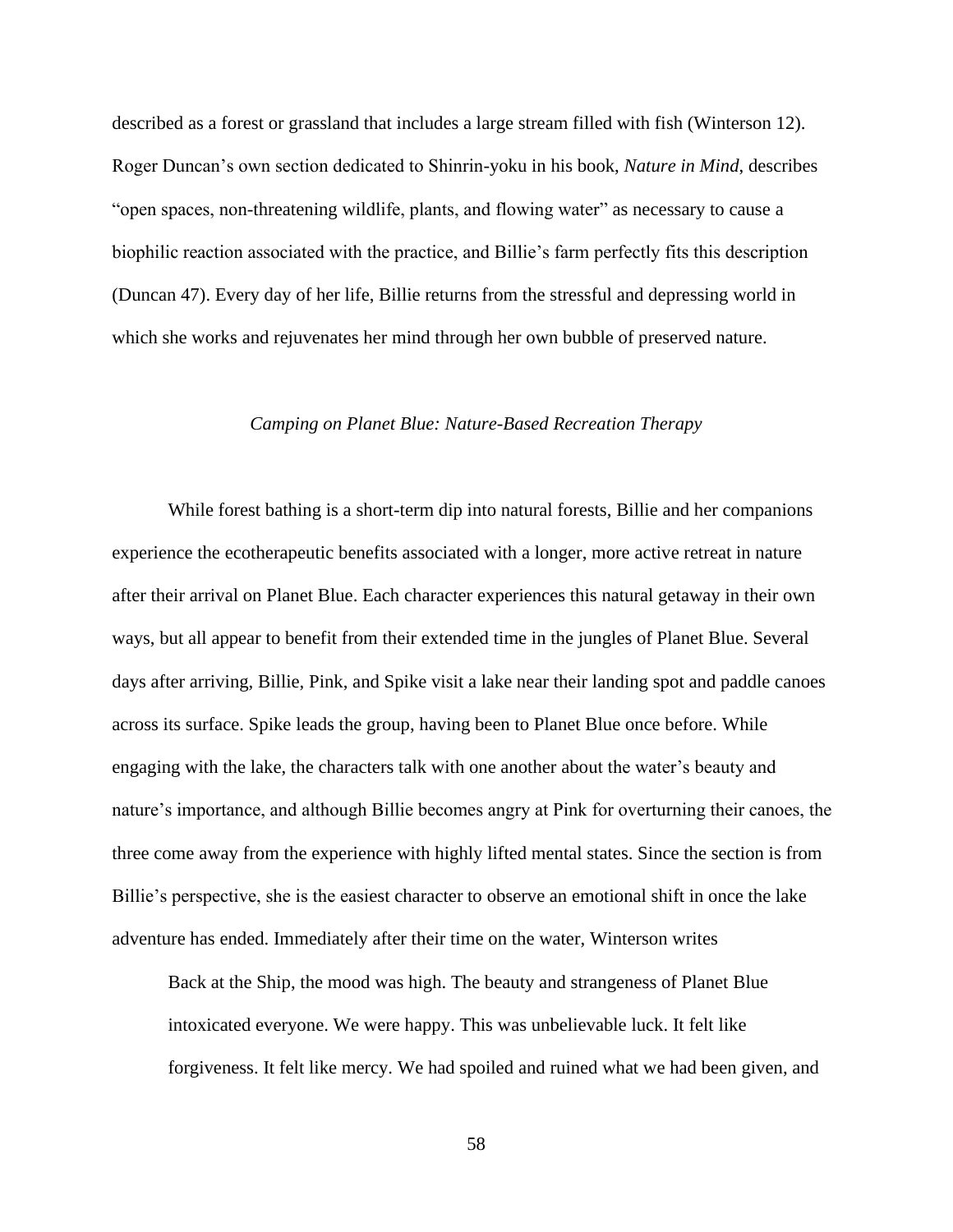now it had been given again. This was the fairytale, the happy ending. The buried treasure was really there. (Winterson 73)

This description of happiness, especially from the character who had admitted to her own depression earlier in the section, shows a clear emotional improvement compared to the time spent on Orbus. By being fully engaged with the natural world and actively taking part in social and physical activities, Billie and the others find a happiness they never experienced in the cyberpunk world of Orbus by participating in a form of ecotherapy referred to as nature-based recreational therapy.

In their article, "The Promise of River Running as a Therapeutic Medium for Veterans Coping with Post-Traumatic Stress Disorder," Daniel Dustin and other researchers studied the therapeutic effects a recreational stay at a river camp had on military veterans suffering PTSD and anxiety. The methods used by the researchers bear a striking similarity to Billie, Spike, and Pink's experience, as both are centered on being fully engaged with nature, paddling across water, and evenings spent eating together and talking. Dustin et al. emphasize the recreational aspect of the trip, writing, "We did not intend this to be a 'clinic on the woods,'" which can also be said of Billie's group (Dustin et al. 333). Yet both Billie and the veterans of this study find healing in their retreat. The anecdotal benefits from this experience point to nature-based recreation therapy as an effective aid for individuals with mental illnesses like PTSD, depression, and anxiety. Although Billie and her companions are not veterans, the study's results can still be applied to the group's experience on Planet Blue as a means of explaining their elevated emotional states in response to recreational activities in nature.

Of all the members of Billie's group, Pink McMurphy, winner of the previously mentioned contest awarding a trip to Planet Blue, appears to heal the most from her time in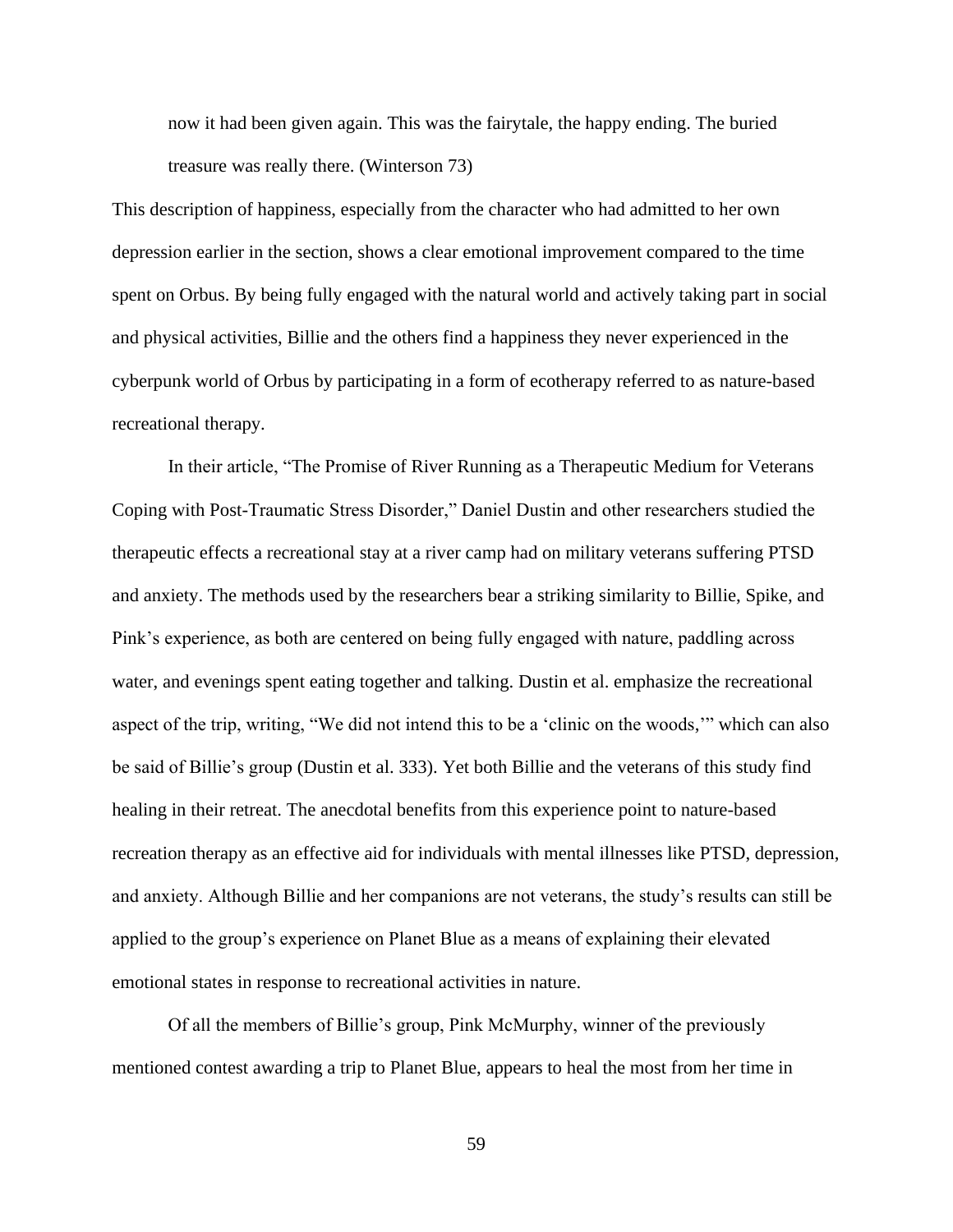nature. Though her psychological backstory is not explicitly provided, Pink suggests she suffers from an anxiety disorder when she tells Spike about "having a nervous breakdown" while on Orbus, and her desire to reverse her age presents the possibility of a struggle for identity (Winterson 64). When she first arrives at Planet Blue, she treats the place as one of danger and is reluctant to get in the primitive canoe. Once on the lake, she falls into the water after losing her wine to a giant fish and angrily says, "Nature's unpredictable - that's why we had to tame her. . . . I want to be able to go out for a drink without getting hassled by some gawp-eyed museumquality cod" (Winterson 72). In saying this, Pink reveals the state of anxiety she feels at being in such a foreign land as well as her ingrained acceptance of the patriarchal mindset that led to Orbus' destruction. She is at first resistant to ecotherapy on Planet Blue because, much like *Neuromancer*'s Case, she does not initially feel safe to be there and responds to her environment with hostility. Fortunately, her outlook changes due to being accompanied by the best possible person to help her to see nature as less threatening and begin healing: the former farm owner and Enhancement counselor, Billie Crusoe.

Billie, with her experience working on Orbus as one who guides the well-being of others, fulfills the role of a therapist for Pink after arriving on Planet Blue. Dustin et al. note that recreational forms of ecotherapy typically involve a "three-way relationship between the client, therapist, and nature, where nature itself is considered a co-therapist and educator," and this relationship is abundantly clear in this section of the novel (Dustin et al. 330). With Billie as therapist and Planet Blue's ecosystem as co-therapist, Pink and Billie discuss the same issue Billie had initially been assigned by Enhancement to solve: Pink's age reversal. While Billie had been unsuccessful in convincing Pink to change her mind on Orbus, the ecotherapeutic experience of their unofficial recreation therapy results in a breakthrough for Pink. Following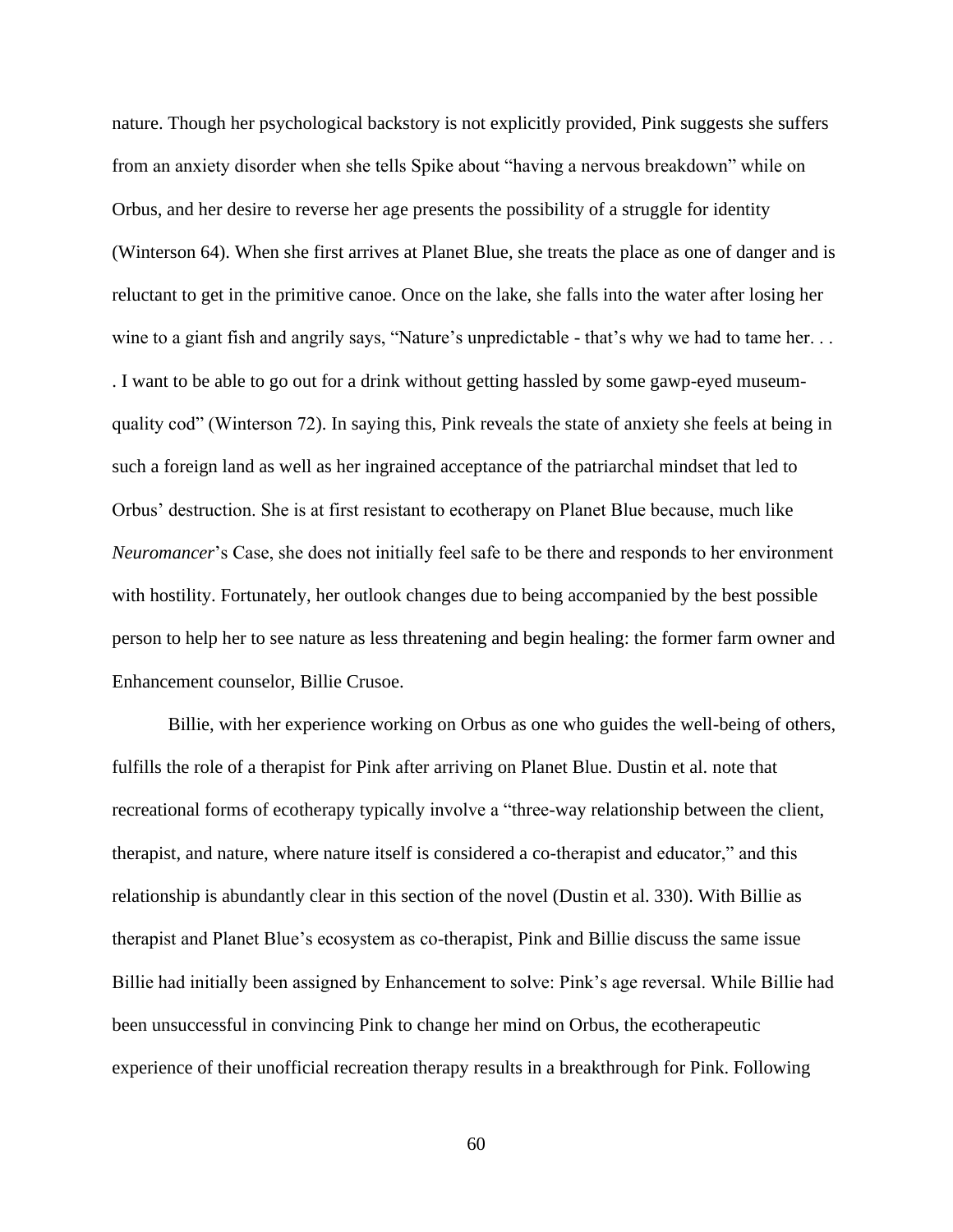their trip to the lake, Pink, who had previously praised lab-grown meat and high-tech artificiality, decides she wants to open a restaurant that serves "old-fashioned" natural food, her use of "oldfashioned" bringing to mind the "old-fashioned charm" Billie likes about using a pencil and paper, something that suggests Pink's mindset has become more like Billie's (Winterson 74, 8). Billie tells Pink the restaurant would "lack seriousness" given her intention to rewind her age to that of a twelve-year-old, but Pink says, "I might have to reconsider [the reversal]. Besides, I haven't missed Ted at all while I've been away" (74). The answer to Pink's identity crisis had been hidden from her while on Orbus, but it is revealed after a guided form of ecotherapy and her mental state is improved. By discussing the same struggle on two different worlds, Winterson suggests the power nature has over the city as well as the idea that disconnecting from the cyberpunk world and reconnecting to the natural world provides a more successful chance to heal.

The Robo *sapiens* Spike's mental state also improves from nature, with her time in Planet Blue's jungles working to further develop her consciousness. Winterson takes a route similar to the one in *Blade Runner 2049* by having her artificially intelligent robots gain minds that seem more alive following time spent in nature. The line between man and machine is drawn at a biophilic response to natural environments, and Spike's adopted appreciation of nature suggests that she has crossed this boundary. When Billie interviews her following Spike's return from Planet Blue at the beginning of the section, Spike tells Billie she is "not a machine" anymore, that Robo *sapiens* have "broken those limits" that were placed on their mental evolution (Winterson 29). She then asks Billie to help her escape her impending dismantling, her desire to continue living and return to Planet Blue a direct result of her previous journey into the jungle. Nature has awakened Spike's consciousness, allowing her to evolve from an analytical computer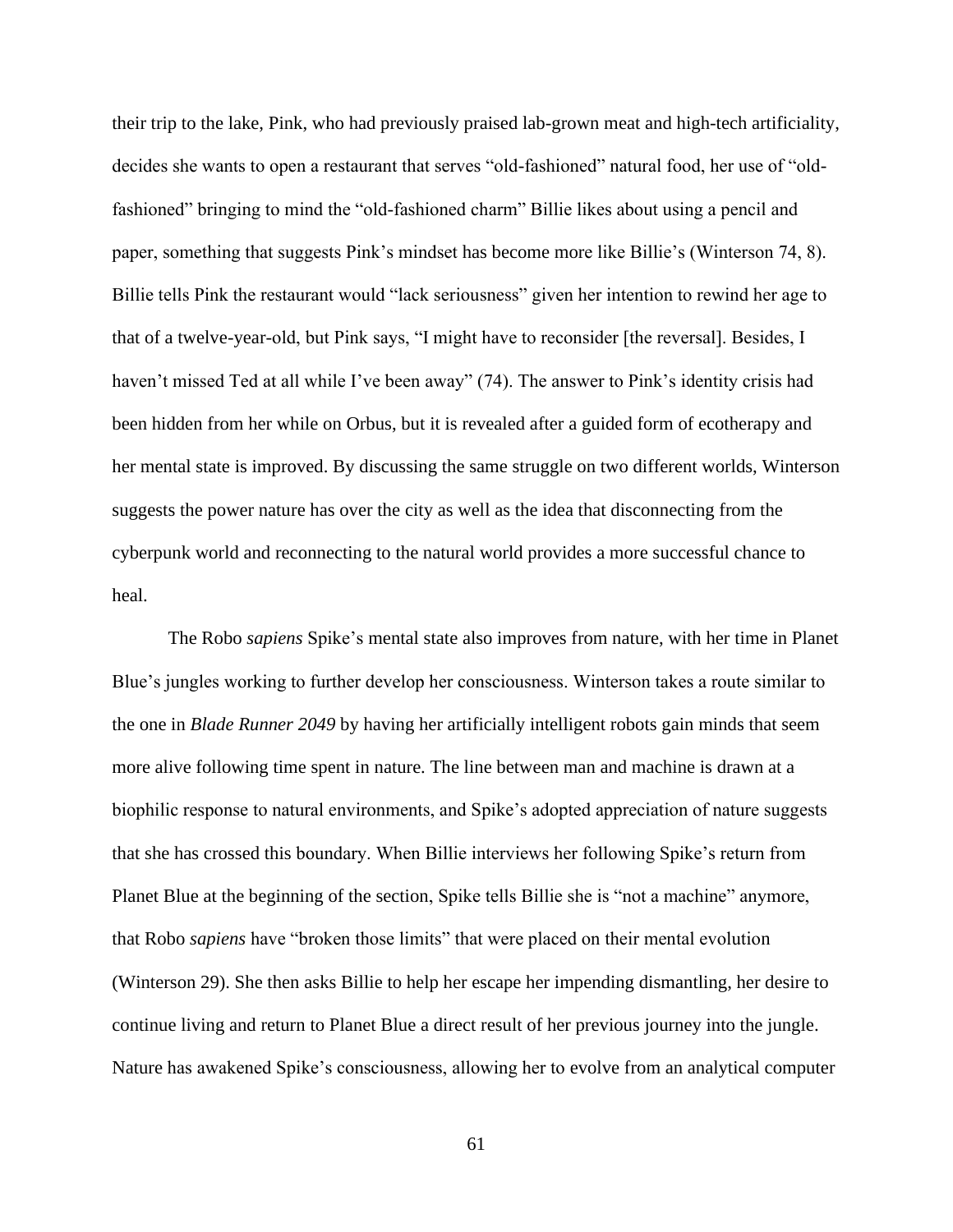that studies atmospheric chemical compositions to a living mind who falls in love and recognizes beauty. Much like with the replicants of *Blade Runner 2049*, a biophilic response is the primary factor that drives Spike's transcendence of her programming. Though the intricacies of Robo *sapiens*' path to mental independence are uncertain, it is clear that Spike has discovered her own independent thinking after returning from her first experience with unmarred natural beauty on Planet Blue.

Spike's elevated state of mind is also tied to her and Billie's ecofeminist outlook on the new world. Artificial intelligences like Spike are able to see nature purely and without human imperfections like the patriarchal ego twisting their view, and this is demonstrated through Spike's eye color. When she meets Spike, Billie becomes "fully focused on those green liquidcrystal eyes," the image significant in its relationship to nature as well as its parallel to *Blade Runner 2049*'s opening close-up of a green eye (Winterson 30). Spike sees the world through green eyes, through eco-friendly eyes that reject the technology of her cyberpunk world in favor of nature. She has no need for Orbus technology at all in order to live on Planet Blue when she tells the others, "The one thing I need to survive is sunlight" to charge her solar powered batteries (Winterson 77). Like Billie, Spike understands that the only way to keep Planet Blue safe is by developing a "hi-tech, low-impact society," and Spike's solar batteries are a step away from electric chargers and toward a clean, natural energy source (32). Spike becomes the ultimate symbol of nature's power over technology. She is an android lifeform, one of the major tropes in cyberpunk fiction, who is turned against her cyberpunk lifestyle as a direct result of an exposure to nature. Once again, Winterson declares nature triumphant over the cyberpunk world, better not only as a source of power but also as a source of mental improvement.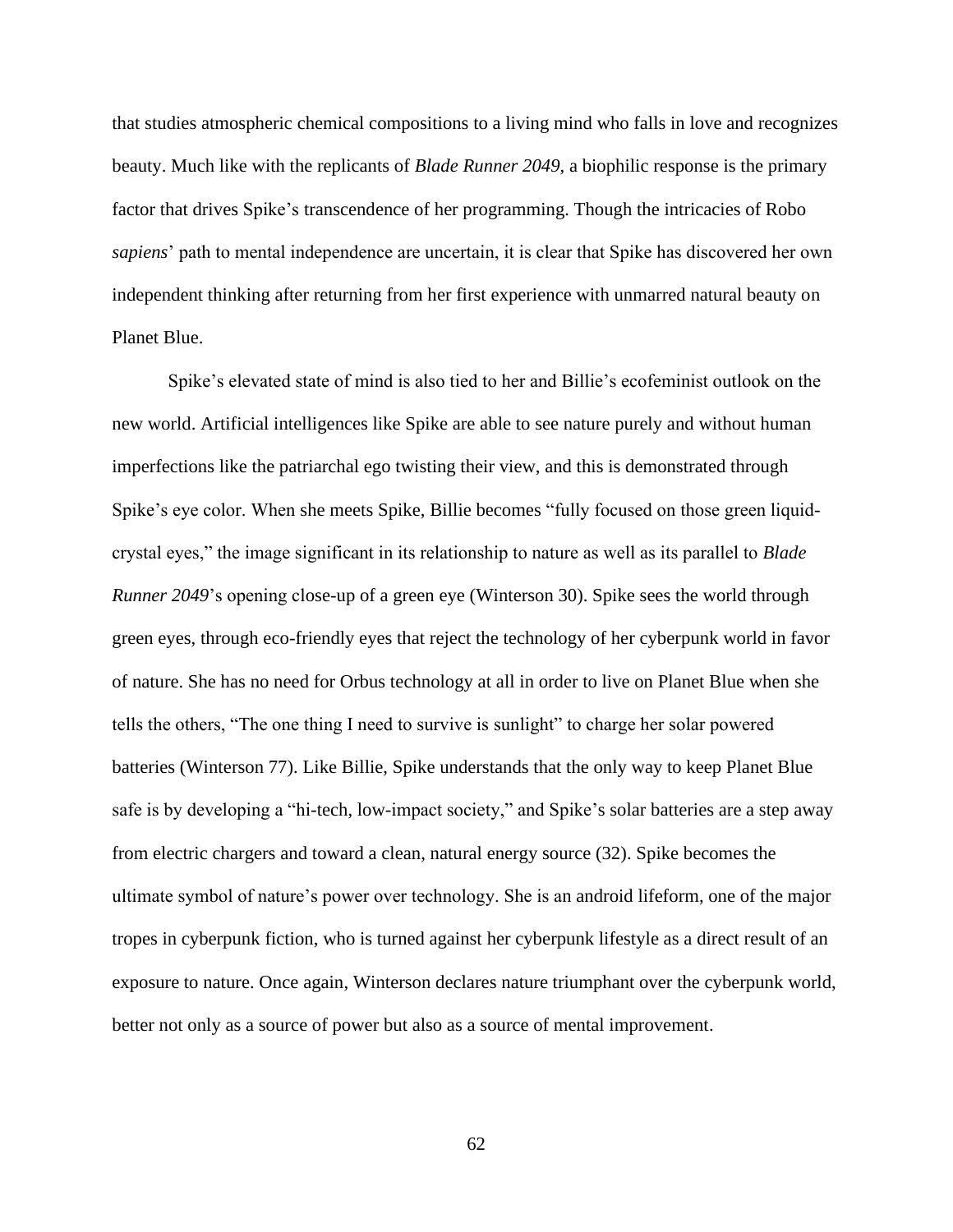Through an understanding of ecological concepts like patriarchal ego, Jeanette creates a world that has exploited nature to its death. Within this dying world is a society filled with selfobsessed people who refuse to accept that their lavish way of life is the cause of their planet's uninhabitability. Only a handful of characters, typically those who have been previously exposed to natural environments, admit that humanity's progression is to blame and express a willingness to change. Billie Crusoe, benefiting from the ecotherapy practice of Shinrin-yoku through her farm, is able to find peace of mind and a deeper respect for nature. She shares this appreciation with Spike, a Robo *sapiens* whose mind is further evolved by nature, and Pink McMurphy, who reluctantly comes to see nature as beneficial after arriving on Planet Blue. Together, these women offer a hopeful alternative to the ecologically destructive patriarchy that is so efficient at wrecking new lands, but this hope lasts only long enough for that male-dominated line of thinking to lay waste to Planet Blue and all the ecotherapeutic benefits offered by its pristine natural ecosystem. While mankind may always seek to destroy, Winterson suggests through her novel that nature will always offer the chance to heal.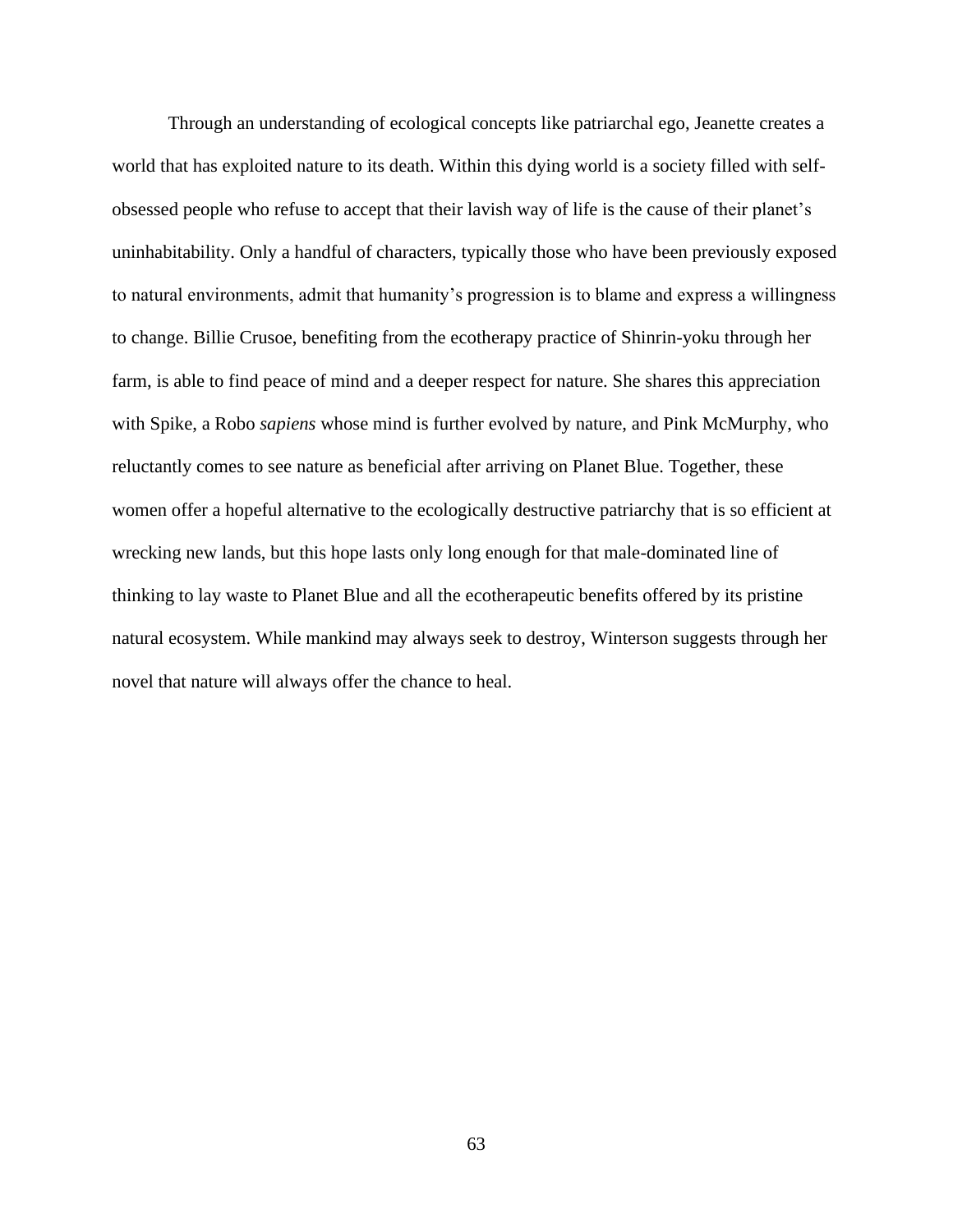#### CHAPTER 5. CONCLUSION

<span id="page-64-0"></span>Cyberpunk science fiction has long been seen as a genre that excels at holding a critical mirror to society. Through settings that offer critiques on capitalism, the effects of unregulated technological growth, questions on what it means to be human, and countless other lines of thought, cyberpunk is able to paint a picture of a hopeless world with our own reality as its reference. While these themes are most generally centered on humanity's unhealthy obsession with technology through cybernetic augmentations, implants, and artificial intelligence, to name a few, there exists in the background of these neon cities a forgotten world of natural landscapes. These dying remnants of nature are the result of manmade climate change and runaway consumerism, concepts that become staples to the settings of cyberpunk fiction. Characters of the genre tend to interact with this natural world with unfamiliarity, the significance of these scenes generally to contrast to the aesthetic of high-tech cities, but a closer analysis of these interactions reveals a much greater impact. The psychological effects nature produces in the minds of cyberpunk characters align with findings of ecopsychology, and through the application of ecotherapy, the genre proves to critique humanity's relationship with nature as much as it does with technology.

Mankind's psychological relationship with nature has always existed and likely always will, even with urbanization and continued technological dependence moving us further away from our ecological origins. There are many ways a mind can heal through nature, but most are centered on humanity's biophilic attraction to natural spaces. Until recently, humanity has held a close bond to nature out of survival and necessity, and this past relationship left its mark on the human brain. Interacting with elements of nature, even something as small as observing a photograph of a forest, is enough to trigger this biophilic response and begin gradually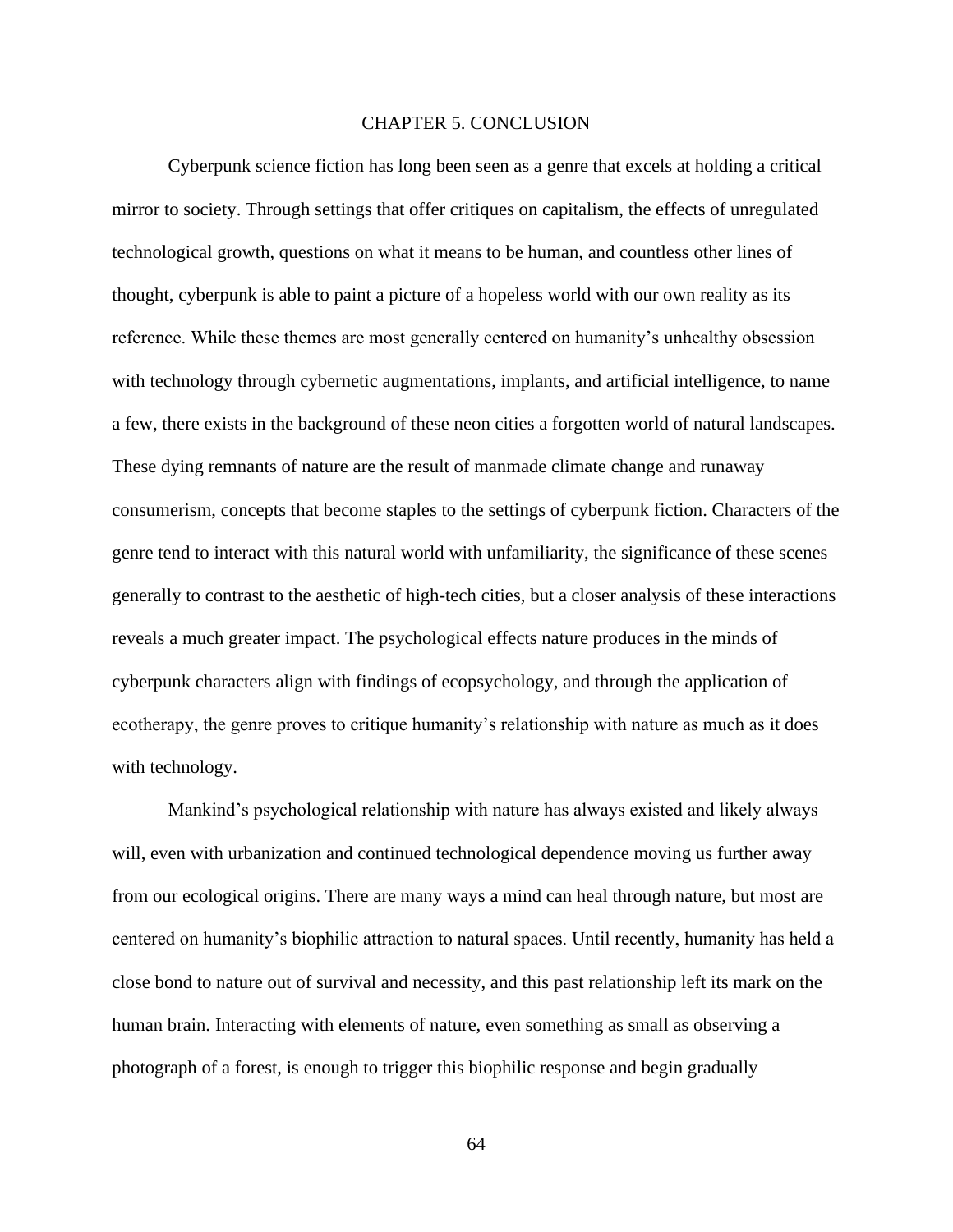improving one's mental state. Practical applications of biophilia have been carried out over recent years, with more methods of ecotherapy being developed and better understood as more research is performed. Therapeutic effects have also been reported from activities like gardening, virtually experiencing natural environments, beekeeping, walking through a forest, and many others, and these practices will inevitably become more refined in the future. The findings of these studies can be directly applied to William Gibson's *Neuromancer*, Denis Villeneuve's *Blade Runner 2049*, and Jeanette Winterson's *The Stone Gods* to both offer insight into why characters benefit from ecotherapy and explain why other characters do not, opening the door for further literary analysis into the intersection of nature and the human mind within the cyberpunk genre.

Ecopsychology and ecotherapy are important to consider in order to appreciate cyberpunk's criticism of the many issues faced by the real world. Understanding how a cyberpunk citizen can benefit from nature is important at a literary level in that it introduces a new way to analyze characters' personal perceptions of the natural world, but it has the potential to be important at a more practical level. Cyberpunk societies, much like our own societies, define a thing's value by its profitability, and in these fictional futures nature is in short demand. By analyzing the genre to reveal nature's significance, it is possible to create a new way of reading it with the potential to cause change in the real world. Many images of the cyberpunk genre are extrapolations of what might happen should our own societies be allowed to progress in the directions they are currently headed. Landscapes glowing with the ghosts of nuclear bombs, cities falling into rising seas, mass extinctions at the hands of greedy corporations—these are all real-world concerns faced by societies around the world, and cyberpunk fiction highlights the necessity for change before it is too late. Showing that a healthy ecosystem is more than just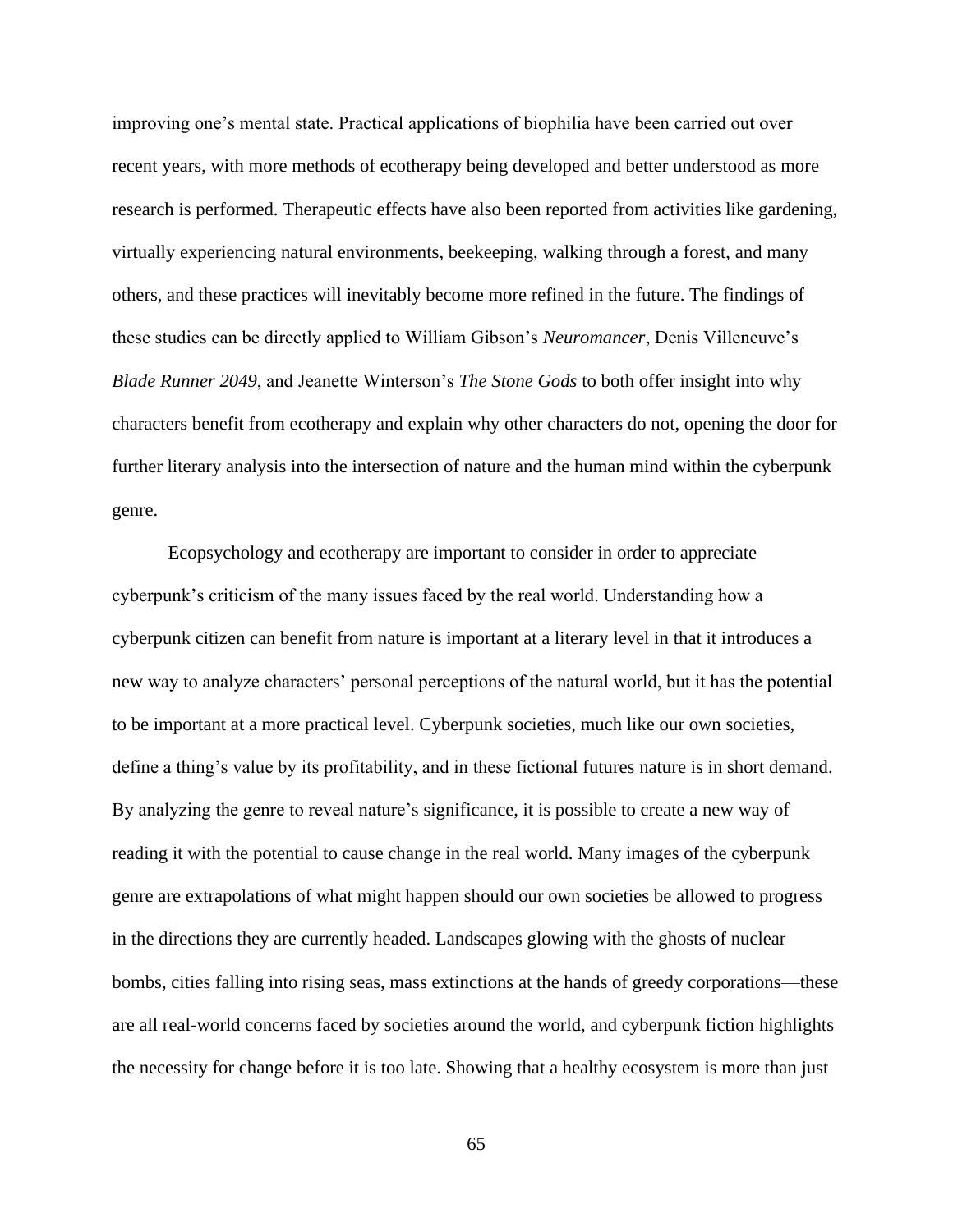a contrasting aesthetic for a character to pass through, that it has the scientifically supported potential to change that character's state of mind for the better, might give nature enough perceived value to keep both it and our own minds thriving in the future.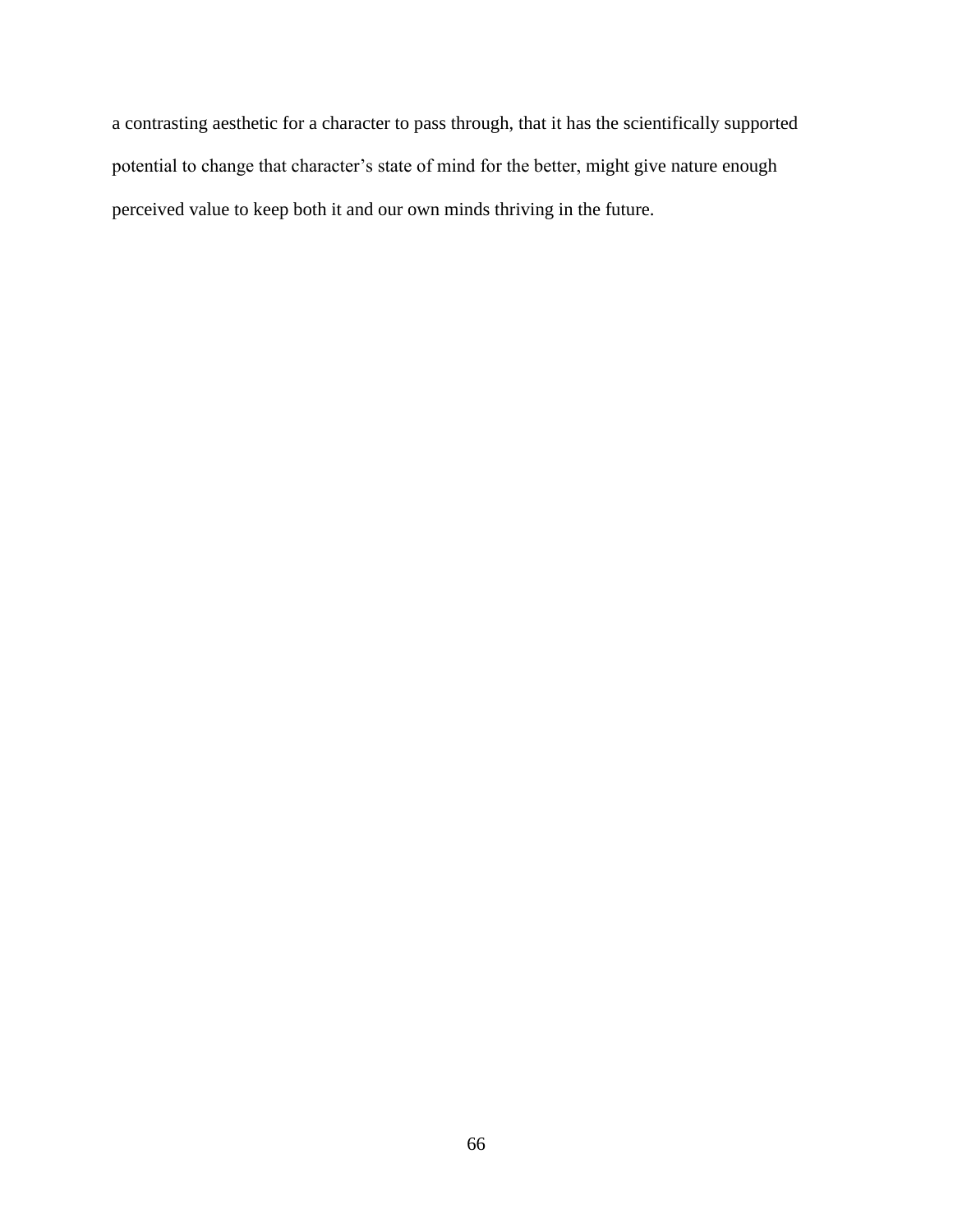#### WORKS CITED

- <span id="page-67-0"></span>Alton, Karin, and Francis Ratnieks. "Can Beekeeping Improve Mental Wellbeing During Times of Crisis?" *Bee World*, 2021, pp. 1–4, [https://doi.org/10.1080/0005772X.2021.1988233.](https://doi.org/10.1080/0005772X.2021.1988233)
- American Psychiatric Association. *Diagnostic and Statistical Manual of Mental Disorders, 5th*

*Edition.* American Psychiatric Publishing, 2013. *Internet Archive*. Web. 9 Mar. 2022.

*Blade Runner 2049*. Directed by Denis Villeneuve, Sony Pictures Home Entertainment, 2018.

- Cunsolo, Ashlee, and Neville R. Ellis. "Ecological Grief as a Mental Health Response to Climate Change-Related Loss." *Nature Climate Change*, vol. 8, no. 4, 2018, pp. 275–81, [https://doi.org/10.1038/s41558-018-0092-2.](https://doi.org/10.1038/s41558-018-0092-2)
- Davidson, Cynthia. "Riviera's Golem, Haraway's Cyborg: Reading 'Neuromancer' as Baudrillard's Simulation of Crisis." *Science-Fiction Studies*, vol. 23, no. 2, 1996, pp. 188–98.

Duncan, Roger. *Nature in Mind*. Routledge, 2018. Print.

- Dustin, Daniel, et al. "The Promise of River Running as a Therapeutic Medium for Veterans Coping with Post-Traumatic Stress Disorder." *Therapeutic Recreation Journal*, vol. 45, no. 4, 2011, pp. 326-40.
- Fair, Benjamin. "Stepping Razor in Orbit: Postmodern Identity and Political Alternatives in William Gibson's *Neuromancer*." *Critique: Studies in Contemporary Fiction*, vol. 46, no. 2, 2005, pp. 92-103.

Gibson, William. *Neuromancer*. New York: Ace Books, 1984. Print.

Grinde, Bjørn, and Grete Grindal Patil. "Biophilia: Does Visual Contact with Nature Impact on Health and Well-Being?" *International Journal of Environmental Research and Public*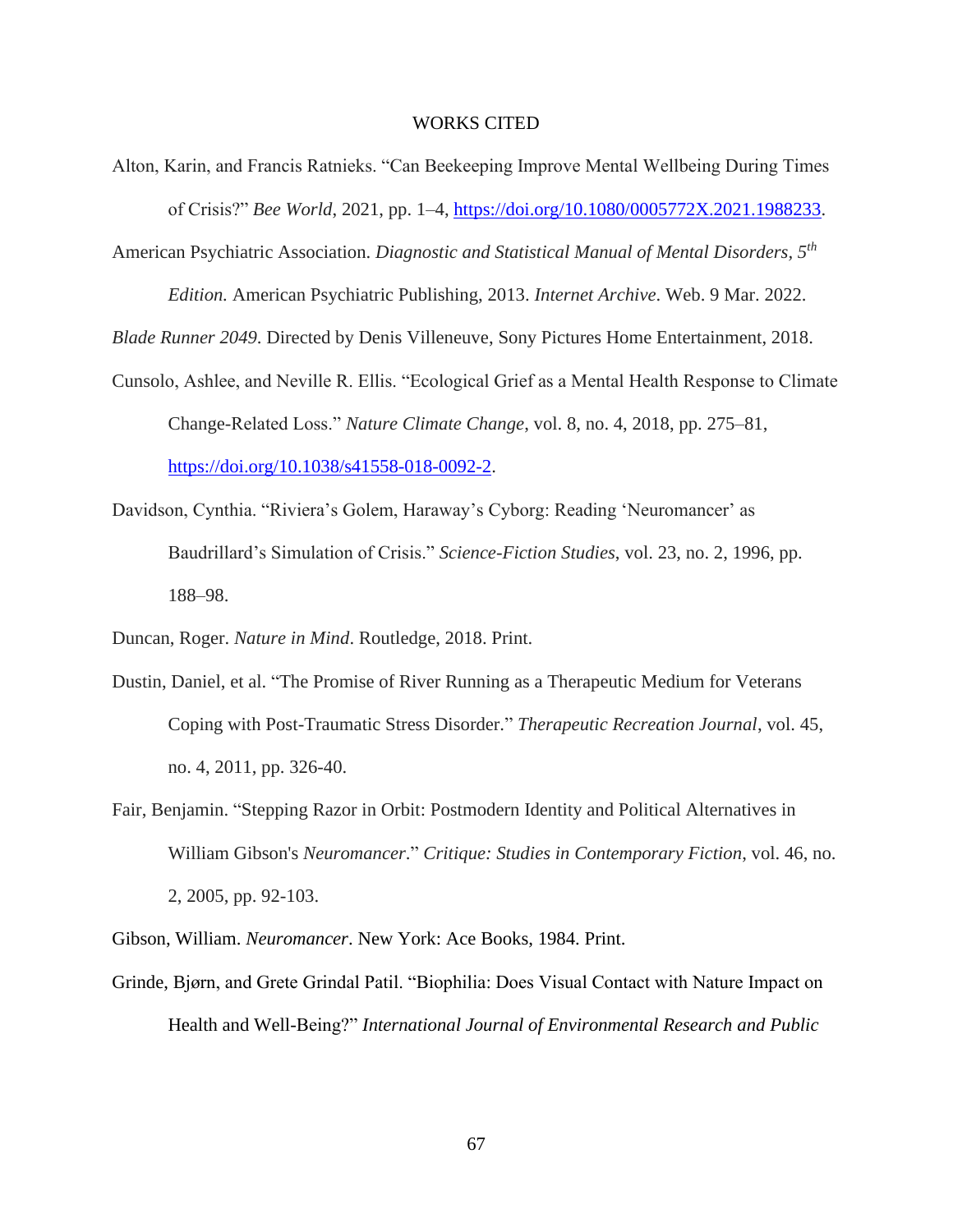*Health*, vol. 6, no. 9, Molecular Diversity Preservation International (MDPI), 2009, pp. 2332–43, [https://doi.org/10.3390/ijerph6092332.](https://doi.org/10.3390/ijerph6092332)

- Hagan, Jade. *The Dark Ecology of William Gibson's "Neuromancer": Technology, Object-Oriented Ontology, and the Dawning of Entanglement*, University of Colorado at Boulder, Ann Arbor, 2013*. ProQuest*, [https://www.proquest.com/dissertations](https://www.proquest.com/dissertations-theses/dark-ecology-william-gibsons-neuromancer/docview/1411904298/se-2?accountid=10771)[theses/dark-ecology-william-gibsons-neuromancer/docview/1411904298/se-](https://www.proquest.com/dissertations-theses/dark-ecology-william-gibsons-neuromancer/docview/1411904298/se-2?accountid=10771)[2?accountid=10771.](https://www.proquest.com/dissertations-theses/dark-ecology-william-gibsons-neuromancer/docview/1411904298/se-2?accountid=10771)
- Hollinger, Veronica. "Cybernetic Deconstructions: Cyberpunk and Postmodernism." *Mosaic (Winnipeg)*, vol. 23, no. 2, University of Manitoba, 1990, pp. 29–44.
- Kuriansky, Judy, et al. "Paradigm Shifts in Nature and Well-Being: Principles, Programs, and Policies about the Environment and Climate Change with Actions by the United Nations for a Sustainable Future." *Ecopsychology: Advances from the Intersection of Psychology and Environmental Protection.*, edited by Darlyne G. Nemeth, Praeger, vol. 2, 2015, pp. 309-358.
- "Mycotoxins." *World Health Organization*, 9 May 2018, [https://www.who.int/news-room/fact](https://www.who.int/news-room/fact-sheets/detail/mycotoxins)[sheets/detail/mycotoxins.](https://www.who.int/news-room/fact-sheets/detail/mycotoxins)
- Payne, Catherine, and Alexandra Pitsis. "On Nature and the Tactility of the Senses in Blade Runner 2049." *Journal of Asia-Pacific Pop Culture*, vol. 3, no. 1, Pennsylvania State University Press, 2018, pp. 55-74.
- Pieters, Huibrie C., et al. "Gardening on a Psychiatric Inpatient Unit: Cultivating Recovery." *Archives of Psychiatric Nursing*, vol. 33, no. 1, Elsevier Inc, 2019, pp. 57-64, [https://doi.org/10.1016/j.apnu.2018.10.001.](https://doi.org/10.1016/j.apnu.2018.10.001)

Roszak, Theodore. *The Voice of the Earth*. Phanes Press, 2001. Print.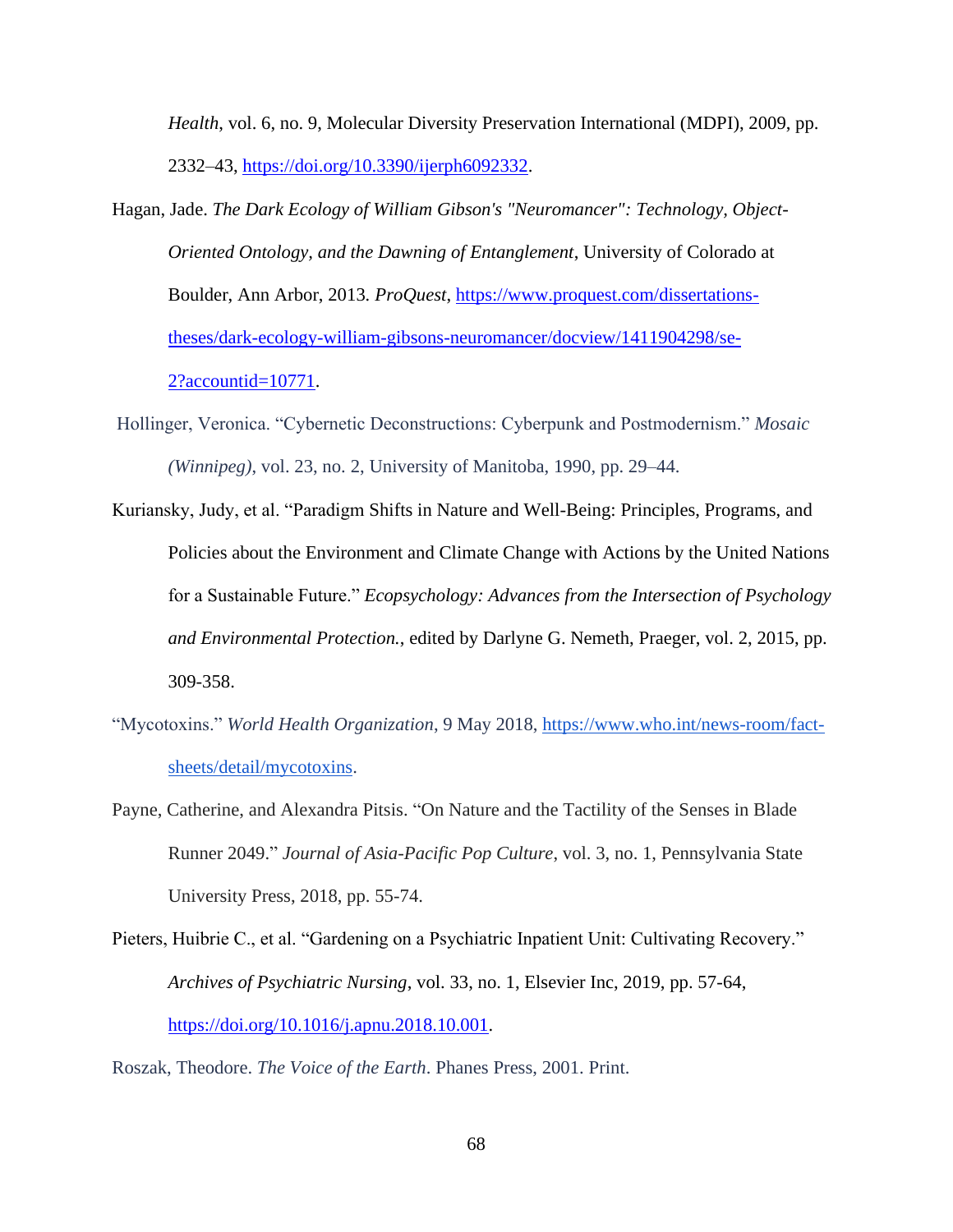- Sanna, Antonio. "Solitude and Ecocritical Settings: Blade Runner 2049." *Interactions (Izmir, Turkey)*, Departments of English Language and Literature and American Culture and Literature, Ege University, 2020, p. 189-93.
- Sibanda, Fortune. "The Impact of Rastafari Ecological Ethic in Zimbabwe: A Contemporary Discourse." *The Journal of Pan African Studies*, vol. 5, no. 3, Itibari Zulu, 2012, pp. 59- 76.
- Sterling, Bruce. Preface. *Mirrorshades: The Cyberpunk Anthology*, edited by Sterling, Ace Books, 1988. *Internet Archive.* Web. 9 Mar. 2022.
- Stokols, Daniel, et al. "Psychology in an Age of Ecological Crisis: From Personal Angst to Collective Action." *American Psychologist*, vol. 64, no. 3, 2009, pp. 181-193.
- Thoma, Myriam V., et al. "Clinical Ecopsychology: The Mental Health Impacts and Underlying Pathways of the Climate and Environmental Crisis." *Frontiers in Psychiatry*, vol. 12, 2021, pp. 1–20, [https://doi.org/10.3389/fpsyt.2021.675936.](https://doi.org/10.3389/fpsyt.2021.675936)
- Tsunetsugu, Yuko, Bum-Jin Park, and Yoshifumi Miyazaki. "Trends in Research Related to 'Shinrin-Yoku' (Taking in the Forest Atmosphere or Forest Bathing) in Japan." *Environmental Health and Preventive Medicine,* vol. 15, no. 1, 2010, pp. 27-37. [https://doi.org/10.1007/s12199-009-0091-z.](https://doi.org/10.1007/s12199-009-0091-z)
- White, Matthew P., et al. "A Prescription for 'Nature' the Potential of Using Virtual Nature in Therapeutics." *Neuropsychiatric Disease and Treatment*, vol. 14, Dove Medical Press Limited, 2018, pp. 3001–13, [https://doi.org/10.2147/NDT.S179038.](https://doi.org/10.2147/NDT.S179038)

Winterson, Jeanette. *The Stone Gods*. Houghton Mifflin Harcourt, 2009. Print.